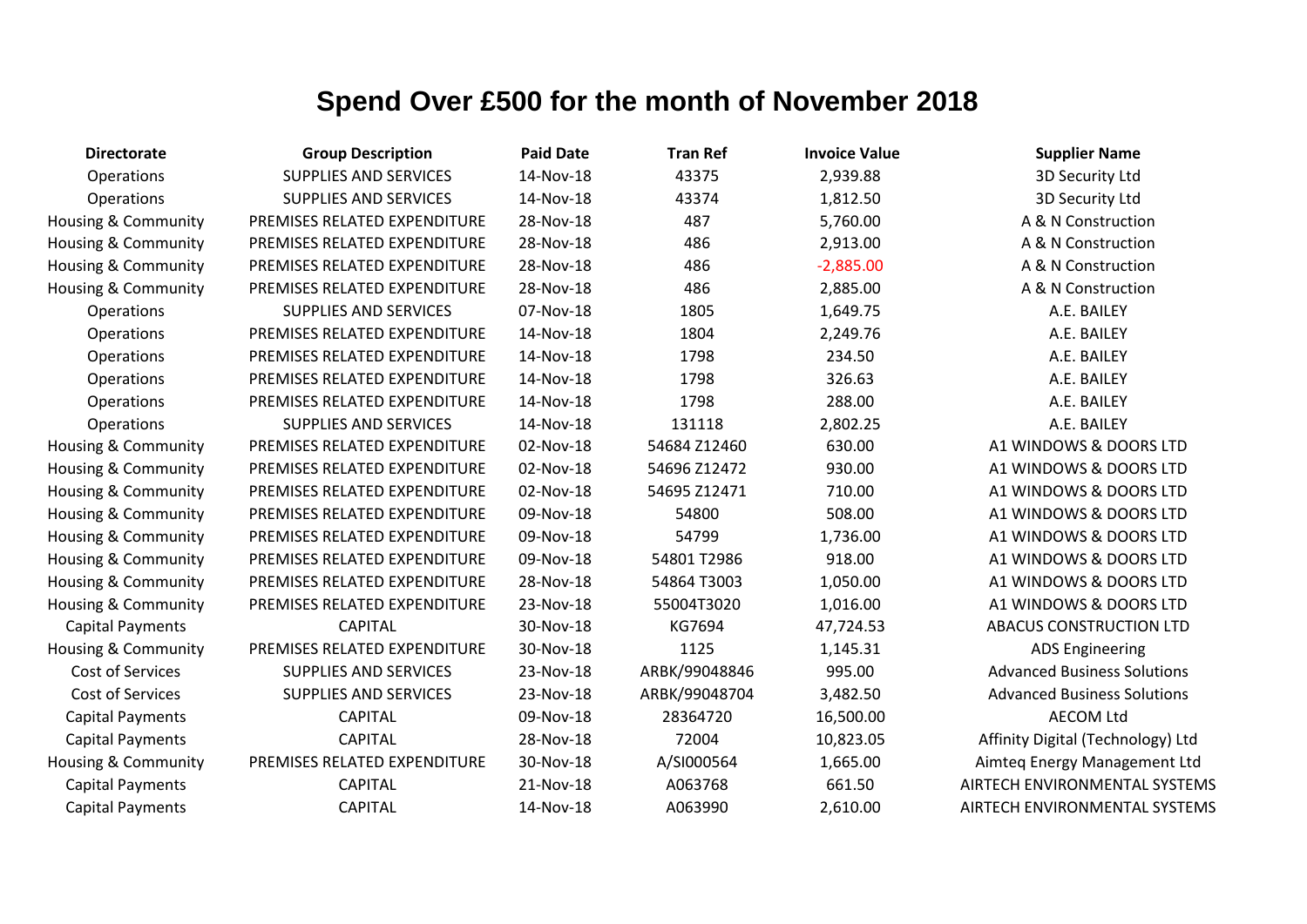| <b>Directorate</b>             | <b>Group Description</b>     | <b>Paid Date</b> | <b>Tran Ref</b> | <b>Invoice Value</b> | <b>Supplier Name</b>                      |
|--------------------------------|------------------------------|------------------|-----------------|----------------------|-------------------------------------------|
| <b>Capital Payments</b>        | <b>CAPITAL</b>               | 14-Nov-18        | A064225         | 870.00               | AIRTECH ENVIRONMENTAL SYSTEMS             |
| <b>Capital Payments</b>        | <b>CAPITAL</b>               | 28-Nov-18        | A064872         | 870.00               | AIRTECH ENVIRONMENTAL SYSTEMS             |
| Operations                     | PREMISES RELATED EXPENDITURE | 28-Nov-18        | 76278           | 530.00               | AIS CONTRACT CLEANERS LTD                 |
| <b>Housing &amp; Community</b> | PREMISES RELATED EXPENDITURE | 28-Nov-18        | 76266           | 625.00               | AIS CONTRACT CLEANERS LTD                 |
| <b>Balance Sheet</b>           | <b>CURRENT ASSETS</b>        | 14-Nov-18        | 1652008         | 1,211.71             | AKW MEDICARE LTD.                         |
| Operations                     | <b>SUPPLIES AND SERVICES</b> | 28-Nov-18        | 570800          | 994.82               | Allpay Ltd                                |
| <b>Housing &amp; Community</b> | SUPPLIES AND SERVICES        | 28-Nov-18        | 570797          | 1,158.77             | Allpay Ltd                                |
| Growth & Development           | <b>SUPPLIES AND SERVICES</b> | 28-Nov-18        | 935529          | 3,678.60             | Apogee Corporation Ltd                    |
| Growth & Development           | SUPPLIES AND SERVICES        | 02-Nov-18        | 656527          | 540.00               | <b>ASHFORDS</b>                           |
| <b>Housing &amp; Community</b> | THIRD PARTY PAYMENTS         | 02-Nov-18        | SINV199716      | 5,086.75             | <b>Aster Living</b>                       |
| Housing & Community            | THIRD PARTY PAYMENTS         | 02-Nov-18        | SINV221549      | 5,086.75             | <b>Aster Living</b>                       |
| Housing & Community            | THIRD PARTY PAYMENTS         | 02-Nov-18        | SINV221550      | 1,617.25             | <b>Aster Living</b>                       |
| Operations                     | PREMISES RELATED EXPENDITURE | 07-Nov-18        | 97210377        | 1,895.88             | <b>Ball Colegrave</b>                     |
| Housing & Community            | PREMISES RELATED EXPENDITURE | 02-Nov-18        | 3155            | 510.00               | Bay Air Conditioning & Refrigeratio       |
| Operations                     | SUPPLIES AND SERVICES        | 23-Nov-18        | 463134          | 1,395.00             | <b>Bemrose Booth Ltd</b>                  |
| Growth & Development           | <b>SUPPLIES AND SERVICES</b> | 16-Nov-18        | 37449           | 1,734.30             | Berrys Coaches Ltd                        |
| Housing & Community            | SUPPLIES AND SERVICES        | 14-Nov-18        | <b>BH055</b>    | 1,560.00             | <b>BH Compliance Ltd</b>                  |
| Housing & Community            | <b>SUPPLIES AND SERVICES</b> | 14-Nov-18        | <b>BH064</b>    | 780.00               | <b>BH Compliance Ltd</b>                  |
| Housing & Community            | <b>SUPPLIES AND SERVICES</b> | 14-Nov-18        | <b>BH065</b>    | 1,560.00             | <b>BH Compliance Ltd</b>                  |
| Housing & Community            | <b>SUPPLIES AND SERVICES</b> | 14-Nov-18        | <b>BH063</b>    | 1,300.00             | <b>BH Compliance Ltd</b>                  |
| <b>Cost of Services</b>        | SUPPLIES AND SERVICES        | 07-Nov-18        | 18073           | 5,087.99             | <b>Bloom Procurement Services Limited</b> |
| Cost of Services               | <b>SUPPLIES AND SERVICES</b> | 07-Nov-18        | 18073           | 9,326.40             | <b>Bloom Procurement Services Limited</b> |
| Cost of Services               | SUPPLIES AND SERVICES        | 07-Nov-18        | 18073           | 6,511.63             | <b>Bloom Procurement Services Limited</b> |
| <b>Cost of Services</b>        | <b>SUPPLIES AND SERVICES</b> | 07-Nov-18        | 18073           | 20,631.77            | <b>Bloom Procurement Services Limited</b> |
| Cost of Services               | <b>SUPPLIES AND SERVICES</b> | 07-Nov-18        | 18073           | 3,190.65             | <b>Bloom Procurement Services Limited</b> |
| Cost of Services               | <b>SUPPLIES AND SERVICES</b> | 30-Nov-18        | 19098           | 30,003.75            | <b>Bloom Procurement Services Limited</b> |
| <b>Cost of Services</b>        | SUPPLIES AND SERVICES        | 30-Nov-18        | 19098           | 5,907.38             | <b>Bloom Procurement Services Limited</b> |
| Cost of Services               | <b>SUPPLIES AND SERVICES</b> | 30-Nov-18        | 19098           | 595.37               | <b>Bloom Procurement Services Limited</b> |
| <b>Cost of Services</b>        | <b>SUPPLIES AND SERVICES</b> | 30-Nov-18        | 19098           | 3,023.93             | <b>Bloom Procurement Services Limited</b> |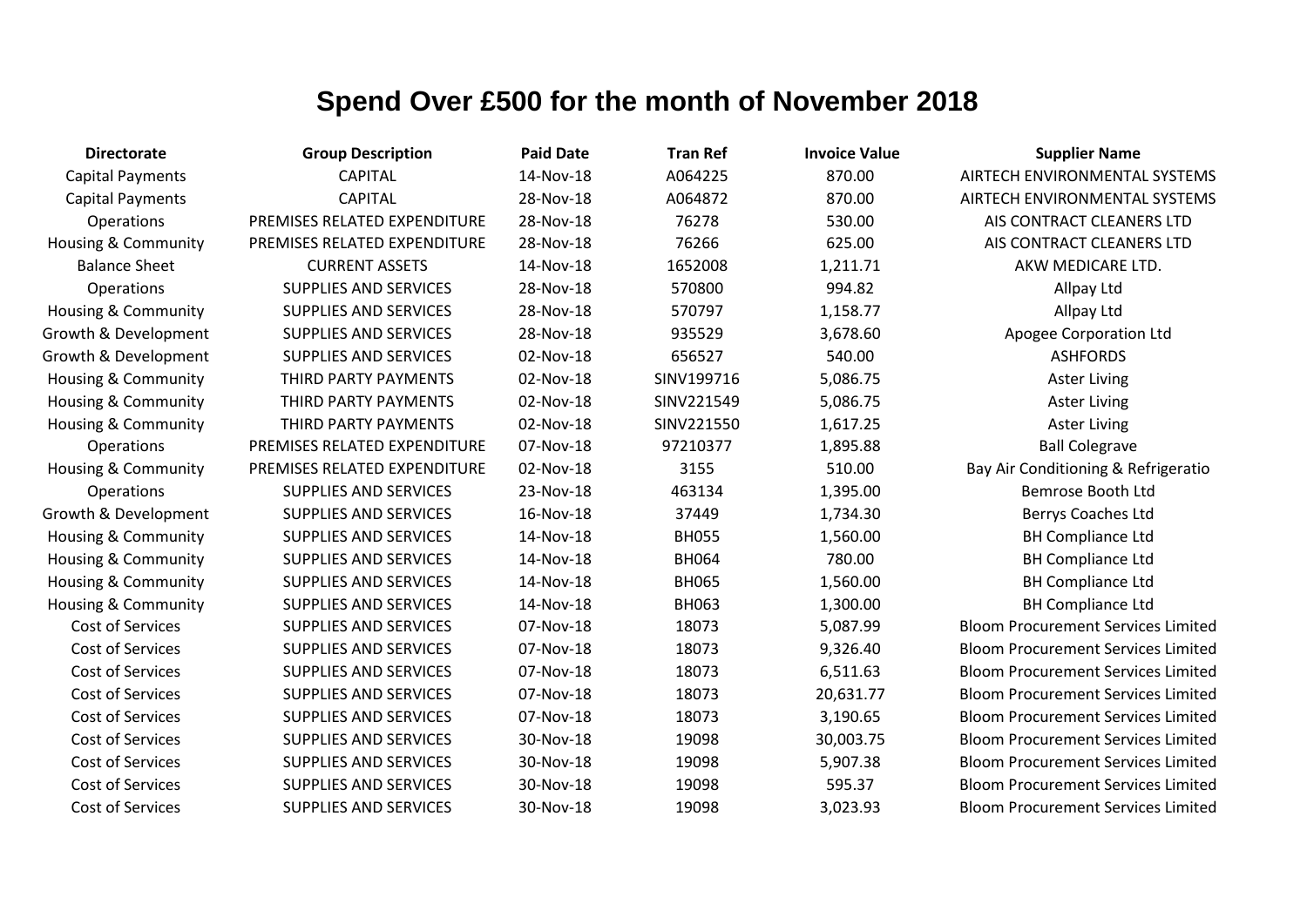| <b>Directorate</b>             | <b>Group Description</b>     | <b>Paid Date</b> | <b>Tran Ref</b>  | <b>Invoice Value</b> | <b>Supplier Name</b>            |
|--------------------------------|------------------------------|------------------|------------------|----------------------|---------------------------------|
| Cost of Services               | <b>SUPPLIES AND SERVICES</b> | 30-Nov-18        | 19098            | 3,910.81             | <b>Bloom Procurement Servi</b>  |
| Cost of Services               | <b>SUPPLIES AND SERVICES</b> | 30-Nov-18        | 19098            | 19,863.11            | <b>Bloom Procurement Servi</b>  |
| Cost of Services               | SUPPLIES AND SERVICES        | 30-Nov-18        | 19098            | 11,808.71            | <b>Bloom Procurement Servi</b>  |
| Cost of Services               | <b>SUPPLIES AND SERVICES</b> | 30-Nov-18        | 19098            | 2,325.00             | <b>Bloom Procurement Servi</b>  |
| <b>Corporate Management</b>    | SUPPLIES AND SERVICES        | 30-Nov-18        | 19098            | 2,050.00             | <b>Bloom Procurement Servi</b>  |
| Operations                     | SUPPLIES AND SERVICES        | 23-Nov-18        | 67460570         | 1,043.32             | <b>BRADFORDS BUILDING SUPF</b>  |
| <b>Corporate Management</b>    | <b>EMPLOYEES</b>             | 23-Nov-18        | 55A              | 1,200.00             | <b>Brees Media</b>              |
| <b>Housing &amp; Community</b> | PREMISES RELATED EXPENDITURE | 28-Nov-18        | 601361552 NOV    | 596.74               | <b>British Gas Business (B</b>  |
| Operations                     | PREMISES RELATED EXPENDITURE | 28-Nov-18        | 601361243 NOV    | 1,011.38             | <b>British Gas Business (E</b>  |
| <b>Housing &amp; Community</b> | PREMISES RELATED EXPENDITURE | 28-Nov-18        | 601359899 NOV    | 1,288.98             | <b>British Gas Business (E</b>  |
| <b>Operations</b>              | PREMISES RELATED EXPENDITURE | 28-Nov-18        | 601359400 NOV    | 1,239.89             | <b>British Gas Business (B</b>  |
| Operations                     | SUPPLIES AND SERVICES        | 23-Nov-18        | 23653270AC01     | 779.98               | <b>BRITISH TELECOMMUNICA</b>    |
| Operations                     | SUPPLIES AND SERVICES        | 09-Nov-18        | VP43428270Q04501 | 26,165.60            | <b>BRITISH TELECOMMUNICA</b>    |
| Housing & Community            | <b>EMPLOYEES</b>             | 21-Nov-18        | IN-85165-1       | 948.00               | <b>Building Recruitment Cor</b> |
| Housing & Community            | <b>EMPLOYEES</b>             | 02-Nov-18        | IN-85432-1       | 1,104.00             | <b>Building Recruitment Cor</b> |
| Housing & Community            | <b>EMPLOYEES</b>             | 02-Nov-18        | IN-85433-1       | 887.96               | <b>Building Recruitment Cor</b> |
| Housing & Community            | <b>EMPLOYEES</b>             | 02-Nov-18        | IN-85434-1       | 948.00               | <b>Building Recruitment Cor</b> |
| Housing & Community            | <b>EMPLOYEES</b>             | 02-Nov-18        | IN-85569-1       | 1,133.33             | <b>Building Recruitment Cor</b> |
| Housing & Community            | <b>EMPLOYEES</b>             | 02-Nov-18        | IN-85571-1       | 905.96               | <b>Building Recruitment Cor</b> |
| Housing & Community            | <b>EMPLOYEES</b>             | 21-Nov-18        | IN-85814-1       | 2,250.00             | <b>Building Recruitment Cor</b> |
| <b>Housing &amp; Community</b> | <b>EMPLOYEES</b>             | 21-Nov-18        | IN-85812-1       | 1,165.33             | <b>Building Recruitment Cor</b> |
| Housing & Community            | <b>EMPLOYEES</b>             | 21-Nov-18        | IN-85811-1       | 889.31               | <b>Building Recruitment Cor</b> |
| Housing & Community            | <b>EMPLOYEES</b>             | 21-Nov-18        | IN-85926-1       | 1,185.00             | <b>Building Recruitment Cor</b> |
| Housing & Community            | <b>EMPLOYEES</b>             | 21-Nov-18        | IN-85927-1       | 1,138.67             | <b>Building Recruitment Cor</b> |
| Housing & Community            | <b>EMPLOYEES</b>             | 23-Nov-18        | IN-86132-1       | 1,185.00             | <b>Building Recruitment Cor</b> |
| Housing & Community            | <b>EMPLOYEES</b>             | 23-Nov-18        | IN-86133-1       | 858.26               | <b>Building Recruitment Cor</b> |
| Housing & Community            | <b>EMPLOYEES</b>             | 23-Nov-18        | IN-86134-1       | 1,011.20             | <b>Building Recruitment Cor</b> |
| Housing & Community            | <b>EMPLOYEES</b>             | 23-Nov-18        | IN-86135-1       | 528.00               | <b>Building Recruitment Cor</b> |
| Housing & Community            | <b>EMPLOYEES</b>             | 30-Nov-18        | IN-86283-1       | 1,184.00             | <b>Building Recruitment Cor</b> |
|                                |                              |                  |                  |                      |                                 |

Bloom Procurement Services Limited Bloom Procurement Services Limited Bloom Procurement Services Limited Bloom Procurement Services Limited Bloom Procurement Services Limited BRADFORDS BUILDING SUPPLIES LIMITED British Gas Business (Electric) **British Gas Business (Electric)** British Gas Business (Electric) British Gas Business (Electric) BRITISH TELECOMMUNICATIONS PLC BRITISH TELECOMMUNICATIONS PLC. Building Recruitment Company Ltd Building Recruitment Company Ltd Building Recruitment Company Ltd Building Recruitment Company Ltd Building Recruitment Company Ltd Building Recruitment Company Ltd Building Recruitment Company Ltd Building Recruitment Company Ltd Building Recruitment Company Ltd Building Recruitment Company Ltd Building Recruitment Company Ltd Building Recruitment Company Ltd Building Recruitment Company Ltd Building Recruitment Company Ltd Building Recruitment Company Ltd Building Recruitment Company Ltd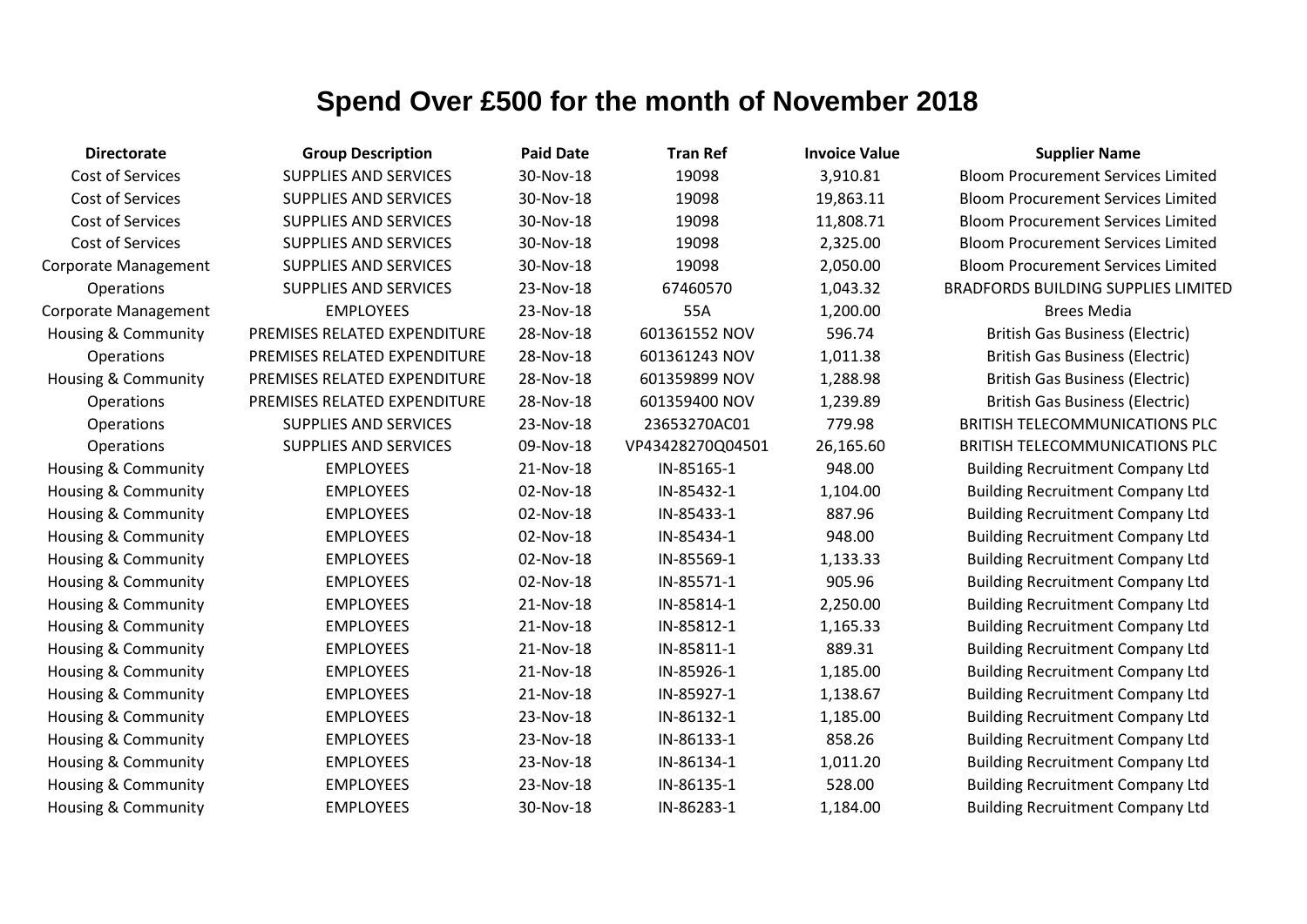| <b>Directorate</b>             | <b>Group Description</b>     | <b>Paid Date</b> | <b>Tran Ref</b> | <b>Invoice Value</b> | <b>Supplier Name</b>                    |
|--------------------------------|------------------------------|------------------|-----------------|----------------------|-----------------------------------------|
| Housing & Community            | <b>EMPLOYEES</b>             | 30-Nov-18        | IN-86284-1      | 1,125.00             | <b>Building Recruitment Company Ltd</b> |
| Housing & Community            | <b>EMPLOYEES</b>             | 30-Nov-18        | IN-86285-1      | 1,997.12             | <b>Building Recruitment Company Ltd</b> |
| Operations                     | <b>EMPLOYEES</b>             | 23-Nov-18        | 2540/0918       | 3,000.00             | <b>Carol Carpenter Training Ltd</b>     |
| Operations                     | <b>EMPLOYEES</b>             | 23-Nov-18        | 2552/1018       | 1,500.00             | <b>Carol Carpenter Training Ltd</b>     |
| Operations                     | <b>SUPPLIES AND SERVICES</b> | 21-Nov-18        | 3325923         | 858.40               | <b>CCS MEDIA LTD</b>                    |
| Operations                     | <b>SUPPLIES AND SERVICES</b> | 21-Nov-18        | 3325923         | 1,358.51             | <b>CCS MEDIA LTD</b>                    |
| Housing & Community            | PREMISES RELATED EXPENDITURE | 07-Nov-18        | 138             | 945.49               | Christopher Rowland                     |
| <b>Housing &amp; Community</b> | PREMISES RELATED EXPENDITURE | 07-Nov-18        | 138             | $-520.00$            | Christopher Rowland                     |
| <b>Housing &amp; Community</b> | PREMISES RELATED EXPENDITURE | 07-Nov-18        | 138             | 520.00               | Christopher Rowland                     |
| <b>Housing &amp; Community</b> | PREMISES RELATED EXPENDITURE | 07-Nov-18        | 140             | 520.13               | Christopher Rowland                     |
| Housing & Community            | PREMISES RELATED EXPENDITURE | 07-Nov-18        | 140             | $-235.00$            | Christopher Rowland                     |
| <b>Housing &amp; Community</b> | PREMISES RELATED EXPENDITURE | 07-Nov-18        | 140             | 235.00               | Christopher Rowland                     |
| <b>Housing &amp; Community</b> | PREMISES RELATED EXPENDITURE | 21-Nov-18        | 131             | 2,255.12             | <b>Christopher Rowland</b>              |
| <b>Housing &amp; Community</b> | PREMISES RELATED EXPENDITURE | 21-Nov-18        | 131             | $-1,100.00$          | Christopher Rowland                     |
| <b>Housing &amp; Community</b> | PREMISES RELATED EXPENDITURE | 21-Nov-18        | 131             | 1,100.00             | Christopher Rowland                     |
| <b>Housing &amp; Community</b> | PREMISES RELATED EXPENDITURE | 21-Nov-18        | 142             | 2,748.95             | Christopher Rowland                     |
| Housing & Community            | PREMISES RELATED EXPENDITURE | 21-Nov-18        | 142             | $-1,025.00$          | Christopher Rowland                     |
| <b>Housing &amp; Community</b> | PREMISES RELATED EXPENDITURE | 21-Nov-18        | 142             | 1,025.00             | Christopher Rowland                     |
| Housing & Community            | PREMISES RELATED EXPENDITURE | 28-Nov-18        | 145             | 1,737.23             | Christopher Rowland                     |
| <b>Housing &amp; Community</b> | PREMISES RELATED EXPENDITURE | 28-Nov-18        | 145             | $-850.00$            | <b>Christopher Rowland</b>              |
| <b>Housing &amp; Community</b> | PREMISES RELATED EXPENDITURE | 28-Nov-18        | 145             | 850.00               | Christopher Rowland                     |
| <b>Balance Sheet</b>           | <b>CURRENT ASSETS</b>        | 28-Nov-18        | TAU/186743      | 502.40               | <b>City Electrical Factors Ltd</b>      |
| Housing & Community            | SUPPLIES AND SERVICES        | 28-Nov-18        | TAU/186665      | 690.22               | <b>City Electrical Factors Ltd</b>      |
| <b>Housing &amp; Community</b> | PREMISES RELATED EXPENDITURE | 30-Nov-18        | 4242AEK989      | 690.44               | <b>CITY PLUMBING SUPPLIES</b>           |
| Operations                     | <b>SUPPLIES AND SERVICES</b> | 14-Nov-18        | 2729687         | 567.27               | City Sprint Ltd                         |
| <b>Capital Payments</b>        | <b>CAPITAL</b>               | 01-Nov-18        | 822601          | 850.00               | <b>CLARKE WILLMOTT</b>                  |
| <b>Capital Payments</b>        | <b>CAPITAL</b>               | 01-Nov-18        | 822601          | 9.00                 | <b>CLARKE WILLMOTT</b>                  |
| <b>Housing &amp; Community</b> | <b>SUPPLIES AND SERVICES</b> | 21-Nov-18        | 820148          | 1,134.00             | <b>CLARKE WILLMOTT</b>                  |
| <b>Capital Payments</b>        | <b>CAPITAL</b>               | 23-Nov-18        | 820186          | 3,089.00             | <b>CLARKE WILLMOTT</b>                  |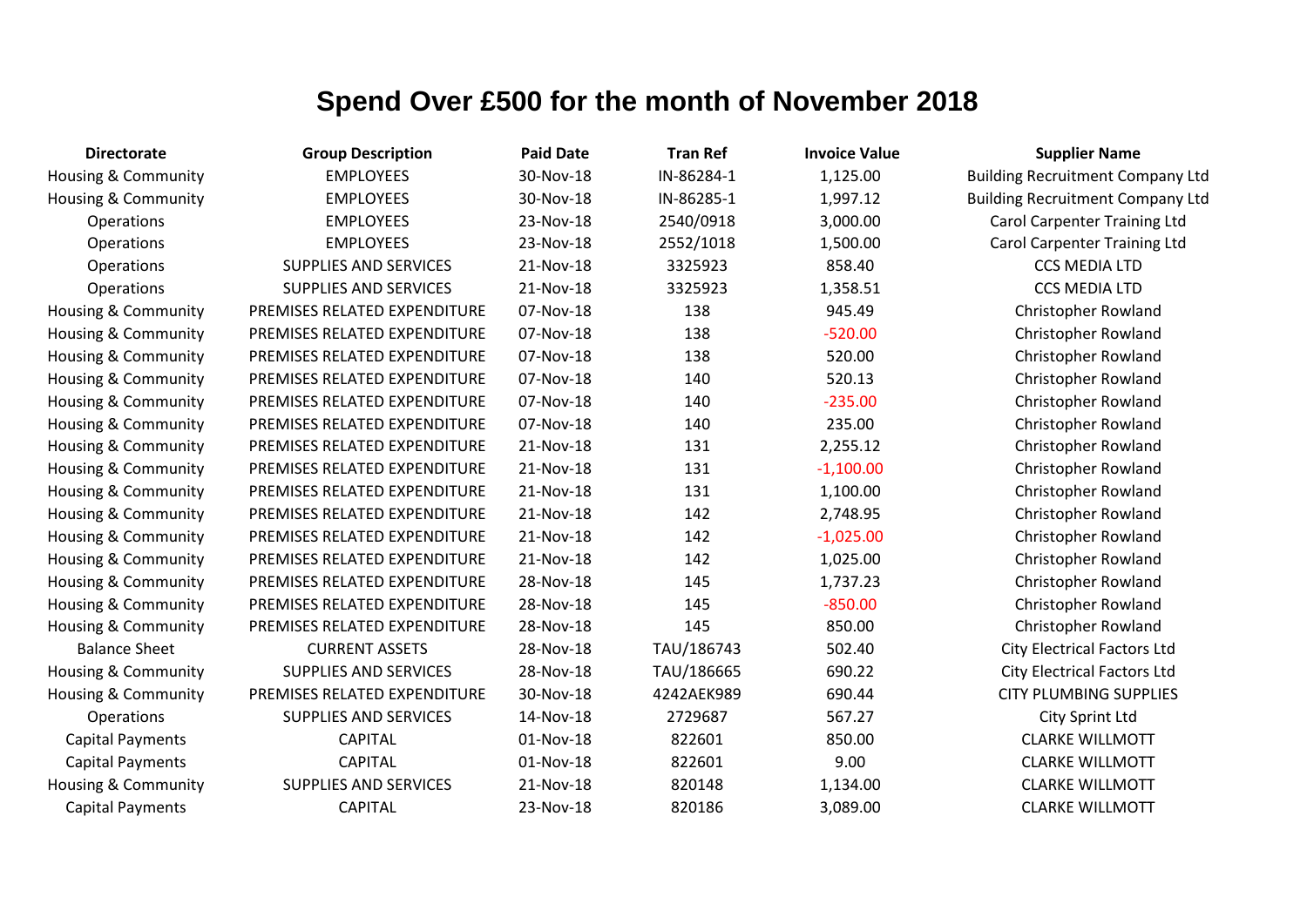| <b>Directorate</b>             | <b>Group Description</b>     | <b>Paid Date</b> | <b>Tran Ref</b>  | <b>Invoice Value</b> | <b>Supplier Name</b>                            |
|--------------------------------|------------------------------|------------------|------------------|----------------------|-------------------------------------------------|
| Operations                     | <b>SUPPLIES AND SERVICES</b> | 09-Nov-18        | 2013880          | 500.00               | <b>COMPASS DISABILITY SERVICES</b>              |
| Operations                     | <b>SUPPLIES AND SERVICES</b> | 09-Nov-18        | 2013880          | 200.00               | <b>COMPASS DISABILITY SERVICES</b>              |
| Housing & Community            | THIRD PARTY PAYMENTS         | 09-Nov-18        | <b>EPRF 2040</b> | 1,215.00             | <b>Connells Residential Lettings</b>            |
| <b>Housing &amp; Community</b> | THIRD PARTY PAYMENTS         | 14-Nov-18        | <b>EPRF 2041</b> | 1,100.00             | <b>Connells Residential Lettings</b>            |
| Operations                     | <b>SUPPLIES AND SERVICES</b> | 21-Nov-18        | 164557           | 1,515.00             | <b>COOMBER SECURITY SYSTEMS LTD</b>             |
| Operations                     | <b>EMPLOYEES</b>             | 02-Nov-18        | 549692           | 504.42               | <b>Cordant People</b>                           |
| Operations                     | <b>EMPLOYEES</b>             | 02-Nov-18        | 549690           | 528.44               | <b>Cordant People</b>                           |
| Operations                     | <b>EMPLOYEES</b>             | 07-Nov-18        | 550960           | 516.43               | <b>Cordant People</b>                           |
| Operations                     | <b>EMPLOYEES</b>             | 14-Nov-18        | 552215           | 522.44               | <b>Cordant People</b>                           |
| <b>Capital Payments</b>        | <b>CAPITAL</b>               | 21-Nov-18        | <b>EPRF 2068</b> | 5,113.77             | <b>CORFE PARISH COUNCIL</b>                     |
| Housing & Community            | PREMISES RELATED EXPENDITURE | 30-Nov-18        | 13534452         | 669.30               | <b>CORONA ENERGY RETAIL 4 LTD</b>               |
| Operations                     | PREMISES RELATED EXPENDITURE | 30-Nov-18        | 13534384         | 3,305.42             | <b>CORONA ENERGY RETAIL 4 LTD</b>               |
| Growth & Development           | SUPPLIES AND SERVICES        | 09-Nov-18        | INV-12556        | 755.00               | Cosmic                                          |
| <b>Capital Payments</b>        | <b>CAPITAL</b>               | 14-Nov-18        | <b>EPRF 2052</b> | 43,154.00            | Cotford St Luke Parish Council                  |
| Cost of Services               | <b>SUPPLIES AND SERVICES</b> | 23-Nov-18        | TDBC017          | 5,400.00             | <b>CS Solutions Ltd</b>                         |
| <b>Housing &amp; Community</b> | PREMISES RELATED EXPENDITURE | 09-Nov-18        | 3201             | 512.00               | DALE NIXON T/A TAUNTON FENCING COM              |
| Housing & Community            | PREMISES RELATED EXPENDITURE | 23-Nov-18        | 3211             | 704.00               | DALE NIXON T/A TAUNTON FENCING COM              |
| Operations                     | PREMISES RELATED EXPENDITURE | 23-Nov-18        | 3211             | 256.00               | DALE NIXON T/A TAUNTON FENCING COM              |
| Operations                     | PREMISES RELATED EXPENDITURE | 23-Nov-18        | 8381             | 5,110.00             | Dave Gardner Agricultural Contractor            |
| Growth & Development           | <b>INCOME</b>                | 14-Nov-18        | <b>EPRF 2042</b> | 1,800.00             | Design Review Panel                             |
| <b>Housing &amp; Community</b> | <b>SUPPLIES AND SERVICES</b> | 28-Nov-18        | 141              | 3,600.00             | Design Review Panel                             |
| Growth & Development           | <b>INCOME</b>                | 28-Nov-18        | 842542           | 580.52               | <b>Dillington House Somerset County Council</b> |
| Operations                     | <b>SUPPLIES AND SERVICES</b> | 14-Nov-18        | 388178           | 613.95               | DJ Miles & Co Ltd                               |
| Growth & Development           | <b>SUPPLIES AND SERVICES</b> | 07-Nov-18        | FSO00366-118     | 2,025.00             | <b>DWF LLP Client Account</b>                   |
| Housing & Community            | THIRD PARTY PAYMENTS         | 23-Nov-18        | 40               | 2,740.00             | East Meets South West Limited                   |
| <b>Housing &amp; Community</b> | THIRD PARTY PAYMENTS         | 23-Nov-18        | 1                | 27,440.00            | East Meets South West Limited                   |
| Growth & Development           | PREMISES RELATED EXPENDITURE | 23-Nov-18        | 1872             | 250.00               | <b>ECOLOGY WORKS</b>                            |
| Growth & Development           | PREMISES RELATED EXPENDITURE | 23-Nov-18        | 1872             | 900.00               | <b>ECOLOGY WORKS</b>                            |
| Operations                     | <b>EMPLOYEES</b>             | 16-Nov-18        | IN186119704      | 4,873.40             | Edenred (UK Group) Ltd                          |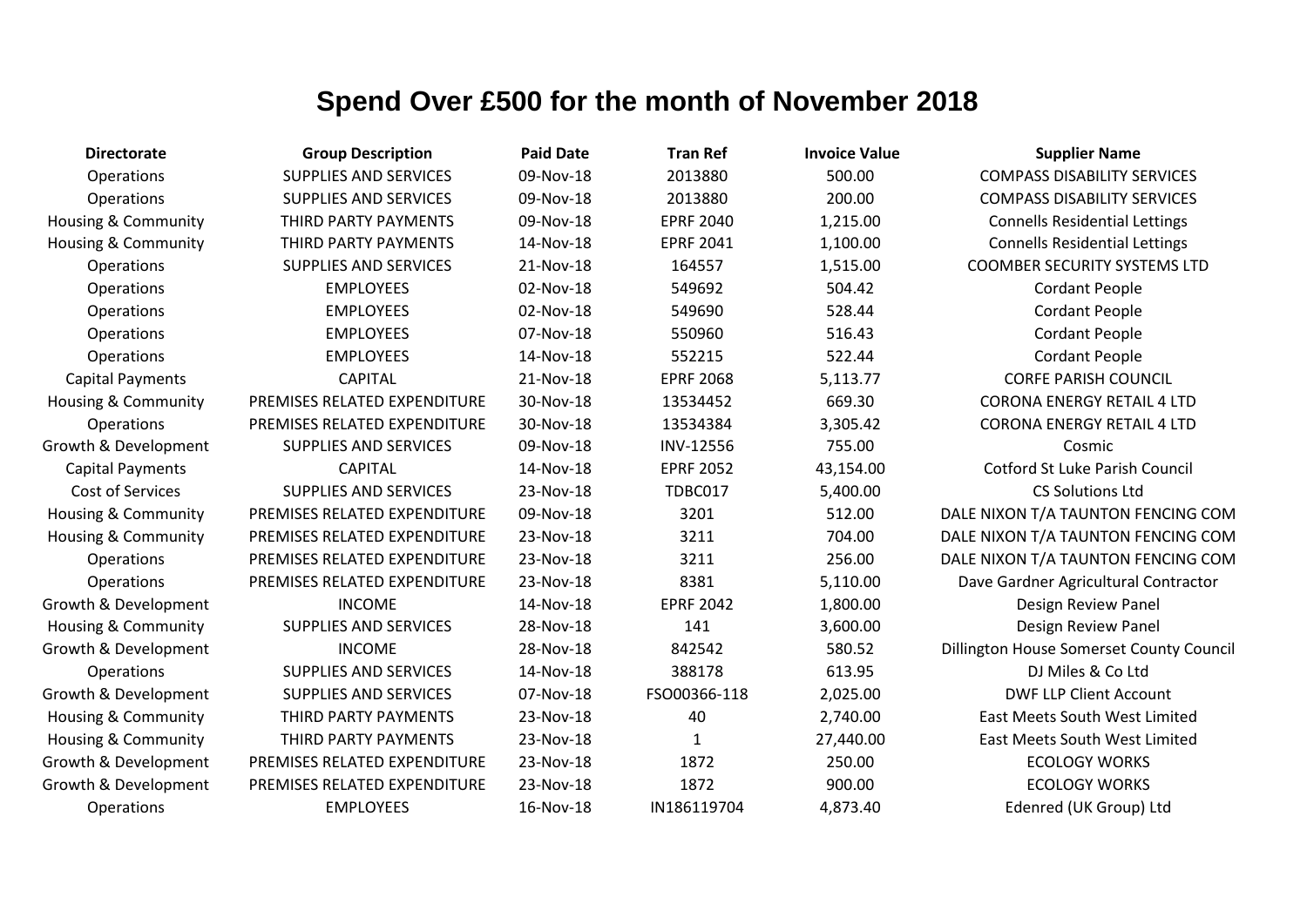| <b>Directorate</b>             | <b>Group Description</b>     | <b>Paid Date</b> | <b>Tran Ref</b> | <b>Invoice Value</b> | <b>Supplier Name</b>                  |
|--------------------------------|------------------------------|------------------|-----------------|----------------------|---------------------------------------|
| Operations                     | <b>EMPLOYEES</b>             | 16-Nov-18        | IN186119704     | 9.75                 | Edenred (UK Group) Ltd                |
| <b>Operations</b>              | PREMISES RELATED EXPENDITURE | 02-Nov-18        | 4894855         | 651.01               | <b>EDF Energy</b>                     |
| Operations                     | PREMISES RELATED EXPENDITURE | 02-Nov-18        | 4894855         | 0.14                 | <b>EDF Energy</b>                     |
| <b>Housing &amp; Community</b> | PREMISES RELATED EXPENDITURE | 02-Nov-18        | 4894869         | 577.68               | <b>EDF Energy</b>                     |
| <b>Housing &amp; Community</b> | PREMISES RELATED EXPENDITURE | 07-Nov-18        | 4895191         | 1,865.02             | <b>EDF Energy</b>                     |
| <b>Housing &amp; Community</b> | PREMISES RELATED EXPENDITURE | 07-Nov-18        | 4895191         | 0.35                 | <b>EDF Energy</b>                     |
| Operations                     | PREMISES RELATED EXPENDITURE | 23-Nov-18        | 4929963         | 967.55               | <b>EDF Energy</b>                     |
| Operations                     | PREMISES RELATED EXPENDITURE | 28-Nov-18        | 4965593         | 3,003.08             | <b>EDF Energy</b>                     |
| Housing & Community            | PREMISES RELATED EXPENDITURE | 30-Nov-18        | 5029079         | 559.11               | <b>EDF Energy</b>                     |
| <b>Housing &amp; Community</b> | <b>SUPPLIES AND SERVICES</b> | 23-Nov-18        | 106966          | 24,915.10            | Edward Nash LLP t/a Nash Partnership  |
| Housing & Community            | SUPPLIES AND SERVICES        | 09-Nov-18        | 106968          | 750.00               | Edward Nash LLP t/a Nash Partnership  |
| Housing & Community            | SUPPLIES AND SERVICES        | 23-Nov-18        | 107002          | 5,000.00             | Edward Nash LLP t/a Nash Partnership  |
| <b>Housing &amp; Community</b> | PREMISES RELATED EXPENDITURE | 02-Nov-18        | 808 - 415701    | 528.43               | <b>Electric Center</b>                |
| <b>Housing &amp; Community</b> | <b>EMPLOYEES</b>             | 14-Nov-18        | 808-415085      | 884.00               | <b>Electric Center</b>                |
| Housing & Community            | PREMISES RELATED EXPENDITURE | 14-Nov-18        | 808-416053      | 895.75               | <b>Electric Center</b>                |
| Housing & Community            | PREMISES RELATED EXPENDITURE | 16-Nov-18        | 808-416103      | 562.12               | <b>Electric Center</b>                |
| <b>Housing &amp; Community</b> | PREMISES RELATED EXPENDITURE | 28-Nov-18        | 808-416306      | 533.46               | <b>Electric Center</b>                |
| <b>Balance Sheet</b>           | <b>CURRENT ASSETS</b>        | 14-Nov-18        | 808-416049      | 1,365.69             | <b>Electric Center</b>                |
| <b>Balance Sheet</b>           | <b>CURRENT ASSETS</b>        | 30-Nov-18        | 808-416498      | 1,434.81             | <b>Electric Center</b>                |
| Corporate Management           | <b>SUPPLIES AND SERVICES</b> | 07-Nov-18        | 8730            | 5,700.00             | <b>Exchange House Business Centre</b> |
| Corporate Management           | SUPPLIES AND SERVICES        | 07-Nov-18        | 8731            | 1,415.00             | <b>Exchange House Business Centre</b> |
| <b>Operations</b>              | SUPPLIES AND SERVICES        | 21-Nov-18        | 151018          | 903.50               | Eye Design                            |
| <b>Capital Payments</b>        | <b>CAPITAL</b>               | 28-Nov-18        | SIN294841       | 166,425.58           | FAAC (UK) Ltd                         |
| Operations                     | <b>SUPPLIES AND SERVICES</b> | 02-Nov-18        | 18104332        | 2,393.60             | Facultatieve Technologies Ltd         |
| Operations                     | <b>SUPPLIES AND SERVICES</b> | 23-Nov-18        | 18104432        | 1,076.73             | Facultatieve Technologies Ltd         |
| Cost of Services               | <b>SUPPLIES AND SERVICES</b> | 21-Nov-18        | 4255            | 42,000.00            | Firmstep                              |
| Operations                     | PREMISES RELATED EXPENDITURE | 02-Nov-18        | SI87467         | 918.00               | Fleet (Line Markers) Limited          |
| <b>Capital Payments</b>        | <b>CAPITAL</b>               | 02-Nov-18        | 475761/6755     | 7,170.66             | Flexiform Business Furniture Ltd      |
| <b>Capital Payments</b>        | <b>CAPITAL</b>               | 02-Nov-18        | 481127          | 6,572.88             | Flexiform Business Furniture Ltd      |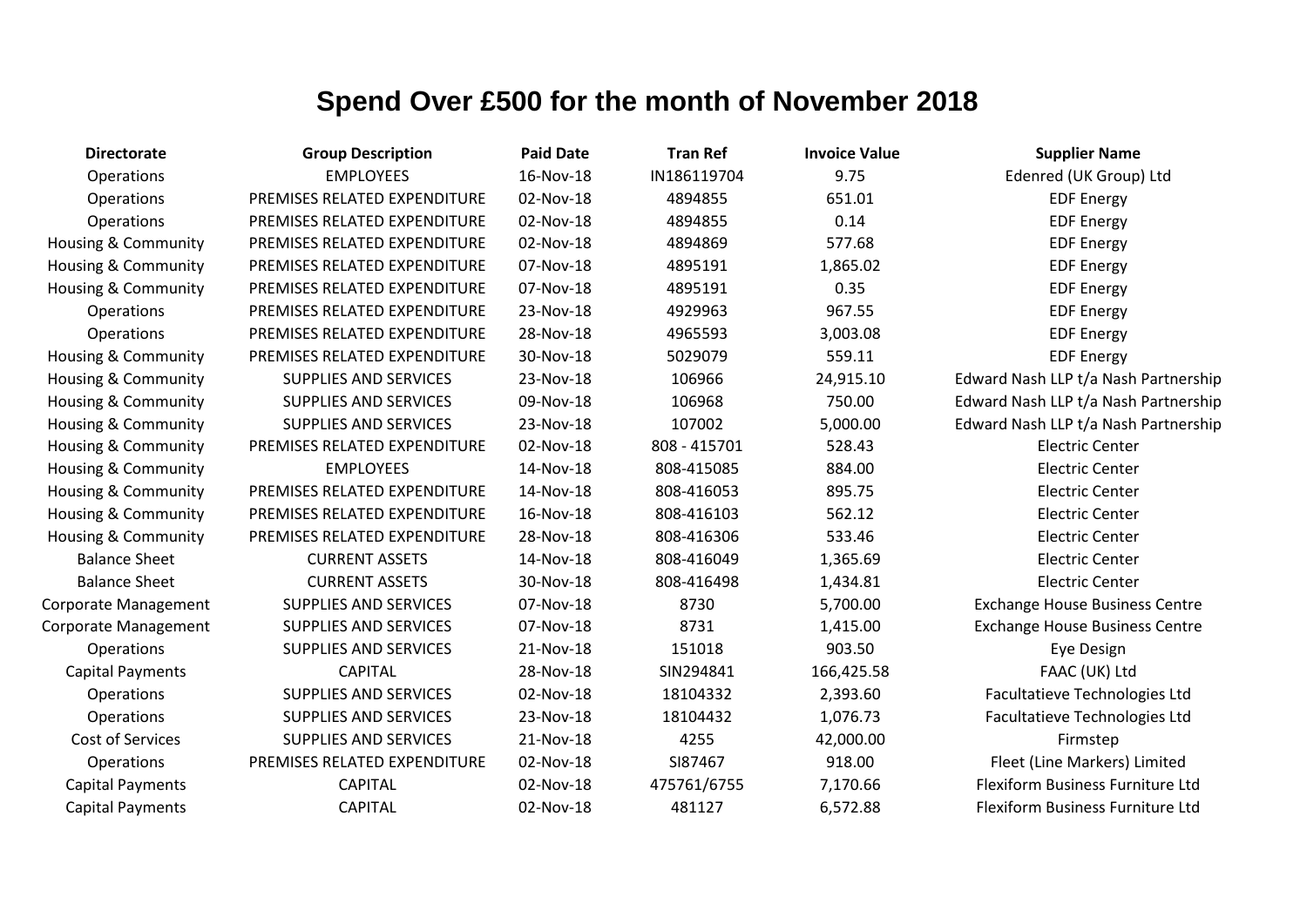| <b>Directorate</b>             | <b>Group Description</b>     | <b>Paid Date</b> | <b>Tran Ref</b>  | <b>Invoice Value</b> | <b>Supplier Name</b>                 |
|--------------------------------|------------------------------|------------------|------------------|----------------------|--------------------------------------|
| <b>Capital Payments</b>        | <b>CAPITAL</b>               | 02-Nov-18        | 481123           | 1,111.94             | Flexiform Business Furniture Ltd     |
| <b>Capital Payments</b>        | <b>CAPITAL</b>               | 07-Nov-18        | 481115           | 2,941.28             | Flexiform Business Furniture Ltd     |
| <b>Capital Payments</b>        | <b>CAPITAL</b>               | 02-Nov-18        | 481351           | 9,214.00             | Flexiform Business Furniture Ltd     |
| <b>Capital Payments</b>        | <b>CAPITAL</b>               | 16-Nov-18        | 482737           | 4,849.72             | Flexiform Business Furniture Ltd     |
| <b>Housing &amp; Community</b> | THIRD PARTY PAYMENTS         | 28-Nov-18        | <b>EPRF 2098</b> | 625.00               | Fox & Sons                           |
| Housing & Community            | THIRD PARTY PAYMENTS         | 28-Nov-18        | <b>EPRF 2099</b> | 725.00               | Fox & Sons                           |
| Housing & Community            | THIRD PARTY PAYMENTS         | 28-Nov-18        | <b>EPRF 2114</b> | 710.00               | Fox & Sons                           |
| Housing & Community            | THIRD PARTY PAYMENTS         | 30-Nov-18        | <b>EPRF 2123</b> | 3,125.00             | Fox & Sons                           |
| Housing & Community            | <b>EMPLOYEES</b>             | 21-Nov-18        | 1015132          | 895.00               | G & L Consultancy Ltd                |
| Operations                     | <b>EMPLOYEES</b>             | 09-Nov-18        | 45947            | 1,523.88             | <b>G2V Recruitment Group</b>         |
| Operations                     | <b>EMPLOYEES</b>             | 09-Nov-18        | 46886            | 807.12               | <b>G2V Recruitment Group</b>         |
| Operations                     | <b>EMPLOYEES</b>             | 14-Nov-18        | 47169            | 812.88               | <b>G2V Recruitment Group</b>         |
| Operations                     | <b>EMPLOYEES</b>             | 21-Nov-18        | 47455            | 869.76               | <b>G2V Recruitment Group</b>         |
| <b>Operations</b>              | <b>EMPLOYEES</b>             | 28-Nov-18        | 47729            | 1,217.88             | <b>G2V Recruitment Group</b>         |
| Operations                     | SUPPLIES AND SERVICES        | 28-Nov-18        | GA1445807        | 887.54               | <b>Gamma Business Communications</b> |
| Cost of Services               | SUPPLIES AND SERVICES        | 16-Nov-18        | 41245            | 11,515.00            | <b>Gatenby Sanderson</b>             |
| Cost of Services               | SUPPLIES AND SERVICES        | 16-Nov-18        | 41245            | 1,505.00             | <b>Gatenby Sanderson</b>             |
| Cost of Services               | SUPPLIES AND SERVICES        | 21-Nov-18        | 41349            | 822.50               | Gatenby Sanderson                    |
| Cost of Services               | SUPPLIES AND SERVICES        | 21-Nov-18        | 41349            | 4,177.50             | Gatenby Sanderson                    |
| Corporate Management           | SUPPLIES AND SERVICES        | 23-Nov-18        | 41348            | 5,257.50             | Gatenby Sanderson                    |
| Housing & Community            | THIRD PARTY PAYMENTS         | 07-Nov-18        | <b>EPRF 2021</b> | 525.00               | <b>Gibbins Richards</b>              |
| <b>Housing &amp; Community</b> | THIRD PARTY PAYMENTS         | 14-Nov-18        | <b>EPRF 2046</b> | 742.82               | <b>GREENSLADE TAYLOR HUNT</b>        |
| <b>Capital Payments</b>        | <b>CAPITAL</b>               | 28-Nov-18        | <b>INV1425</b>   | 25,050.00            | GSS (NI) Limited                     |
| <b>Operations</b>              | SUPPLIES AND SERVICES        | 28-Nov-18        | <b>INV1426</b>   | 5,580.00             | GSS (NI) Limited                     |
| Housing & Community            | PREMISES RELATED EXPENDITURE | 23-Nov-18        | INV-19095-L9W8Y4 | 4,380.00             | <b>Gully Howard Technical</b>        |
| Housing & Community            | PREMISES RELATED EXPENDITURE | 23-Nov-18        | INV-19179        | 6,120.00             | <b>Gully Howard Technical</b>        |
| Growth & Development           | <b>SUPPLIES AND SERVICES</b> | 28-Nov-18        | 7032997          | 1,823.90             | <b>GVA Grimley Limited</b>           |
| <b>Operations</b>              | <b>SUPPLIES AND SERVICES</b> | 09-Nov-18        | HE13255          | 1,282.00             | H & G Healthcare Ltd                 |
| <b>Housing &amp; Community</b> | <b>SUPPLIES AND SERVICES</b> | 28-Nov-18        | L2157            | 3,817.50             | <b>Haldons Ltd</b>                   |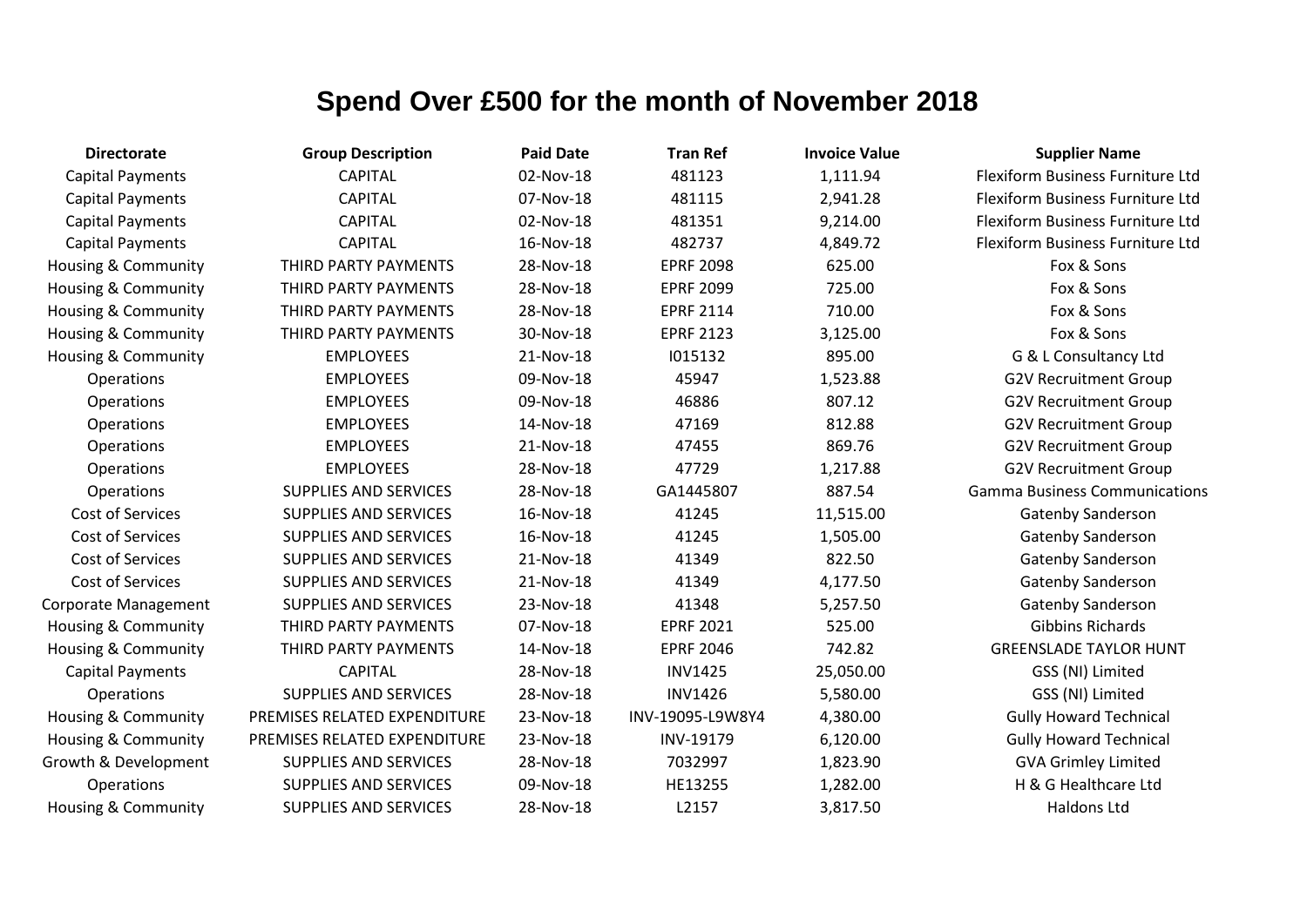| <b>Directorate</b>             | <b>Group Description</b>     | <b>Paid Date</b> | <b>Tran Ref</b>  | <b>Invoice Value</b> | <b>Supplier Name</b>                    |
|--------------------------------|------------------------------|------------------|------------------|----------------------|-----------------------------------------|
| Housing & Community            | <b>EMPLOYEES</b>             | 02-Nov-18        | 1009002511       | 2,025.86             | <b>HAYS Specialist Recruitment</b>      |
| <b>Housing &amp; Community</b> | <b>EMPLOYEES</b>             | 02-Nov-18        | 1009021287       | 2,138.40             | <b>HAYS Specialist Recruitment</b>      |
| Housing & Community            | <b>EMPLOYEES</b>             | 02-Nov-18        | 1009002318       | 1,099.90             | <b>HAYS Specialist Recruitment</b>      |
| Housing & Community            | <b>EMPLOYEES</b>             | 09-Nov-18        | 1009023522       | 1,099.90             | <b>HAYS Specialist Recruitment</b>      |
| <b>Housing &amp; Community</b> | <b>EMPLOYEES</b>             | 16-Nov-18        | 1009050162       | 1,099.90             | <b>HAYS Specialist Recruitment</b>      |
| Housing & Community            | <b>EMPLOYEES</b>             | 16-Nov-18        | 1009044797       | 2,250.95             | <b>HAYS Specialist Recruitment</b>      |
| Housing & Community            | <b>EMPLOYEES</b>             | 23-Nov-18        | 1009077793       | 1,099.90             | <b>HAYS Specialist Recruitment</b>      |
| <b>Housing &amp; Community</b> | <b>EMPLOYEES</b>             | 23-Nov-18        | 10009065631      | 1,575.67             | <b>HAYS Specialist Recruitment</b>      |
| <b>Housing &amp; Community</b> | <b>SUPPLIES AND SERVICES</b> | 09-Nov-18        | 8E+14            | 3,734.00             | <b>HMCTS</b>                            |
| Operations                     | <b>SUPPLIES AND SERVICES</b> | 09-Nov-18        | 316577           | 722.00               | <b>HMCTS</b>                            |
| Housing & Community            | THIRD PARTY PAYMENTS         | 09-Nov-18        | 409-327-12       | 735.00               | HOME FURNITURE SERVICES TRUST           |
| Growth & Development           | <b>SUPPLIES AND SERVICES</b> | 28-Nov-18        | 11673            | 3,000.00             | Horwath HTL Ltd                         |
| Growth & Development           | <b>SUPPLIES AND SERVICES</b> | 28-Nov-18        | 11673            | 3,000.00             | Horwath HTL Ltd                         |
| Housing & Community            | PREMISES RELATED EXPENDITURE | 07-Nov-18        | 994/0151370      | 1,261.06             | Howdens Joinery                         |
| Housing & Community            | PREMISES RELATED EXPENDITURE | 07-Nov-18        | 994/0151817      | 1,045.24             | Howdens Joinery                         |
| <b>Housing &amp; Community</b> | PREMISES RELATED EXPENDITURE | 07-Nov-18        | 994/0152002      | 1,003.78             | Howdens Joinery                         |
| <b>Housing &amp; Community</b> | PREMISES RELATED EXPENDITURE | 09-Nov-18        | 99420950034      | 982.94               | Howdens Joinery                         |
| Housing & Community            | PREMISES RELATED EXPENDITURE | 14-Nov-18        | 99420950036      | 672.09               | Howdens Joinery                         |
| Housing & Community            | PREMISES RELATED EXPENDITURE | 14-Nov-18        | F77/0003994      | 841.69               | Howdens Joinery                         |
| Housing & Community            | PREMISES RELATED EXPENDITURE | 16-Nov-18        | 994/0152491      | 1,254.08             | Howdens Joinery                         |
| Housing & Community            | PREMISES RELATED EXPENDITURE | 21-Nov-18        | 994/0152813      | 687.04               | Howdens Joinery                         |
| <b>Housing &amp; Community</b> | PREMISES RELATED EXPENDITURE | 23-Nov-18        | 994/0152975      | 586.47               | Howdens Joinery                         |
| Growth & Development           | SUPPLIES AND SERVICES        | 30-Nov-18        | 147              | 4,620.00             | <b>HYAS ASSOCIATES LIMITED</b>          |
| Operations                     | <b>SUPPLIES AND SERVICES</b> | 28-Nov-18        | <b>INV015780</b> | 1,762.50             | <b>Hydrock Consultants Ltd</b>          |
| Operations                     | <b>SUPPLIES AND SERVICES</b> | 28-Nov-18        | INV015780        | 1,375.00             | <b>Hydrock Consultants Ltd</b>          |
| Operations                     | THIRD PARTY PAYMENTS         | 21-Nov-18        | GM763101         | 51,462.58            | Idverde                                 |
| Growth & Development           | <b>SUPPLIES AND SERVICES</b> | 14-Nov-18        | 8116             | 1,500.00             | Ignyte Limited                          |
| Growth & Development           | <b>SUPPLIES AND SERVICES</b> | 21-Nov-18        | 518-02           | 247.07               | <b>Inermis Environmental Solutions</b>  |
| Corporate Management           | <b>SUPPLIES AND SERVICES</b> | 30-Nov-18        | <b>EPRF 2119</b> | 2,040.00             | <b>INFORMATION COMMISSIONERS OFFICE</b> |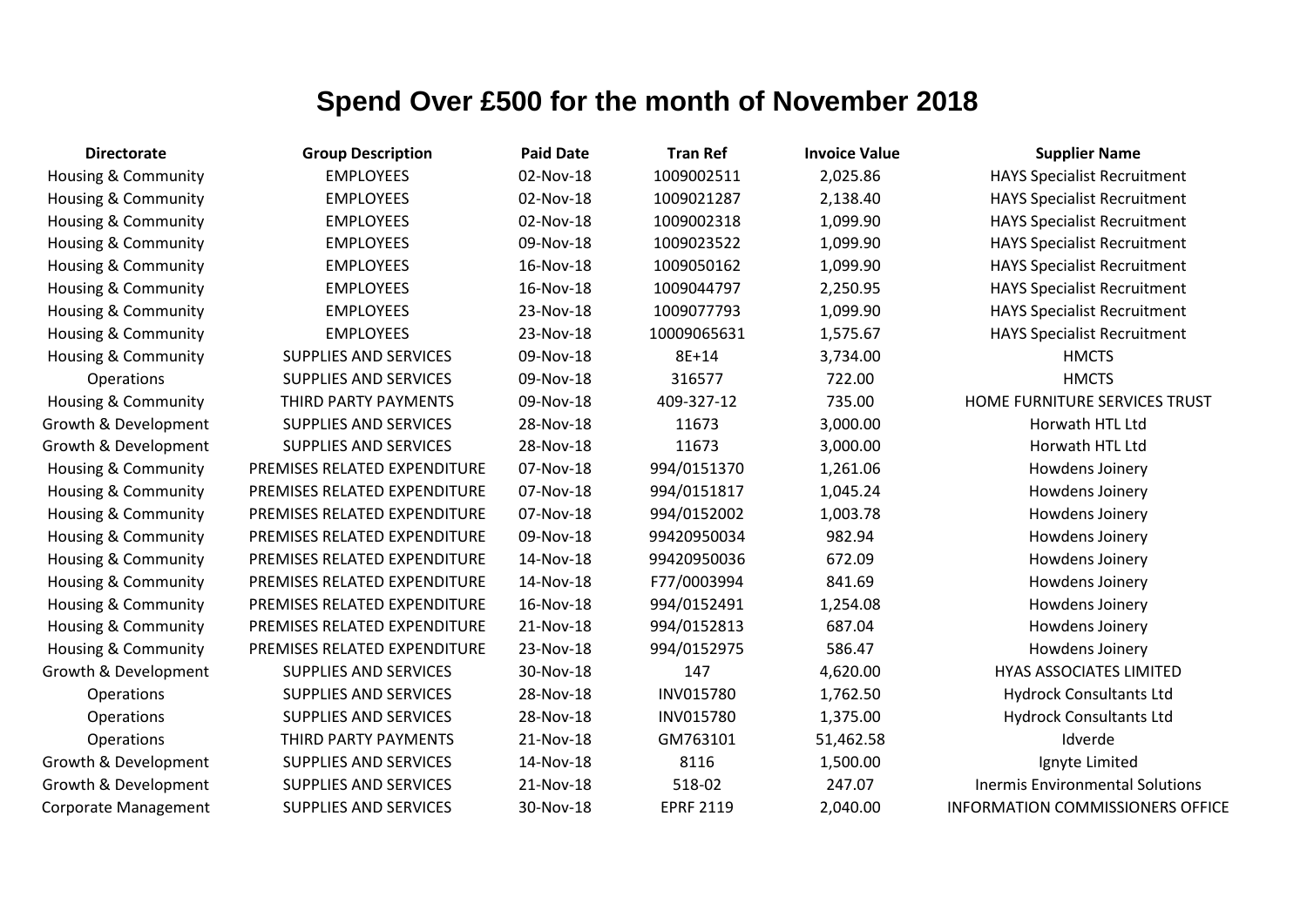| <b>Directorate</b>             | <b>Group Description</b>     | <b>Paid Date</b> | <b>Tran Ref</b> | <b>Invoice Value</b> | <b>Supplier Name</b>                           |
|--------------------------------|------------------------------|------------------|-----------------|----------------------|------------------------------------------------|
| Operations                     | <b>SUPPLIES AND SERVICES</b> | 02-Nov-18        | 32892373        | 760.91               | Initial Washroom Hygiene                       |
| Operations                     | <b>SUPPLIES AND SERVICES</b> | 23-Nov-18        | 4119705         | 12,510.00            | <b>INSIGHT DIRECT (UK) LTD</b>                 |
| Operations                     | <b>SUPPLIES AND SERVICES</b> | 28-Nov-18        | 4125079         | 13,488.20            | <b>INSIGHT DIRECT (UK) LTD</b>                 |
| Operations                     | <b>EMPLOYEES</b>             | 28-Nov-18        | 10529           | 180.00               | <b>INST OF CEMETERY &amp; CREMATION MANAGE</b> |
| Operations                     | <b>EMPLOYEES</b>             | 28-Nov-18        | 10529           | 502.00               | INST OF CEMETERY & CREMATION MANAGE            |
| Operations                     | <b>EMPLOYEES</b>             | 28-Nov-18        | 10529           | 93.00                | INST OF CEMETERY & CREMATION MANAGE            |
| Operations                     | <b>EMPLOYEES</b>             | 28-Nov-18        | 10529           | 502.00               | <b>INST OF CEMETERY &amp; CREMATION MANAGE</b> |
| Operations                     | <b>EMPLOYEES</b>             | 28-Nov-18        | 10529           | 93.00                | <b>INST OF CEMETERY &amp; CREMATION MANAGE</b> |
| Housing & Community            | PREMISES RELATED EXPENDITURE | 07-Nov-18        | 191             | 1,040.00             | J C Electrical Services                        |
| Housing & Community            | PREMISES RELATED EXPENDITURE | 21-Nov-18        | 192             | 1,320.00             | J C Electrical Services                        |
| Housing & Community            | PREMISES RELATED EXPENDITURE | 28-Nov-18        | 194             | 650.00               | J C Electrical Services                        |
| Housing & Community            | PREMISES RELATED EXPENDITURE | 28-Nov-18        | 193             | 740.00               | J C Electrical Services                        |
| Housing & Community            | PREMISES RELATED EXPENDITURE | 14-Nov-18        | 189             | 1,600.00             | J C Electrical Services                        |
| <b>Housing &amp; Community</b> | PREMISES RELATED EXPENDITURE | 14-Nov-18        | 189             | $-1,300.00$          | J C Electrical Services                        |
| Housing & Community            | PREMISES RELATED EXPENDITURE | 14-Nov-18        | 189             | 1,300.00             | J C Electrical Services                        |
| Growth & Development           | <b>SUPPLIES AND SERVICES</b> | 16-Nov-18        | 1097            | 1,890.00             | J Down Contracting Ltd                         |
| Operations                     | PREMISES RELATED EXPENDITURE | 21-Nov-18        | 181003          | 2,738.00             | J Layzell & Sons Ltd                           |
| Housing & Community            | <b>EMPLOYEES</b>             | 21-Nov-18        | 194039          | 1,059.68             | <b>James Andrews Recruitment Solutions</b>     |
| Housing & Community            | <b>EMPLOYEES</b>             | 02-Nov-18        | 194370          | 952.00               | James Andrews Recruitment Solutions            |
| Housing & Community            | <b>EMPLOYEES</b>             | 02-Nov-18        | 194375          | 1,035.78             | James Andrews Recruitment Solutions            |
| Housing & Community            | <b>EMPLOYEES</b>             | 09-Nov-18        | 194736          | 916.26               | James Andrews Recruitment Solutions            |
| Housing & Community            | <b>EMPLOYEES</b>             | 09-Nov-18        | 194732          | 770.00               | James Andrews Recruitment Solutions            |
| Housing & Community            | <b>EMPLOYEES</b>             | 21-Nov-18        | 195092          | 702.90               | <b>James Andrews Recruitment Solutions</b>     |
| Housing & Community            | <b>EMPLOYEES</b>             | 21-Nov-18        | 195090          | 980.00               | <b>James Andrews Recruitment Solutions</b>     |
| Housing & Community            | <b>EMPLOYEES</b>             | 21-Nov-18        | 195094          | 1,099.52             | <b>James Andrews Recruitment Solutions</b>     |
| Housing & Community            | <b>EMPLOYEES</b>             | 23-Nov-18        | 195446          | 1,091.55             | James Andrews Recruitment Solutions            |
| Housing & Community            | <b>EMPLOYEES</b>             | 23-Nov-18        | 195445          | 832.00               | James Andrews Recruitment Solutions            |
| Housing & Community            | <b>EMPLOYEES</b>             | 23-Nov-18        | 195444          | 702.90               | James Andrews Recruitment Solutions            |
| Housing & Community            | <b>EMPLOYEES</b>             | 23-Nov-18        | 195441          | 812.00               | <b>James Andrews Recruitment Solutions</b>     |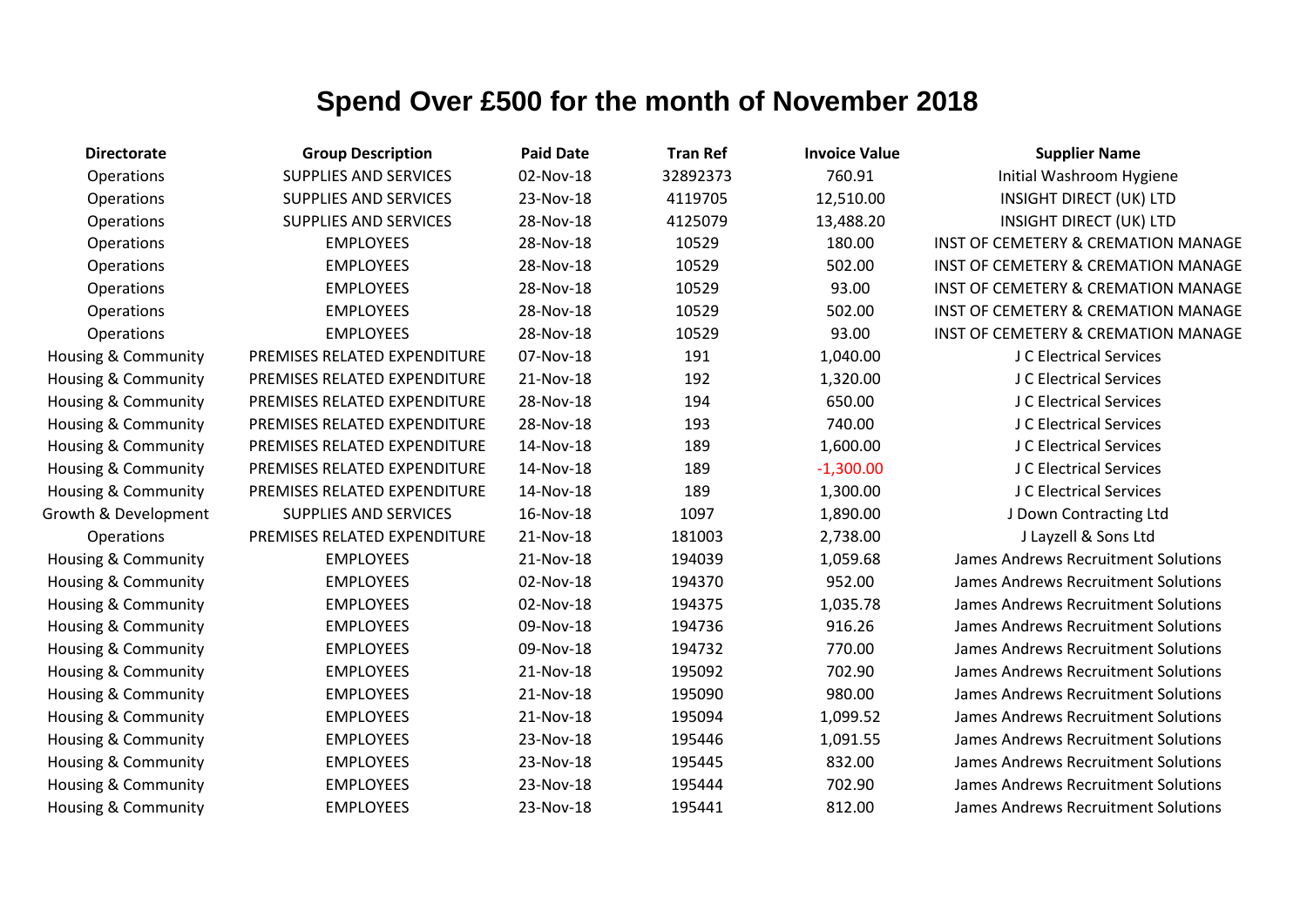| <b>Directorate</b>             | <b>Group Description</b>             | <b>Paid Date</b> | <b>Tran Ref</b> | <b>Invoice Value</b> | <b>Supplier Name</b>                       |
|--------------------------------|--------------------------------------|------------------|-----------------|----------------------|--------------------------------------------|
| <b>Housing &amp; Community</b> | <b>EMPLOYEES</b>                     | 30-Nov-18        | 195789          | 937.20               | James Andrews Recruitment Solutions        |
| Housing & Community            | <b>EMPLOYEES</b>                     | 30-Nov-18        | 195791          | 962.00               | <b>James Andrews Recruitment Solutions</b> |
| Operations                     | <b>SUPPLIES AND SERVICES</b>         | 23-Nov-18        | 2018-002        | 2,556.25             | JDL Services 2015                          |
| <b>Housing &amp; Community</b> | PREMISES RELATED EXPENDITURE         | 07-Nov-18        | 0710/0776393    | 771.89               | <b>JEWSON LTD</b>                          |
| Housing & Community            | PREMISES RELATED EXPENDITURE         | 14-Nov-18        | 0710/00776702   | 1,314.11             | <b>JEWSON LTD</b>                          |
| Housing & Community            | PREMISES RELATED EXPENDITURE         | 14-Nov-18        | 0710/00776702   | 52.66                | <b>JEWSON LTD</b>                          |
| Housing & Community            | PREMISES RELATED EXPENDITURE         | 21-Nov-18        | 0710/00776779   | 767.17               | <b>JEWSON LTD</b>                          |
| Housing & Community            | PREMISES RELATED EXPENDITURE         | 21-Nov-18        | 0710/00776779   | 2.02                 | <b>JEWSON LTD</b>                          |
| <b>Housing &amp; Community</b> | PREMISES RELATED EXPENDITURE         | 23-Nov-18        | 3243            | 21,646.00            | Kilbride Roofing                           |
| Cost of Services               | <b>SUPPLIES AND SERVICES</b>         | 23-Nov-18        | <b>TAD001B</b>  | 4,030.52             | Kili Consulting                            |
| <b>Balance Sheet</b>           | <b>CURRENT ASSETS</b>                | 16-Nov-18        | 240244A         | 704.60               | Kingfisher Packaging                       |
| Operations                     | <b>SUPPLIES AND SERVICES</b>         | 07-Nov-18        | 1140321808      | 6,425.97             | Konica Minolta                             |
| Operations                     | <b>SUPPLIES AND SERVICES</b>         | 14-Nov-18        | 1140466356      | 4,803.45             | Konica Minolta                             |
| <b>Capital Payments</b>        | <b>CAPITAL</b>                       | 28-Nov-18        | 14872           | 45,636.75            | L A Moore Ltd                              |
| <b>Housing &amp; Community</b> | PREMISES RELATED EXPENDITURE         | 23-Nov-18        | 2540            | 525.00               | L J Langabeer                              |
| Housing & Community            | <b>SUPPLIES AND SERVICES</b>         | 30-Nov-18        | ARINV/00292515  | 1,500.00             | Lambert Smith Hampton                      |
| <b>Housing &amp; Community</b> | <b>SUPPLIES AND SERVICES</b>         | 30-Nov-18        | ARINV/00293866  | 950.00               | Lambert Smith Hampton                      |
| Housing & Community            | <b>SUPPLIES AND SERVICES</b>         | 30-Nov-18        | ARINV/00293889  | 1,237.50             | Lambert Smith Hampton                      |
| Housing & Community            | <b>SUPPLIES AND SERVICES</b>         | 30-Nov-18        | ARINV/00295719  | 1,500.00             | Lambert Smith Hampton                      |
| Growth & Development           | <b>SUPPLIES AND SERVICES</b>         | 28-Nov-18        | 171203          | 2,500.00             | Landmark Chambers                          |
| <b>Corporate Management</b>    | <b>SUPPLIES AND SERVICES</b>         | 02-Nov-18        | 2186            | 11,951.13            | Latcham Direct Ltd                         |
| <b>Corporate Management</b>    | <b>SUPPLIES AND SERVICES</b>         | 02-Nov-18        | M2187           | 8,392.77             | Latcham Direct Ltd                         |
| <b>Corporate Management</b>    | <b>SUPPLIES AND SERVICES</b>         | 09-Nov-18        | 294891          | 1,089.20             | Latcham Direct Ltd                         |
| Growth & Development           | <b>SUPPLIES AND SERVICES</b>         | 28-Nov-18        | 3901            | 600.00               | <b>LEWIS BROWN LTD</b>                     |
| Housing & Community            | <b>TRANSPORT RELATED EXPENDITURE</b> | 14-Nov-18        | EXI1205883      | 1,310.72             | Lex Autolease Ltd                          |
| Housing & Community            | TRANSPORT RELATED EXPENDITURE        | 14-Nov-18        | EXI1205883      | 331.41               | Lex Autolease Ltd                          |
| Operations                     | TRANSPORT RELATED EXPENDITURE        | 14-Nov-18        | EXI1205883      | 331.41               | Lex Autolease Ltd                          |
| Operations                     | TRANSPORT RELATED EXPENDITURE        | 21-Nov-18        | MRI7729674      | 7,986.60             | Lex Autolease Ltd                          |
| <b>Capital Payments</b>        | <b>CAPITAL</b>                       | 23-Nov-18        | SINV/00007391   | 55,000.00            | LiveWest Homes Limited                     |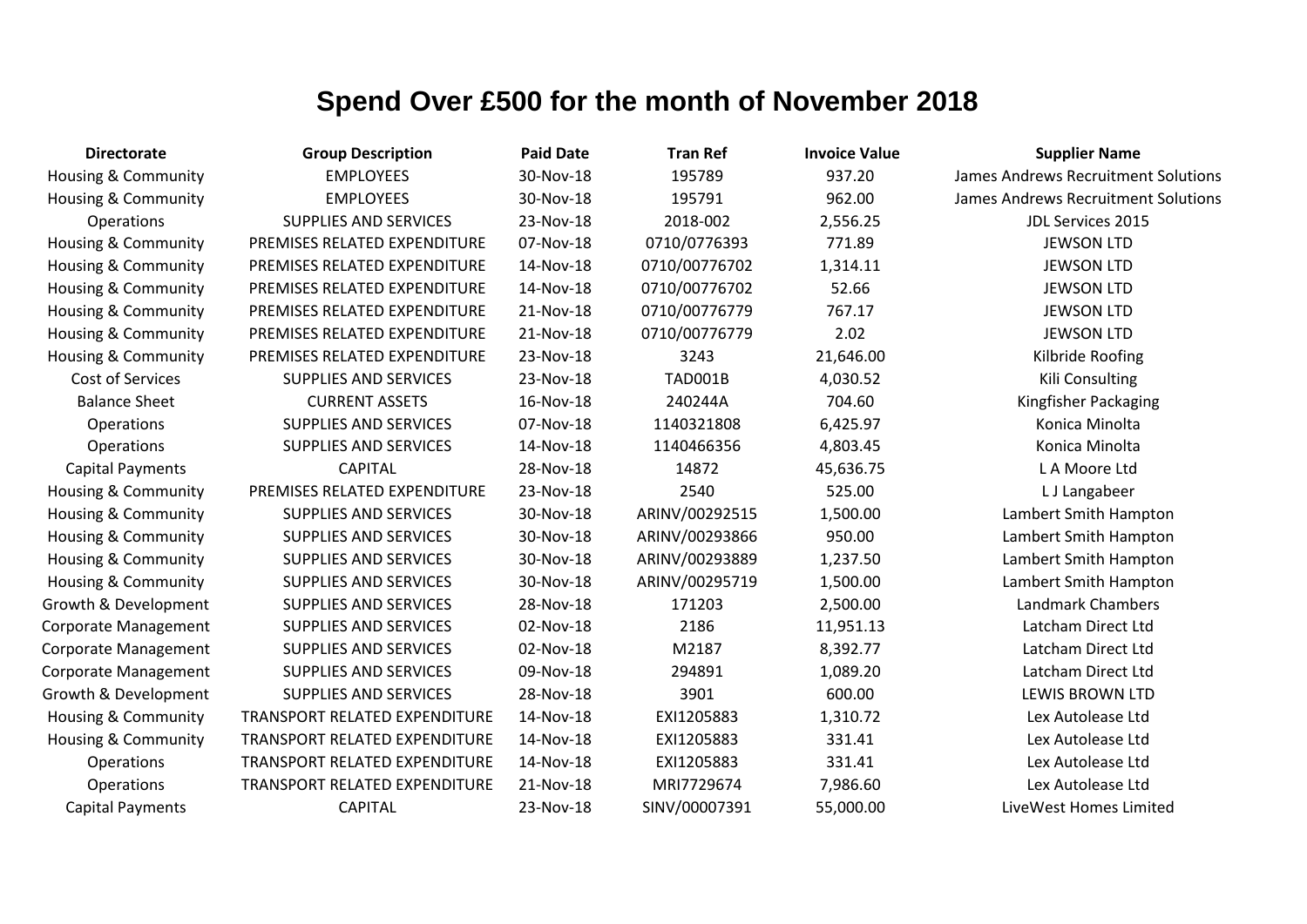| Directorate             |               |
|-------------------------|---------------|
| <b>Capital Payments</b> |               |
| Capital Payments        |               |
| <b>Balance Sheet</b>    |               |
| <b>Capital Payments</b> |               |
| Housing & Community     |               |
| Capital Payments        |               |
| Housing & Community     | <b>PREMIS</b> |
| <b>Capital Payments</b> |               |
| Capital Payments        |               |
| Housing & Community     | SU            |
| Housing & Community     | <b>THI</b>    |
| Cost of Services        | SU            |
| <b>Cost of Services</b> | SU            |
| Operations              | SU            |
| Operations              | SU            |
| Operations              | SU            |
| Operations              | SU            |
| Housing & Community     | SU            |
| Operations              | SU            |
| <b>Balance Sheet</b>    | Н             |
| <b>Balance Sheet</b>    | Н             |
| Corporate Management    | <b>THI</b>    |
| <b>Cost of Services</b> | SU            |
| <b>Cost of Services</b> | SU            |
| Corporate Management    | <b>THI</b>    |
| <b>Cost of Services</b> | SU            |
| <b>Cost of Services</b> | SU            |
| <b>Cost of Services</b> | SU            |
| Cost of Services        | SU            |

| <b>Directorate</b>             | <b>Group Description</b>     | <b>Paid Date</b> | <b>Tran Ref</b>  | <b>Invoice Value</b> | <b>Supplier Name</b>                       |
|--------------------------------|------------------------------|------------------|------------------|----------------------|--------------------------------------------|
| <b>Capital Payments</b>        | <b>CAPITAL</b>               | 09-Nov-18        | 70092            | 14,247.00            | Lloyds & Co (Letchworth) Ltd               |
| <b>Capital Payments</b>        | <b>CAPITAL</b>               | 09-Nov-18        | 70092            | 4,393.00             | Lloyds & Co (Letchworth) Ltd               |
| <b>Balance Sheet</b>           | <b>CURRENT ASSETS</b>        | 14-Nov-18        | IN121123         | 662.94               | Locks, Doors & Window Fittings             |
| <b>Capital Payments</b>        | <b>CAPITAL</b>               | 23-Nov-18        | 3288             | 78,599.76            | Low Carbon Exchange Ltd                    |
| Housing & Community            | <b>INCOME</b>                | 16-Nov-18        | SIN00068109/A    | 6,594.38             | Low Carbon Exchange Ltd                    |
| <b>Capital Payments</b>        | <b>CAPITAL</b>               | 28-Nov-18        | 440              | 2,993.75             | Low Carbon Expert Ltd                      |
| <b>Housing &amp; Community</b> | PREMISES RELATED EXPENDITURE | 21-Nov-18        | 21424            | 4,712.00             | M B H Industrial Services Ltd              |
| <b>Capital Payments</b>        | <b>CAPITAL</b>               | 02-Nov-18        | 34709/0918995    | 5,652.07             | Mace Limited                               |
| <b>Capital Payments</b>        | <b>CAPITAL</b>               | 23-Nov-18        | 34709/10181321   | 5,652.08             | Mace Limited                               |
| Housing & Community            | <b>SUPPLIES AND SERVICES</b> | 30-Nov-18        | 13252            | 4,020.00             | <b>MARK ONE CONSULTANTS LTD</b>            |
| Housing & Community            | THIRD PARTY PAYMENTS         | 14-Nov-18        | <b>EPRF 2048</b> | 625.00               | <b>MARTIN &amp; CO</b>                     |
| Cost of Services               | <b>SUPPLIES AND SERVICES</b> | 28-Nov-18        | 435              | 4,882.33             | MARTIN JAMES CONSULTANCY LTD               |
| Cost of Services               | <b>SUPPLIES AND SERVICES</b> | 28-Nov-18        | 435              | 961.27               | MARTIN JAMES CONSULTANCY LTD               |
| Operations                     | <b>SUPPLIES AND SERVICES</b> | 02-Nov-18        | SI211923         | 453.10               | <b>MasterCard Payment Gateway Services</b> |
| Operations                     | <b>SUPPLIES AND SERVICES</b> | 02-Nov-18        | SI211923         | 41.40                | <b>MasterCard Payment Gateway Services</b> |
| Operations                     | <b>SUPPLIES AND SERVICES</b> | 02-Nov-18        | SI211923         | 20.70                | <b>MasterCard Payment Gateway Services</b> |
| Operations                     | <b>SUPPLIES AND SERVICES</b> | 02-Nov-18        | SI211923         | 2.86                 | <b>MasterCard Payment Gateway Services</b> |
| <b>Housing &amp; Community</b> | <b>SUPPLIES AND SERVICES</b> | 02-Nov-18        | SI211923         | 201.01               | <b>MasterCard Payment Gateway Services</b> |
| Operations                     | <b>SUPPLIES AND SERVICES</b> | 02-Nov-18        | SI211923         | 15.93                | <b>MasterCard Payment Gateway Services</b> |
| <b>Balance Sheet</b>           | <b>HOLDING ACCOUNTS</b>      | 28-Nov-18        | IN26198          | 44,139.71            | Matrix SCM Ltd                             |
| <b>Balance Sheet</b>           | <b>HOLDING ACCOUNTS</b>      | 28-Nov-18        | IN26292          | 33,140.52            | Matrix SCM Ltd                             |
| Corporate Management           | THIRD PARTY PAYMENTS         | 14-Nov-18        | 3111839          | 25,262.75            | <b>MENDIP DISTRICT COUNCIL</b>             |
| Cost of Services               | <b>SUPPLIES AND SERVICES</b> | 23-Nov-18        | 3112002          | 14,760.00            | <b>MENDIP DISTRICT COUNCIL</b>             |
| <b>Cost of Services</b>        | <b>SUPPLIES AND SERVICES</b> | 23-Nov-18        | 3112004          | 17,984.50            | MENDIP DISTRICT COUNCIL                    |
| Corporate Management           | THIRD PARTY PAYMENTS         | 28-Nov-18        | 3111999          | 25,262.75            | <b>MENDIP DISTRICT COUNCIL</b>             |
| Cost of Services               | <b>SUPPLIES AND SERVICES</b> | 23-Nov-18        | 3112003          | 10,859.66            | <b>MENDIP DISTRICT COUNCIL</b>             |
| Cost of Services               | <b>SUPPLIES AND SERVICES</b> | 23-Nov-18        | 3112003          | 2,138.14             | <b>MENDIP DISTRICT COUNCIL</b>             |
| Cost of Services               | <b>SUPPLIES AND SERVICES</b> | 23-Nov-18        | 3112005          | 11,930.94            | <b>MENDIP DISTRICT COUNCIL</b>             |

| Tran Ref         | Inv            |
|------------------|----------------|
| 70092            | $1\prime$      |
| 70092            | 4              |
| IN121123         |                |
| 3288             | 78             |
| SIN00068109/A    | 6              |
| 440              | $\overline{2}$ |
| 21424            | 4              |
| 34709/0918995    | 5              |
| 34709/10181321   | 5              |
| 13252            | 4              |
| <b>EPRF 2048</b> |                |
| 435              | 4              |
| 435              |                |
| SI211923         |                |
| SI211923         |                |
| SI211923         |                |
| SI211923         |                |
| SI211923         |                |
| SI211923         |                |
| IN26198          | 44             |
| IN26292          | 3:             |
| 3111839          | 2!             |
| 3112002          | $1\prime$      |
| 3112004          | $\mathbf{1}$   |
| 3111999          | 2!             |
| 3112003          | 1(             |
| 3112003          | 2              |
| 3112005          | $1^{\circ}$    |
| 3112005          | $\overline{c}$ |

| <b>Group Description</b>    | <b>Paid Date</b> | <b>Tran Ref</b>  | <b>Invoice Value</b> | <b>Supplier Name</b>                 |
|-----------------------------|------------------|------------------|----------------------|--------------------------------------|
| <b>CAPITAL</b>              | 09-Nov-18        | 70092            | 14,247.00            | Lloyds & Co (Letchworth) Ltc         |
| <b>CAPITAL</b>              | 09-Nov-18        | 70092            | 4,393.00             | Lloyds & Co (Letchworth) Ltc         |
| <b>CURRENT ASSETS</b>       | 14-Nov-18        | IN121123         | 662.94               | Locks, Doors & Window Fitting        |
| <b>CAPITAL</b>              | 23-Nov-18        | 3288             | 78,599.76            | Low Carbon Exchange Ltd              |
| <b>INCOME</b>               | 16-Nov-18        | SIN00068109/A    | 6,594.38             | Low Carbon Exchange Ltd              |
| <b>CAPITAL</b>              | 28-Nov-18        | 440              | 2,993.75             | Low Carbon Expert Ltd                |
| SES RELATED EXPENDITURE     | 21-Nov-18        | 21424            | 4,712.00             | M B H Industrial Services Ltd        |
| <b>CAPITAL</b>              | 02-Nov-18        | 34709/0918995    | 5,652.07             | Mace Limited                         |
| <b>CAPITAL</b>              | 23-Nov-18        | 34709/10181321   | 5,652.08             | Mace Limited                         |
| <b>JPPLIES AND SERVICES</b> | 30-Nov-18        | 13252            | 4,020.00             | <b>MARK ONE CONSULTANTS LT</b>       |
| <b>IIRD PARTY PAYMENTS</b>  | 14-Nov-18        | <b>EPRF 2048</b> | 625.00               | <b>MARTIN &amp; CO</b>               |
| <b>JPPLIES AND SERVICES</b> | 28-Nov-18        | 435              | 4,882.33             | MARTIN JAMES CONSULTANCY             |
| <b>JPPLIES AND SERVICES</b> | 28-Nov-18        | 435              | 961.27               | MARTIN JAMES CONSULTANCY             |
| <b>JPPLIES AND SERVICES</b> | 02-Nov-18        | SI211923         | 453.10               | <b>MasterCard Payment Gateway Se</b> |
| <b>JPPLIES AND SERVICES</b> | 02-Nov-18        | SI211923         | 41.40                | MasterCard Payment Gateway Se        |
| <b>JPPLIES AND SERVICES</b> | 02-Nov-18        | SI211923         | 20.70                | MasterCard Payment Gateway Se        |
| <b>JPPLIES AND SERVICES</b> | 02-Nov-18        | SI211923         | 2.86                 | MasterCard Payment Gateway Se        |
| <b>JPPLIES AND SERVICES</b> | 02-Nov-18        | SI211923         | 201.01               | MasterCard Payment Gateway Se        |
| <b>JPPLIES AND SERVICES</b> | 02-Nov-18        | SI211923         | 15.93                | MasterCard Payment Gateway Se        |
| <b>HOLDING ACCOUNTS</b>     | 28-Nov-18        | IN26198          | 44,139.71            | Matrix SCM Ltd                       |
| <b>HOLDING ACCOUNTS</b>     | 28-Nov-18        | IN26292          | 33,140.52            | Matrix SCM Ltd                       |
| <b>IIRD PARTY PAYMENTS</b>  | 14-Nov-18        | 3111839          | 25,262.75            | MENDIP DISTRICT COUNCIL              |
| <b>JPPLIES AND SERVICES</b> | 23-Nov-18        | 3112002          | 14,760.00            | MENDIP DISTRICT COUNCIL              |
| <b>JPPLIES AND SERVICES</b> | 23-Nov-18        | 3112004          | 17,984.50            | MENDIP DISTRICT COUNCIL              |
| <b>IIRD PARTY PAYMENTS</b>  | 28-Nov-18        | 3111999          | 25,262.75            | MENDIP DISTRICT COUNCIL              |
| <b>JPPLIES AND SERVICES</b> | 23-Nov-18        | 3112003          | 10,859.66            | MENDIP DISTRICT COUNCIL              |
| <b>JPPLIES AND SERVICES</b> | 23-Nov-18        | 3112003          | 2,138.14             | MENDIP DISTRICT COUNCIL              |
| <b>JPPLIES AND SERVICES</b> | 23-Nov-18        | 3112005          | 11,930.94            | MENDIP DISTRICT COUNCIL              |
| <b>JPPLIES AND SERVICES</b> | 23-Nov-18        | 3112005          | 2,349.06             | MENDIP DISTRICT COUNCIL              |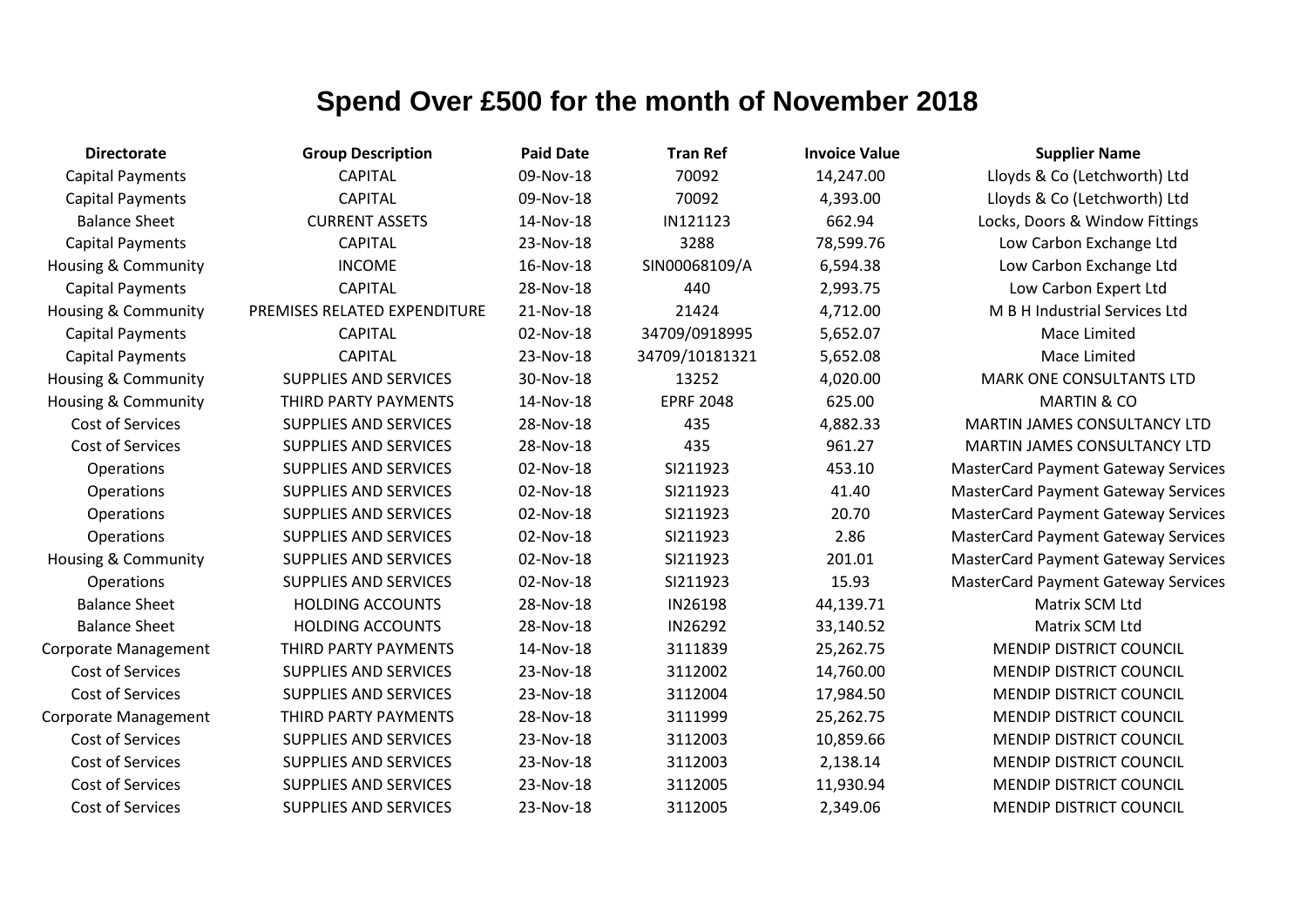| <b>Directorate</b>             | <b>Group Description</b>     | <b>Paid Date</b> | <b>Tran Ref</b> | <b>Invoice Value</b> | <b>Supplier Name</b>                   |
|--------------------------------|------------------------------|------------------|-----------------|----------------------|----------------------------------------|
| Cost of Services               | <b>SUPPLIES AND SERVICES</b> | 23-Nov-18        | 3112006         | 15,187.97            | MENDIP DISTRICT COUNCIL                |
| Cost of Services               | <b>SUPPLIES AND SERVICES</b> | 23-Nov-18        | 3112006         | 2,990.33             | MENDIP DISTRICT COUNCIL                |
| Corporate Management           | THIRD PARTY PAYMENTS         | 28-Nov-18        | 3111939         | 548.00               | MENDIP DISTRICT COUNCIL                |
| Corporate Management           | THIRD PARTY PAYMENTS         | 28-Nov-18        | 3111940         | 961.00               | MENDIP DISTRICT COUNCIL                |
| Corporate Management           | THIRD PARTY PAYMENTS         | 28-Nov-18        | 3111942         | 619.00               | <b>MENDIP DISTRICT COUNCIL</b>         |
| Corporate Management           | THIRD PARTY PAYMENTS         | 28-Nov-18        | 3111945         | 761.00               | MENDIP DISTRICT COUNCIL                |
| <b>Capital Payments</b>        | <b>CAPITAL</b>               | 09-Nov-18        | IN028874/018    | 316,768.72           | Midas Construction Ltd.                |
| <b>Capital Payments</b>        | <b>CAPITAL</b>               | 14-Nov-18        | IN004843/005    | 91,370.47            | Mi-Space (UK) Ltd                      |
| <b>Capital Payments</b>        | <b>CAPITAL</b>               | 14-Nov-18        | IN004844/007    | 59,597.84            | Mi-Space (UK) Ltd                      |
| <b>Capital Payments</b>        | <b>CAPITAL</b>               | 14-Nov-18        | 64105/91722449  | 7,385.63             | MITIE PROPERTY SERVICES (UK) LTD       |
| <b>Capital Payments</b>        | <b>CAPITAL</b>               | 14-Nov-18        | 64105/91722176  | 101,263.77           | MITIE PROPERTY SERVICES (UK) LTD       |
| Housing & Community            | PREMISES RELATED EXPENDITURE | 14-Nov-18        | 64105/91722191  | 112,458.69           | MITIE PROPERTY SERVICES (UK) LTD       |
| <b>Capital Payments</b>        | <b>CAPITAL</b>               | 14-Nov-18        | 2018537         | 10,500.00            | Modern Mindset Limited                 |
| <b>Capital Payments</b>        | <b>CAPITAL</b>               | 21-Nov-18        | 2018542         | 2,500.00             | Modern Mindset Limited                 |
| Growth & Development           | <b>SUPPLIES AND SERVICES</b> | 30-Nov-18        | 4493            | 750.00               | Mr Gavin Collett                       |
| Housing & Community            | PREMISES RELATED EXPENDITURE | 14-Nov-18        | 240             | 695.77               | Mr Keven Pearse                        |
| <b>Housing &amp; Community</b> | PREMISES RELATED EXPENDITURE | 07-Nov-18        | 13002194        | 762.83               | Mr Keven Pearse                        |
| <b>Housing &amp; Community</b> | PREMISES RELATED EXPENDITURE | 14-Nov-18        | 242             | 1,089.24             | Mr Keven Pearse                        |
| <b>Housing &amp; Community</b> | PREMISES RELATED EXPENDITURE | 14-Nov-18        | 242             | $-762.83$            | Mr Keven Pearse                        |
| <b>Housing &amp; Community</b> | PREMISES RELATED EXPENDITURE | 14-Nov-18        | 242             | 762.83               | Mr Keven Pearse                        |
| Housing & Community            | PREMISES RELATED EXPENDITURE | 16-Nov-18        | 246             | 742.65               | Mr Keven Pearse                        |
| <b>Housing &amp; Community</b> | PREMISES RELATED EXPENDITURE | 28-Nov-18        | 247             | 1,320.06             | Mr Keven Pearse                        |
| <b>Housing &amp; Community</b> | PREMISES RELATED EXPENDITURE | 28-Nov-18        | 247             | $-993.65$            | Mr Keven Pearse                        |
| <b>Housing &amp; Community</b> | PREMISES RELATED EXPENDITURE | 28-Nov-18        | 247             | 993.65               | Mr Keven Pearse                        |
| Housing & Community            | PREMISES RELATED EXPENDITURE | 28-Nov-18        | 248             | 1,626.97             | Mr Keven Pearse                        |
| <b>Housing &amp; Community</b> | PREMISES RELATED EXPENDITURE | 30-Nov-18        | 249             | 948.19               | Mr Keven Pearse                        |
| Growth & Development           | <b>SUPPLIES AND SERVICES</b> | 09-Nov-18        | AREXT00209690   | 5,093.65             | <b>National Express Ltd</b>            |
| Operations                     | PREMISES RELATED EXPENDITURE | 02-Nov-18        | 9449            | 2,155.00             | Neil Curtis & Sons Funeral Contractors |
| Operations                     | <b>SUPPLIES AND SERVICES</b> | 09-Nov-18        | 9448            | 4,280.00             | Neil Curtis & Sons Funeral Contractors |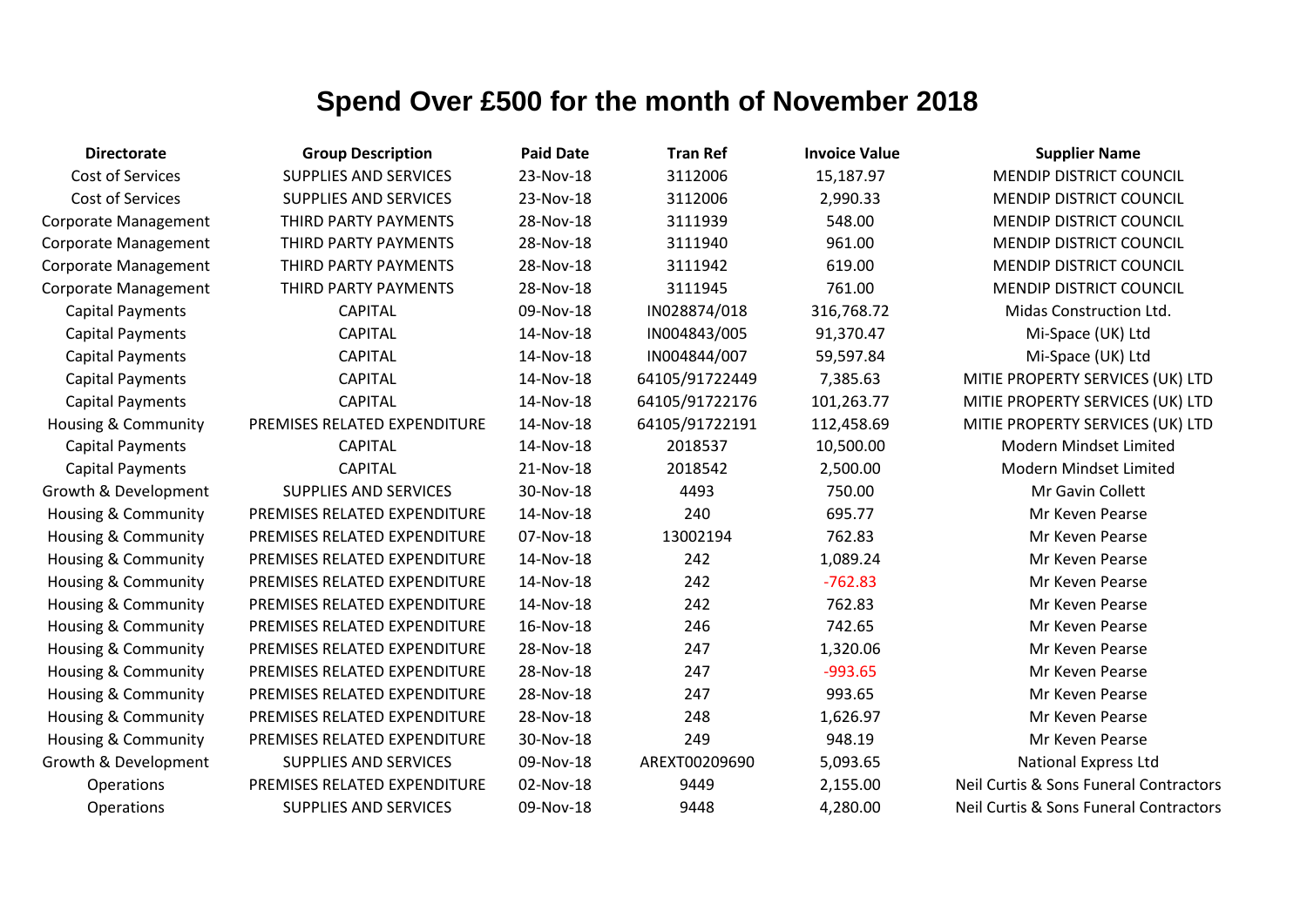| <b>Directorate</b>             | <b>Group Description</b>     | <b>Paid Date</b> | <b>Tran Ref</b>  | <b>Invoice Value</b> | <b>Supplier Name</b>                   |
|--------------------------------|------------------------------|------------------|------------------|----------------------|----------------------------------------|
| Operations                     | <b>SUPPLIES AND SERVICES</b> | 09-Nov-18        | 9450             | 3,280.00             | Neil Curtis & Sons Funeral Contractors |
| <b>Capital Payments</b>        | <b>CAPITAL</b>               | 23-Nov-18        | 9452             | 790.00               | Neil Curtis & Sons Funeral Contractors |
| <b>Capital Payments</b>        | <b>CAPITAL</b>               | 23-Nov-18        | 9452             | 1,825.00             | Neil Curtis & Sons Funeral Contractors |
| <b>Capital Payments</b>        | <b>CAPITAL</b>               | 23-Nov-18        | 9452             | 1,545.00             | Neil Curtis & Sons Funeral Contractors |
| <b>Capital Payments</b>        | <b>CAPITAL</b>               | 23-Nov-18        | 9453             | 3,870.00             | Neil Curtis & Sons Funeral Contractors |
| Operations                     | <b>SUPPLIES AND SERVICES</b> | 07-Nov-18        | 01249-14915956/C | 1,302.00             | <b>NIGEL K FORD</b>                    |
| Growth & Development           | <b>EMPLOYEES</b>             | 28-Nov-18        | 170              | 10,000.00            | NO 5 CHAMBERS LTD                      |
| <b>Housing &amp; Community</b> | <b>EMPLOYEES</b>             | 23-Nov-18        | 56166            | 507.00               | Northern Housing Consortium            |
| Operations                     | <b>SUPPLIES AND SERVICES</b> | 14-Nov-18        | 4100             | 1,780.00             | <b>NSL Limited</b>                     |
| <b>Cost of Services</b>        | <b>SUPPLIES AND SERVICES</b> | 02-Nov-18        | 81018            | 1,320.80             | Oake Manor Golf Club Ltd               |
| Operations                     | <b>EMPLOYEES</b>             | 02-Nov-18        | 16499327         | 563.56               | <b>Office Angels</b>                   |
| Operations                     | <b>EMPLOYEES</b>             | 07-Nov-18        | 16499326         | 575.14               | <b>Office Angels</b>                   |
| Operations                     | <b>EMPLOYEES</b>             | 21-Nov-18        | 16503914         | 571.28               | <b>Office Angels</b>                   |
| Operations                     | <b>EMPLOYEES</b>             | 23-Nov-18        | 16506273         | 571.28               | <b>Office Angels</b>                   |
| Operations                     | <b>SUPPLIES AND SERVICES</b> | 23-Nov-18        | 25955            | 535.00               | <b>OPAL ENVELOPES (SAPPHIRE)</b>       |
| Housing & Community            | <b>SUPPLIES AND SERVICES</b> | 30-Nov-18        | 43101            | 6,000.00             | Open Door                              |
| <b>Capital Payments</b>        | <b>CAPITAL</b>               | 14-Nov-18        | <b>INV-0259</b>  | 16,916.68            | Otter South West LTD                   |
| <b>Capital Payments</b>        | <b>CAPITAL</b>               | 14-Nov-18        | <b>INV-0269</b>  | 16,297.48            | Otter South West LTD                   |
| Housing & Community            | PREMISES RELATED EXPENDITURE | 16-Nov-18        | 254              | 840.00               | Otter South West LTD                   |
| Housing & Community            | PREMISES RELATED EXPENDITURE | 28-Nov-18        | <b>INV-0282</b>  | 4,522.92             | Otter South West LTD                   |
| <b>Capital Payments</b>        | <b>CAPITAL</b>               | 09-Nov-18        | 13790            | 3,600.00             | PARSONS LANDSCAPES LTD                 |
| <b>Capital Payments</b>        | <b>CAPITAL</b>               | 28-Nov-18        | 13717            | 2,800.00             | PARSONS LANDSCAPES LTD                 |
| <b>Operations</b>              | <b>SUPPLIES AND SERVICES</b> | 09-Nov-18        | 86290002         | 6,074.45             | Pitney Bowes Ltd                       |
| Operations                     | <b>SUPPLIES AND SERVICES</b> | 09-Nov-18        | 86290002         | 8.00                 | Pitney Bowes Ltd                       |
| <b>Capital Payments</b>        | <b>CAPITAL</b>               | 14-Nov-18        | 33554            | 18,479.23            | PLAYDALE PLAYGROUNDS LTD               |
| Housing & Community            | PREMISES RELATED EXPENDITURE | 07-Nov-18        | 56/00251609      | 808.56               | Plumbase                               |
| <b>Balance Sheet</b>           | <b>CURRENT ASSETS</b>        | 07-Nov-18        | 56/00251613      | 601.28               | Plumbase                               |
| Housing & Community            | PREMISES RELATED EXPENDITURE | 07-Nov-18        | 56/00251163      | 1,356.43             | Plumbase                               |
| <b>Balance Sheet</b>           | <b>CURRENT ASSETS</b>        | 14-Nov-18        | 56/00251470      | 1,925.98             | Plumbase                               |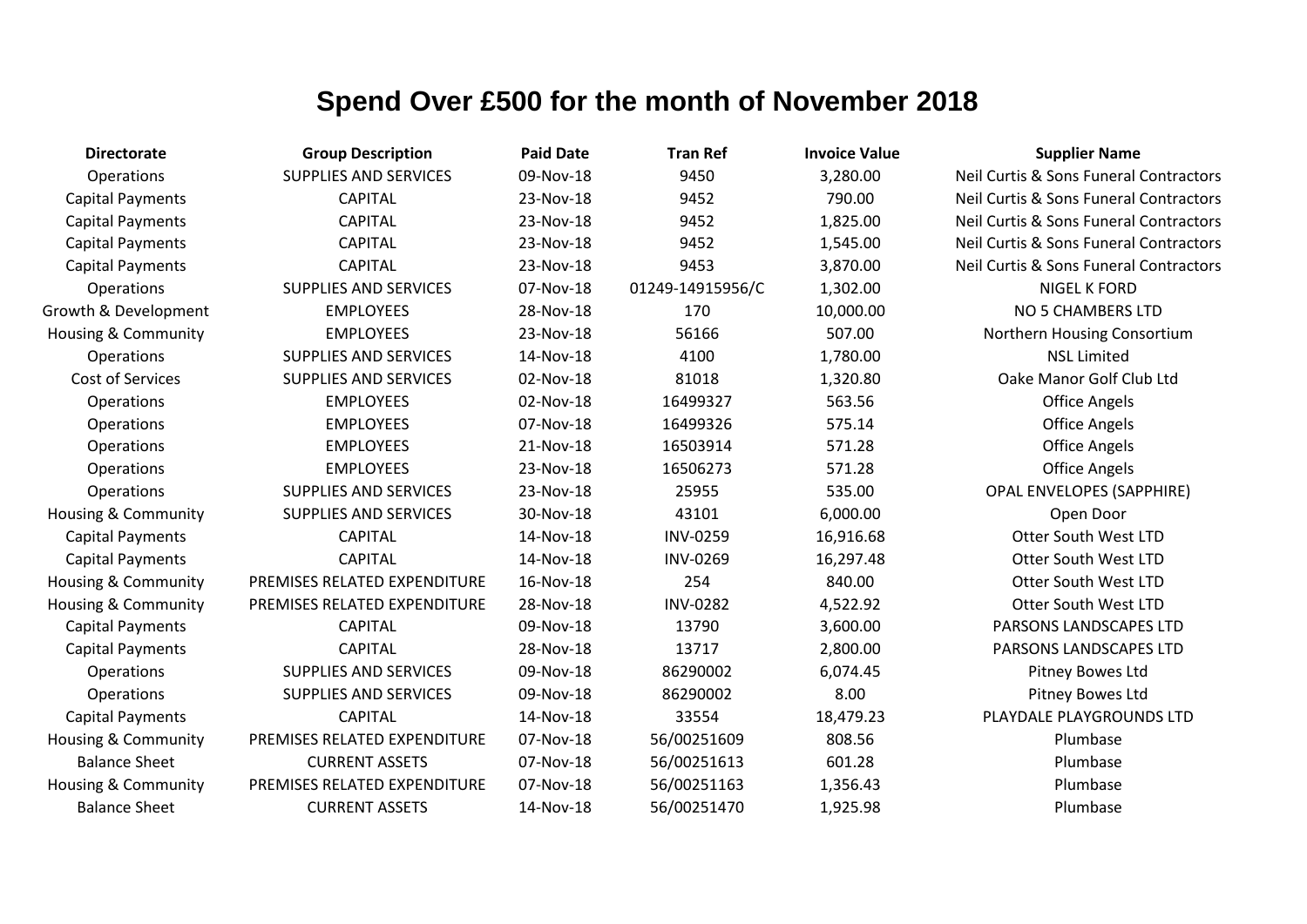| <b>Directorate</b>             | <b>Group Description</b>      | <b>Paid Date</b> | <b>Tran Ref</b> | <b>Invoice Value</b> | <b>Supplier Name</b>                   |
|--------------------------------|-------------------------------|------------------|-----------------|----------------------|----------------------------------------|
| <b>Balance Sheet</b>           | <b>CURRENT ASSETS</b>         | 30-Nov-18        | 56/00251245     | 664.40               | Plumbase                               |
| Housing & Community            | PREMISES RELATED EXPENDITURE  | 21-Nov-18        | 13694           | 9,617.40             | <b>Premier Roofing Contractors Ltd</b> |
| Growth & Development           | <b>INCOME</b>                 | 07-Nov-18        | #10314          | 2,055.00             | <b>Pro Sound Solutions</b>             |
| <b>Capital Payments</b>        | <b>CAPITAL</b>                | 21-Nov-18        | 10974 J 5303    | 4,834.00             | PROLUDIC LTD                           |
| <b>Capital Payments</b>        | <b>CAPITAL</b>                | 21-Nov-18        | 10975 J 5305    | 4,928.00             | PROLUDIC LTD                           |
| <b>Capital Payments</b>        | <b>CAPITAL</b>                | 23-Nov-18        | 10973J5302      | 4,966.00             | PROLUDIC LTD                           |
| <b>Capital Payments</b>        | <b>CAPITAL</b>                | 23-Nov-18        | 10976 J 5309    | 11,705.00            | PROLUDIC LTD                           |
| Operations                     | TRANSPORT RELATED EXPENDITURE | 16-Nov-18        | M18A023713      | 557.60               | PSA Finance UK Ltd/aka Free2Move Lease |
| Operations                     | TRANSPORT RELATED EXPENDITURE | 16-Nov-18        | M18A023764      | 1,048.03             | PSA Finance UK Ltd/aka Free2Move Lease |
| Operations                     | TRANSPORT RELATED EXPENDITURE | 16-Nov-18        | M18A023785      | 557.60               | PSA Finance UK Ltd/aka Free2Move Lease |
| Operations                     | TRANSPORT RELATED EXPENDITURE | 16-Nov-18        | M18A023711      | 1,048.20             | PSA Finance UK Ltd/aka Free2Move Lease |
| Operations                     | TRANSPORT RELATED EXPENDITURE | 16-Nov-18        | M18B000552      | 557.60               | PSA Finance UK Ltd/aka Free2Move Lease |
| Operations                     | TRANSPORT RELATED EXPENDITURE | 16-Nov-18        | M18A023741      | 1,048.20             | PSA Finance UK Ltd/aka Free2Move Lease |
| Housing & Community            | PREMISES RELATED EXPENDITURE  | 02-Nov-18        | 187             | 18,362.74            | PW SOLUTIONS                           |
| <b>Housing &amp; Community</b> | PREMISES RELATED EXPENDITURE  | 14-Nov-18        | 192             | 10,496.29            | <b>PW SOLUTIONS</b>                    |
| Housing & Community            | PREMISES RELATED EXPENDITURE  | 14-Nov-18        | 192             | 5,125.00             | PW SOLUTIONS                           |
| Operations                     | <b>SUPPLIES AND SERVICES</b>  | 16-Nov-18        | 181A            | 65,050.00            | R W GALE LTD                           |
| Operations                     | <b>SUPPLIES AND SERVICES</b>  | 16-Nov-18        | 182             | 560.00               | R W GALE LTD                           |
| Operations                     | <b>SUPPLIES AND SERVICES</b>  | 07-Nov-18        | 166             | 5,490.00             | R W GALE LTD                           |
| Housing & Community            | PREMISES RELATED EXPENDITURE  | 09-Nov-18        | PINF1406930     | 574.98               | Randstad CPE                           |
| Housing & Community            | PREMISES RELATED EXPENDITURE  | 09-Nov-18        | PINF1406955     | 574.98               | Randstad CPE                           |
| Housing & Community            | PREMISES RELATED EXPENDITURE  | 09-Nov-18        | PFIN1339032     | 574.98               | Randstad CPE                           |
| Housing & Community            | PREMISES RELATED EXPENDITURE  | 09-Nov-18        | PINF1339028     | 574.98               | Randstad CPE                           |
| Housing & Community            | PREMISES RELATED EXPENDITURE  | 09-Nov-18        | PINF1339029     | 574.98               | Randstad CPE                           |
| Housing & Community            | PREMISES RELATED EXPENDITURE  | 09-Nov-18        | PINF1339044     | 574.98               | Randstad CPE                           |
| <b>Housing &amp; Community</b> | PREMISES RELATED EXPENDITURE  | 09-Nov-18        | PINF1344625     | 574.98               | Randstad CPE                           |
| Housing & Community            | PREMISES RELATED EXPENDITURE  | 09-Nov-18        | PINF1344645     | 574.98               | Randstad CPE                           |
| <b>Housing &amp; Community</b> | PREMISES RELATED EXPENDITURE  | 09-Nov-18        | PINF1350184     | 574.98               | Randstad CPE                           |
| <b>Housing &amp; Community</b> | PREMISES RELATED EXPENDITURE  | 09-Nov-18        | PINF1350156     | 574.98               | Randstad CPE                           |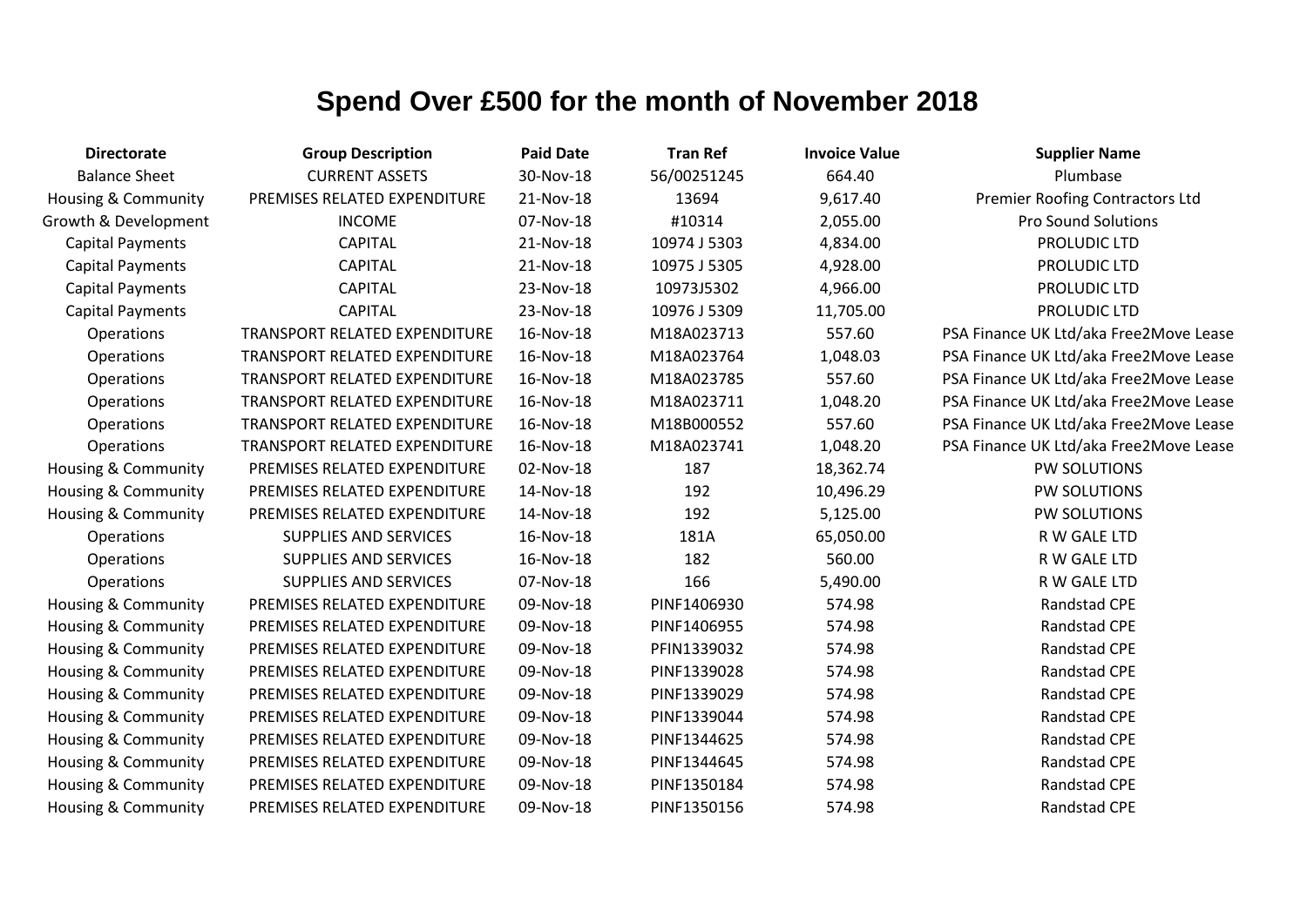| <b>Directorate</b>             | <b>Group Description</b>     | <b>Paid Date</b> | <b>Tran Ref</b>                      | <b>Invoice Value</b> | <b>Supplier Name</b>                       |
|--------------------------------|------------------------------|------------------|--------------------------------------|----------------------|--------------------------------------------|
| Housing & Community            | PREMISES RELATED EXPENDITURE | 09-Nov-18        | PINF1355196                          | 574.98               | Randstad CPE                               |
| Housing & Community            | PREMISES RELATED EXPENDITURE | 09-Nov-18        | PINF1355224                          | 574.98               | Randstad CPE                               |
| Housing & Community            | PREMISES RELATED EXPENDITURE | 09-Nov-18        | PINF1360552                          | 574.98               | <b>Randstad CPE</b>                        |
| Housing & Community            | PREMISES RELATED EXPENDITURE | 14-Nov-18        | PINF1360575                          | 574.98               | Randstad CPE                               |
| Housing & Community            | PREMISES RELATED EXPENDITURE | 16-Nov-18        | PINF1412627                          | 574.98               | Randstad CPE                               |
| <b>Housing &amp; Community</b> | PREMISES RELATED EXPENDITURE | 21-Nov-18        | PINF1417560                          | 574.98               | Randstad CPE                               |
| Housing & Community            | PREMISES RELATED EXPENDITURE | 30-Nov-18        | PINF1417529                          | 574.98               | Randstad CPE                               |
| Housing & Community            | PREMISES RELATED EXPENDITURE | 28-Nov-18        | PINF1422452                          | 574.98               | Randstad CPE                               |
| <b>Housing &amp; Community</b> | PREMISES RELATED EXPENDITURE | 28-Nov-18        | PINF1422477                          | 574.98               | <b>Randstad CPE</b>                        |
| Housing & Community            | <b>SUPPLIES AND SERVICES</b> |                  | 21-Nov-18 icted Commercial Confident | 2,233.49             | <b>Redacted Commercial Confidentiality</b> |
| Housing & Community            | <b>SUPPLIES AND SERVICES</b> |                  | 21-Nov-18 icted Commercial Confident | 850.00               | <b>Redacted Commercial Confidentiality</b> |
| <b>Capital Payments</b>        | <b>CAPITAL</b>               |                  | 30-Nov-18 icted Commercial Confident | 2,292.00             | <b>Redacted Commercial Confidentiality</b> |
| <b>Housing &amp; Community</b> | <b>SUPPLIES AND SERVICES</b> | 02-Nov-18        | <b>Redacted Personal Data</b>        | 2,510.20             | <b>Redacted Personal Data</b>              |
| Housing & Community            | <b>SUPPLIES AND SERVICES</b> | 21-Nov-18        | <b>Redacted Personal Data</b>        | 660.00               | <b>Redacted Personal Data</b>              |
| Housing & Community            | <b>EMPLOYEES</b>             | 02-Nov-18        | <b>Redacted Personal Data</b>        | 727.88               | <b>Redacted Personal Data</b>              |
| Housing & Community            | <b>EMPLOYEES</b>             | 09-Nov-18        | <b>Redacted Personal Data</b>        | 727.88               | <b>Redacted Personal Data</b>              |
| <b>Housing &amp; Community</b> | <b>EMPLOYEES</b>             | 16-Nov-18        | <b>Redacted Personal Data</b>        | 727.88               | <b>Redacted Personal Data</b>              |
| Housing & Community            | <b>EMPLOYEES</b>             | 23-Nov-18        | <b>Redacted Personal Data</b>        | 582.30               | <b>Redacted Personal Data</b>              |
| Operations                     | <b>EMPLOYEES</b>             | 02-Nov-18        | <b>Redacted Personal Data</b>        | 1,821.75             | <b>Redacted Personal Data</b>              |
| Operations                     | <b>EMPLOYEES</b>             | 16-Nov-18        | <b>Redacted Personal Data</b>        | 1,821.75             | <b>Redacted Personal Data</b>              |
| Operations                     | <b>EMPLOYEES</b>             | 21-Nov-18        | <b>Redacted Personal Data</b>        | 1,821.75             | <b>Redacted Personal Data</b>              |
| Housing & Community            | SUPPLIES AND SERVICES        | 23-Nov-18        | <b>Redacted Personal Data</b>        | 786.00               | <b>Redacted Personal Data</b>              |
| Housing & Community            | <b>EMPLOYEES</b>             | 07-Nov-18        | <b>Redacted Personal Data</b>        | 1,800.00             | <b>Redacted Personal Data</b>              |
| Housing & Community            | <b>EMPLOYEES</b>             | 14-Nov-18        | <b>Redacted Personal Data</b>        | 1,800.00             | <b>Redacted Personal Data</b>              |
| Housing & Community            | <b>EMPLOYEES</b>             | 21-Nov-18        | <b>Redacted Personal Data</b>        | 1,150.00             | <b>Redacted Personal Data</b>              |
| Cost of Services               | <b>EMPLOYEES</b>             | 21-Nov-18        | <b>Redacted Personal Data</b>        | 650.00               | <b>Redacted Personal Data</b>              |
| Cost of Services               | <b>EMPLOYEES</b>             | 23-Nov-18        | <b>Redacted Personal Data</b>        | 1,800.00             | <b>Redacted Personal Data</b>              |
| Operations                     | <b>EMPLOYEES</b>             | 07-Nov-18        | <b>Redacted Personal Data</b>        | 740.00               | <b>Redacted Personal Data</b>              |
| Operations                     | <b>EMPLOYEES</b>             | 14-Nov-18        | <b>Redacted Personal Data</b>        | 740.00               | <b>Redacted Personal Data</b>              |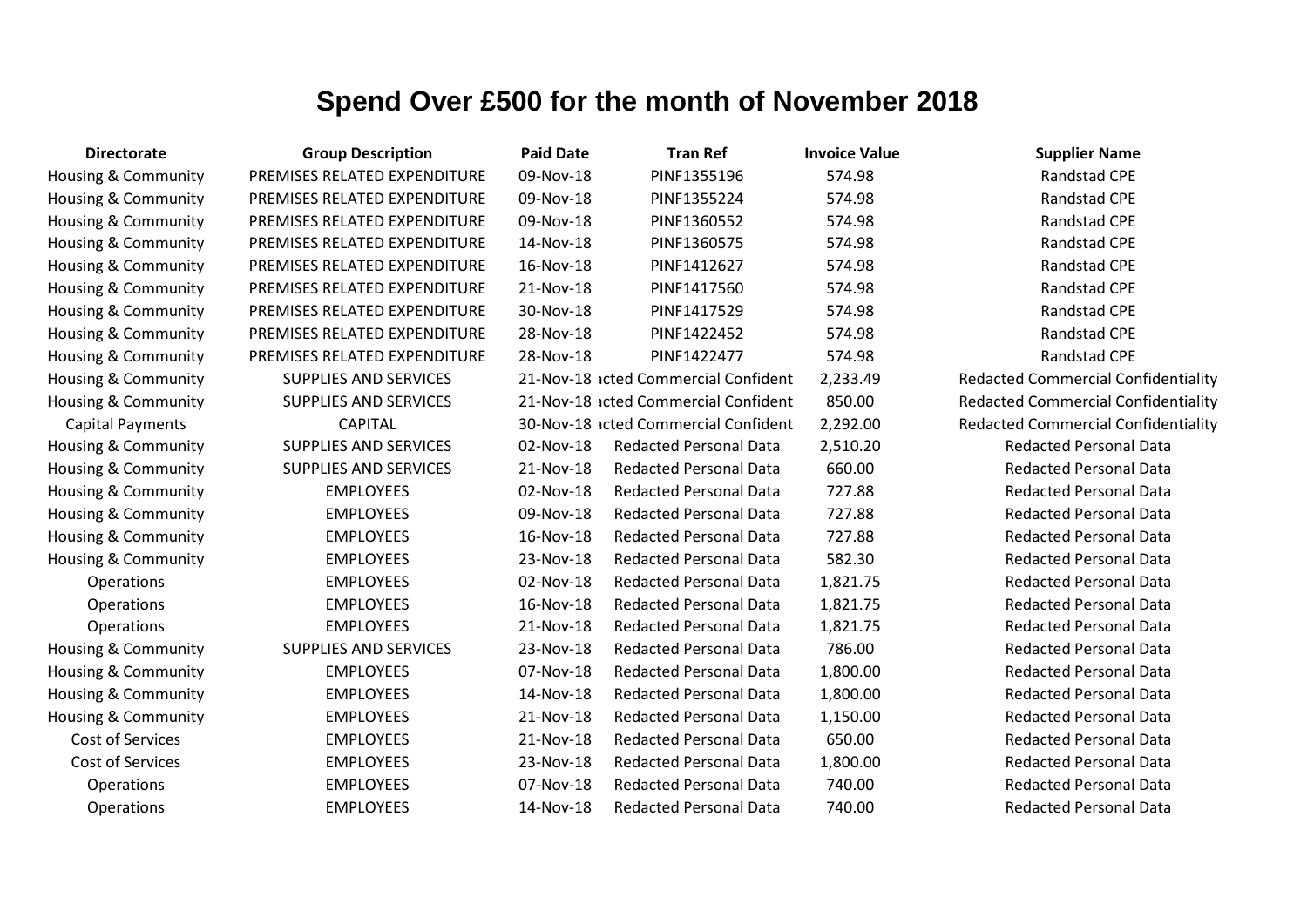| <b>Directorate</b>   | <b>Group Description</b> | <b>Paid Date</b> | <b>Tran Ref</b>               | <b>Invoice Value</b> | <b>Supplier Name</b>          |
|----------------------|--------------------------|------------------|-------------------------------|----------------------|-------------------------------|
| Growth & Development | <b>EMPLOYEES</b>         | 02-Nov-18        | <b>Redacted Personal Data</b> | 620.00               | <b>Redacted Personal Data</b> |
| Growth & Development | <b>EMPLOYEES</b>         | 02-Nov-18        | <b>Redacted Personal Data</b> | 155.00               | <b>Redacted Personal Data</b> |
| Growth & Development | <b>EMPLOYEES</b>         | 02-Nov-18        | <b>Redacted Personal Data</b> | 723.32               | <b>Redacted Personal Data</b> |
| Growth & Development | <b>EMPLOYEES</b>         | 02-Nov-18        | <b>Redacted Personal Data</b> | 180.83               | <b>Redacted Personal Data</b> |
| Growth & Development | <b>EMPLOYEES</b>         | 02-Nov-18        | <b>Redacted Personal Data</b> | 760.00               | <b>Redacted Personal Data</b> |
| Growth & Development | <b>EMPLOYEES</b>         | 02-Nov-18        | <b>Redacted Personal Data</b> | 190.00               | <b>Redacted Personal Data</b> |
| Growth & Development | <b>EMPLOYEES</b>         | 02-Nov-18        | <b>Redacted Personal Data</b> | 408.00               | <b>Redacted Personal Data</b> |
| Cost of Services     | <b>EMPLOYEES</b>         | 02-Nov-18        | <b>Redacted Personal Data</b> | 102.00               | <b>Redacted Personal Data</b> |
| Growth & Development | <b>EMPLOYEES</b>         | 02-Nov-18        | <b>Redacted Personal Data</b> | 770.00               | <b>Redacted Personal Data</b> |
| Growth & Development | <b>EMPLOYEES</b>         | 02-Nov-18        | <b>Redacted Personal Data</b> | 192.50               | <b>Redacted Personal Data</b> |
| Growth & Development | <b>EMPLOYEES</b>         | 02-Nov-18        | <b>Redacted Personal Data</b> | 795.00               | <b>Redacted Personal Data</b> |
| Growth & Development | <b>EMPLOYEES</b>         | 02-Nov-18        | <b>Redacted Personal Data</b> | 198.75               | <b>Redacted Personal Data</b> |
| Growth & Development | <b>EMPLOYEES</b>         | 02-Nov-18        | <b>Redacted Personal Data</b> | 712.00               | <b>Redacted Personal Data</b> |
| Cost of Services     | <b>EMPLOYEES</b>         | 02-Nov-18        | <b>Redacted Personal Data</b> | 178.00               | <b>Redacted Personal Data</b> |
| Growth & Development | <b>EMPLOYEES</b>         | 07-Nov-18        | <b>Redacted Personal Data</b> | 792.00               | <b>Redacted Personal Data</b> |
| Cost of Services     | <b>EMPLOYEES</b>         | 07-Nov-18        | <b>Redacted Personal Data</b> | 198.00               | <b>Redacted Personal Data</b> |
| Growth & Development | <b>EMPLOYEES</b>         | 07-Nov-18        | <b>Redacted Personal Data</b> | 770.00               | <b>Redacted Personal Data</b> |
| Growth & Development | <b>EMPLOYEES</b>         | 07-Nov-18        | <b>Redacted Personal Data</b> | 192.50               | <b>Redacted Personal Data</b> |
| Growth & Development | <b>EMPLOYEES</b>         | 23-Nov-18        | <b>Redacted Personal Data</b> | 800.00               | <b>Redacted Personal Data</b> |
| Cost of Services     | <b>EMPLOYEES</b>         | 23-Nov-18        | <b>Redacted Personal Data</b> | 200.00               | <b>Redacted Personal Data</b> |
| Growth & Development | <b>EMPLOYEES</b>         | 23-Nov-18        | <b>Redacted Personal Data</b> | 815.00               | <b>Redacted Personal Data</b> |
| Growth & Development | <b>EMPLOYEES</b>         | 23-Nov-18        | <b>Redacted Personal Data</b> | 203.75               | <b>Redacted Personal Data</b> |
| Growth & Development | <b>EMPLOYEES</b>         | 23-Nov-18        | <b>Redacted Personal Data</b> | 605.00               | <b>Redacted Personal Data</b> |
| Growth & Development | <b>EMPLOYEES</b>         | 23-Nov-18        | <b>Redacted Personal Data</b> | 151.25               | <b>Redacted Personal Data</b> |
| Housing & Community  | <b>EMPLOYEES</b>         | 09-Nov-18        | <b>Redacted Personal Data</b> | 731.25               | <b>Redacted Personal Data</b> |
| Housing & Community  | <b>EMPLOYEES</b>         | 28-Nov-18        | <b>Redacted Personal Data</b> | 585.00               | <b>Redacted Personal Data</b> |
| Housing & Community  | <b>EMPLOYEES</b>         | 28-Nov-18        | <b>Redacted Personal Data</b> | 643.50               | <b>Redacted Personal Data</b> |
| Housing & Community  | <b>EMPLOYEES</b>         | 16-Nov-18        | <b>Redacted Personal Data</b> | 604.50               | <b>Redacted Personal Data</b> |
| Housing & Community  | <b>EMPLOYEES</b>         | 16-Nov-18        | <b>Redacted Personal Data</b> | 731.25               | <b>Redacted Personal Data</b> |

#### Redacted Personal Data Redacted Personal Data **Redacted Personal Data** Redacted Personal Data Redacted Personal Data **Redacted Personal Data Redacted Personal Data** Redacted Personal Data **Bedacted Personal Data** Redacted Personal Data **Redacted Personal Data Bedacted Personal Data** Redacted Personal Data **Redacted Personal Data Redacted Personal Data Redacted Personal Data Bedacted Personal Data** Redacted Personal Data Redacted Personal Data **Bedacted Personal Data Redacted Personal Data** Redacted Personal Data Redacted Personal Data Redacted Personal Data Redacted Personal Data Redacted Personal Data Redacted Personal Data Redacted Personal Data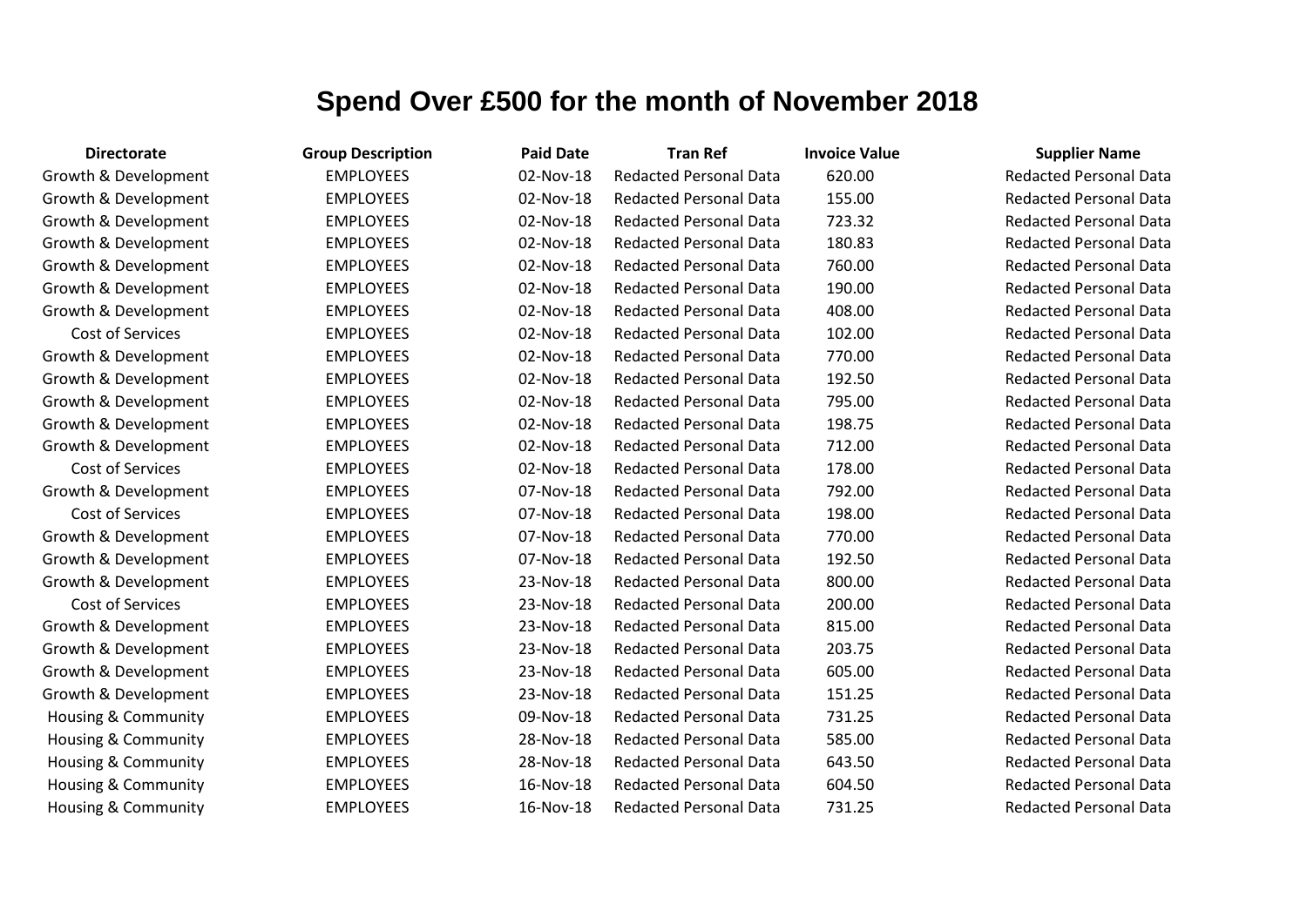| <b>Directorate</b>             | <b>Group Description</b>     | <b>Paid Date</b> | <b>Tran Ref</b>               | <b>Invoice Value</b> | <b>Supplier Name</b>          |
|--------------------------------|------------------------------|------------------|-------------------------------|----------------------|-------------------------------|
| Housing & Community            | <b>EMPLOYEES</b>             | 28-Nov-18        | <b>Redacted Personal Data</b> | 643.50               | <b>Redacted Personal Data</b> |
| Housing & Community            | <b>EMPLOYEES</b>             | 30-Nov-18        | <b>Redacted Personal Data</b> | 721.50               | <b>Redacted Personal Data</b> |
| Housing & Community            | <b>EMPLOYEES</b>             | 30-Nov-18        | <b>Redacted Personal Data</b> | 575.25               | <b>Redacted Personal Data</b> |
| Housing & Community            | <b>EMPLOYEES</b>             | 30-Nov-18        | <b>Redacted Personal Data</b> | 692.25               | <b>Redacted Personal Data</b> |
| <b>Housing &amp; Community</b> | <b>EMPLOYEES</b>             | 30-Nov-18        | <b>Redacted Personal Data</b> | 653.25               | <b>Redacted Personal Data</b> |
| Housing & Community            | PREMISES RELATED EXPENDITURE | 23-Nov-18        | <b>Redacted Personal Data</b> | 1,105.00             | <b>Redacted Personal Data</b> |
| Operations                     | <b>EMPLOYEES</b>             | 02-Nov-18        | <b>Redacted Personal Data</b> | 2,006.55             | <b>Redacted Personal Data</b> |
| Operations                     | <b>EMPLOYEES</b>             | 02-Nov-18        | <b>Redacted Personal Data</b> | 2,006.55             | <b>Redacted Personal Data</b> |
| Housing & Community            | <b>EMPLOYEES</b>             | 09-Nov-18        | <b>Redacted Personal Data</b> | 1,147.05             | <b>Redacted Personal Data</b> |
| Housing & Community            | <b>EMPLOYEES</b>             | 09-Nov-18        | <b>Redacted Personal Data</b> | 1,575.00             | <b>Redacted Personal Data</b> |
| <b>Operations</b>              | <b>EMPLOYEES</b>             | 16-Nov-18        | <b>Redacted Personal Data</b> | 2,006.55             | <b>Redacted Personal Data</b> |
| Operations                     | <b>EMPLOYEES</b>             | 16-Nov-18        | <b>Redacted Personal Data</b> | 2,006.55             | <b>Redacted Personal Data</b> |
| <b>Housing &amp; Community</b> | <b>EMPLOYEES</b>             | 16-Nov-18        | <b>Redacted Personal Data</b> | 1,720.58             | <b>Redacted Personal Data</b> |
| Housing & Community            | <b>EMPLOYEES</b>             | 16-Nov-18        | <b>Redacted Personal Data</b> | 1,575.00             | <b>Redacted Personal Data</b> |
| Growth & Development           | <b>EMPLOYEES</b>             | 21-Nov-18        | <b>Redacted Personal Data</b> | 1,215.54             | <b>Redacted Personal Data</b> |
| <b>Housing &amp; Community</b> | <b>EMPLOYEES</b>             | 23-Nov-18        | <b>Redacted Personal Data</b> | 1,911.75             | <b>Redacted Personal Data</b> |
| Growth & Development           | <b>EMPLOYEES</b>             | 23-Nov-18        | <b>Redacted Personal Data</b> | 1,215.54             | <b>Redacted Personal Data</b> |
| Operations                     | <b>EMPLOYEES</b>             | 23-Nov-18        | <b>Redacted Personal Data</b> | 2,006.55             | <b>Redacted Personal Data</b> |
| Growth & Development           | <b>EMPLOYEES</b>             | 23-Nov-18        | <b>Redacted Personal Data</b> | 945.44               | <b>Redacted Personal Data</b> |
| Housing & Community            | <b>EMPLOYEES</b>             | 23-Nov-18        | <b>Redacted Personal Data</b> | 1,575.00             | <b>Redacted Personal Data</b> |
| Growth & Development           | <b>EMPLOYEES</b>             | 23-Nov-18        | <b>Redacted Personal Data</b> | 1,890.88             | <b>Redacted Personal Data</b> |
| Growth & Development           | <b>EMPLOYEES</b>             | 23-Nov-18        | <b>Redacted Personal Data</b> | 1,890.88             | <b>Redacted Personal Data</b> |
| Housing & Community            | <b>EMPLOYEES</b>             | 30-Nov-18        | <b>Redacted Personal Data</b> | 1,317.64             | <b>Redacted Personal Data</b> |
| Growth & Development           | SUPPLIES AND SERVICES        | 21-Nov-18        | <b>Redacted Personal Data</b> | 2,310.00             | <b>Redacted Personal Data</b> |
| <b>Housing &amp; Community</b> | <b>EMPLOYEES</b>             | 14-Nov-18        | <b>Redacted Personal Data</b> | 895.70               | <b>Redacted Personal Data</b> |
| Housing & Community            | PREMISES RELATED EXPENDITURE | 02-Nov-18        | <b>Redacted Personal Data</b> | 770.97               | <b>Redacted Personal Data</b> |
| Housing & Community            | <b>EMPLOYEES</b>             | 02-Nov-18        | <b>Redacted Personal Data</b> | 925.00               | <b>Redacted Personal Data</b> |
| Housing & Community            | <b>EMPLOYEES</b>             | 14-Nov-18        | <b>Redacted Personal Data</b> | 943.45               | <b>Redacted Personal Data</b> |
| Housing & Community            | <b>EMPLOYEES</b>             | 02-Nov-18        | <b>Redacted Personal Data</b> | 874.00               | <b>Redacted Personal Data</b> |

lacted Personal Data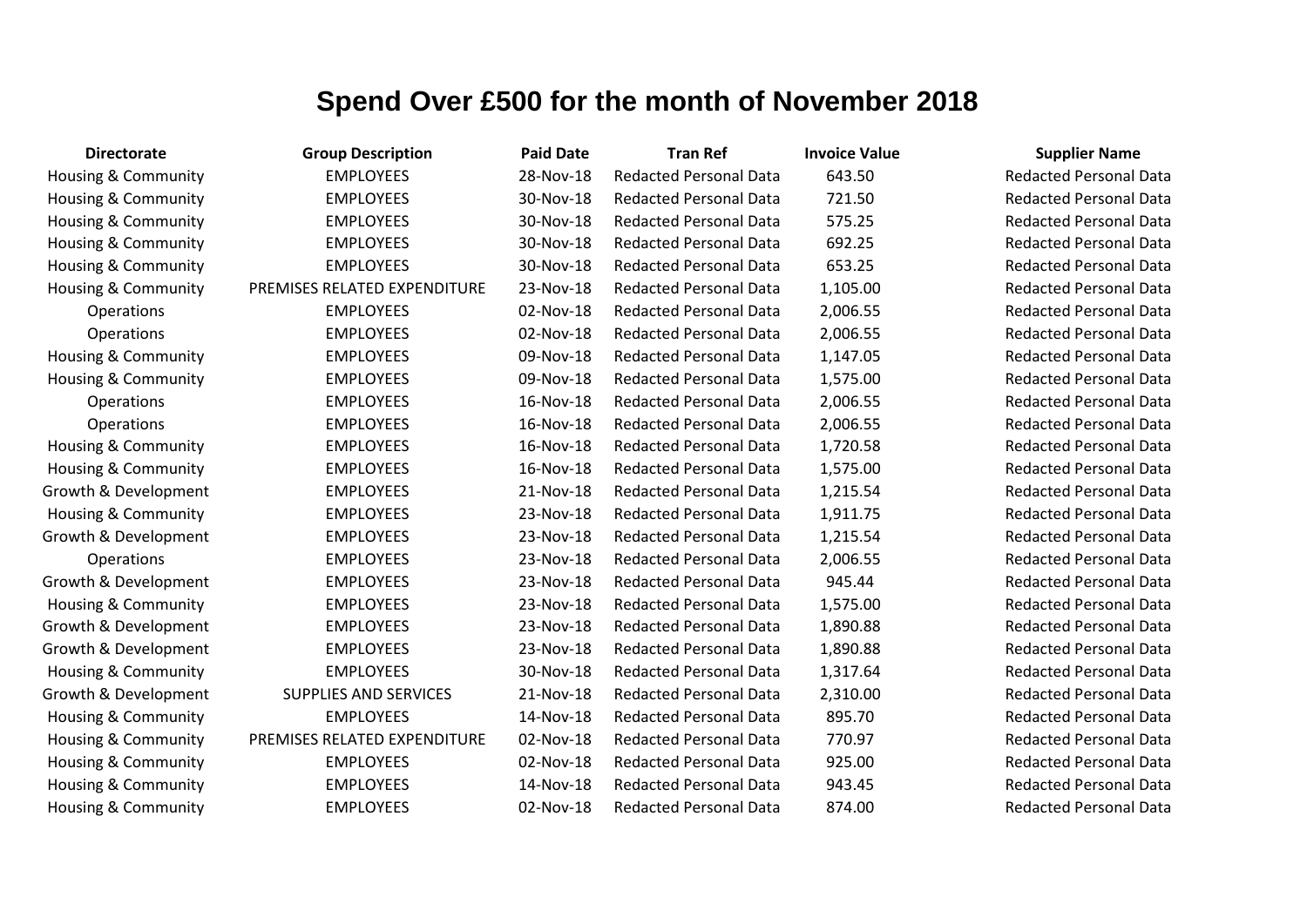| <b>Directorate</b>             | <b>Group Description</b>     | <b>Paid Date</b> | <b>Tran Ref</b>               | <b>Invoice Value</b> | <b>Supplier Name</b>          |
|--------------------------------|------------------------------|------------------|-------------------------------|----------------------|-------------------------------|
| <b>Housing &amp; Community</b> | <b>EMPLOYEES</b>             | 02-Nov-18        | <b>Redacted Personal Data</b> | 1,000.50             | <b>Redacted Personal Data</b> |
| <b>Housing &amp; Community</b> | <b>EMPLOYEES</b>             | 09-Nov-18        | <b>Redacted Personal Data</b> | 1,000.50             | <b>Redacted Personal Data</b> |
| Housing & Community            | <b>EMPLOYEES</b>             | 09-Nov-18        | <b>Redacted Personal Data</b> | 874.00               | <b>Redacted Personal Data</b> |
| Housing & Community            | PREMISES RELATED EXPENDITURE | 09-Nov-18        | <b>Redacted Personal Data</b> | 945.06               | <b>Redacted Personal Data</b> |
| <b>Housing &amp; Community</b> | <b>EMPLOYEES</b>             | 09-Nov-18        | <b>Redacted Personal Data</b> | 925.00               | <b>Redacted Personal Data</b> |
| <b>Housing &amp; Community</b> | <b>EMPLOYEES</b>             | 16-Nov-18        | <b>Redacted Personal Data</b> | 956.50               | <b>Redacted Personal Data</b> |
| <b>Housing &amp; Community</b> | <b>EMPLOYEES</b>             | 16-Nov-18        | <b>Redacted Personal Data</b> | 1,110.85             | <b>Redacted Personal Data</b> |
| <b>Housing &amp; Community</b> | <b>EMPLOYEES</b>             | 16-Nov-18        | <b>Redacted Personal Data</b> | 918.75               | <b>Redacted Personal Data</b> |
| <b>Housing &amp; Community</b> | PREMISES RELATED EXPENDITURE | 16-Nov-18        | <b>Redacted Personal Data</b> | 1,019.67             | <b>Redacted Personal Data</b> |
| <b>Housing &amp; Community</b> | <b>EMPLOYEES</b>             | 23-Nov-18        | <b>Redacted Personal Data</b> | 706.25               | <b>Redacted Personal Data</b> |
| <b>Housing &amp; Community</b> | <b>EMPLOYEES</b>             | 23-Nov-18        | <b>Redacted Personal Data</b> | 1,115.50             | <b>Redacted Personal Data</b> |
| <b>Housing &amp; Community</b> | <b>EMPLOYEES</b>             | 23-Nov-18        | <b>Redacted Personal Data</b> | 912.50               | <b>Redacted Personal Data</b> |
| <b>Housing &amp; Community</b> | PREMISES RELATED EXPENDITURE | 30-Nov-18        | <b>Redacted Personal Data</b> | 994.80               | <b>Redacted Personal Data</b> |
| <b>Housing &amp; Community</b> | <b>EMPLOYEES</b>             | 30-Nov-18        | <b>Redacted Personal Data</b> | 1,023.50             | <b>Redacted Personal Data</b> |
| Housing & Community            | <b>EMPLOYEES</b>             | 30-Nov-18        | <b>Redacted Personal Data</b> | 856.25               | <b>Redacted Personal Data</b> |
| <b>Housing &amp; Community</b> | PREMISES RELATED EXPENDITURE | 30-Nov-18        | <b>Redacted Personal Data</b> | 1,001.02             | <b>Redacted Personal Data</b> |
| <b>Housing &amp; Community</b> | PREMISES RELATED EXPENDITURE | 28-Nov-18        | <b>Redacted Personal Data</b> | 897.00               | <b>Redacted Personal Data</b> |
| Corporate Management           | THIRD PARTY PAYMENTS         | 28-Nov-18        | <b>Redacted Personal Data</b> | 29,766.66            | <b>Redacted Personal Data</b> |
| <b>Housing &amp; Community</b> | <b>EMPLOYEES</b>             | 28-Nov-18        | <b>Redacted Personal Data</b> | 1,764.70             | <b>Redacted Personal Data</b> |
| <b>Operations</b>              | <b>SUPPLIES AND SERVICES</b> | 14-Nov-18        | <b>Redacted Personal Data</b> | 1,250.00             | <b>Redacted Personal Data</b> |
| Operations                     | SUPPLIES AND SERVICES        | 28-Nov-18        | <b>Redacted Personal Data</b> | 1,250.00             | <b>Redacted Personal Data</b> |
| Growth & Development           | <b>EMPLOYEES</b>             | 02-Nov-18        | <b>Redacted Personal Data</b> | 1,046.14             | <b>Redacted Personal Data</b> |
| Cost of Services               | <b>EMPLOYEES</b>             | 02-Nov-18        | <b>Redacted Personal Data</b> | 261.53               | <b>Redacted Personal Data</b> |
| Growth & Development           | <b>EMPLOYEES</b>             | 02-Nov-18        | <b>Redacted Personal Data</b> | 1,154.40             | <b>Redacted Personal Data</b> |
| Cost of Services               | <b>EMPLOYEES</b>             | 02-Nov-18        | <b>Redacted Personal Data</b> | 288.60               | <b>Redacted Personal Data</b> |
| Growth & Development           | <b>EMPLOYEES</b>             | 02-Nov-18        | <b>Redacted Personal Data</b> | 1,248.15             | <b>Redacted Personal Data</b> |
| Growth & Development           | <b>EMPLOYEES</b>             | 09-Nov-18        | <b>Redacted Personal Data</b> | 1,276.05             | <b>Redacted Personal Data</b> |
| Growth & Development           | <b>EMPLOYEES</b>             | 23-Nov-18        | <b>Redacted Personal Data</b> | 1,147.54             | <b>Redacted Personal Data</b> |
| Cost of Services               | <b>EMPLOYEES</b>             | 23-Nov-18        | <b>Redacted Personal Data</b> | 286.88               | <b>Redacted Personal Data</b> |

# Redacted Personal Data **Redacted Personal Data** Redacted Personal Data **Redacted Personal Data**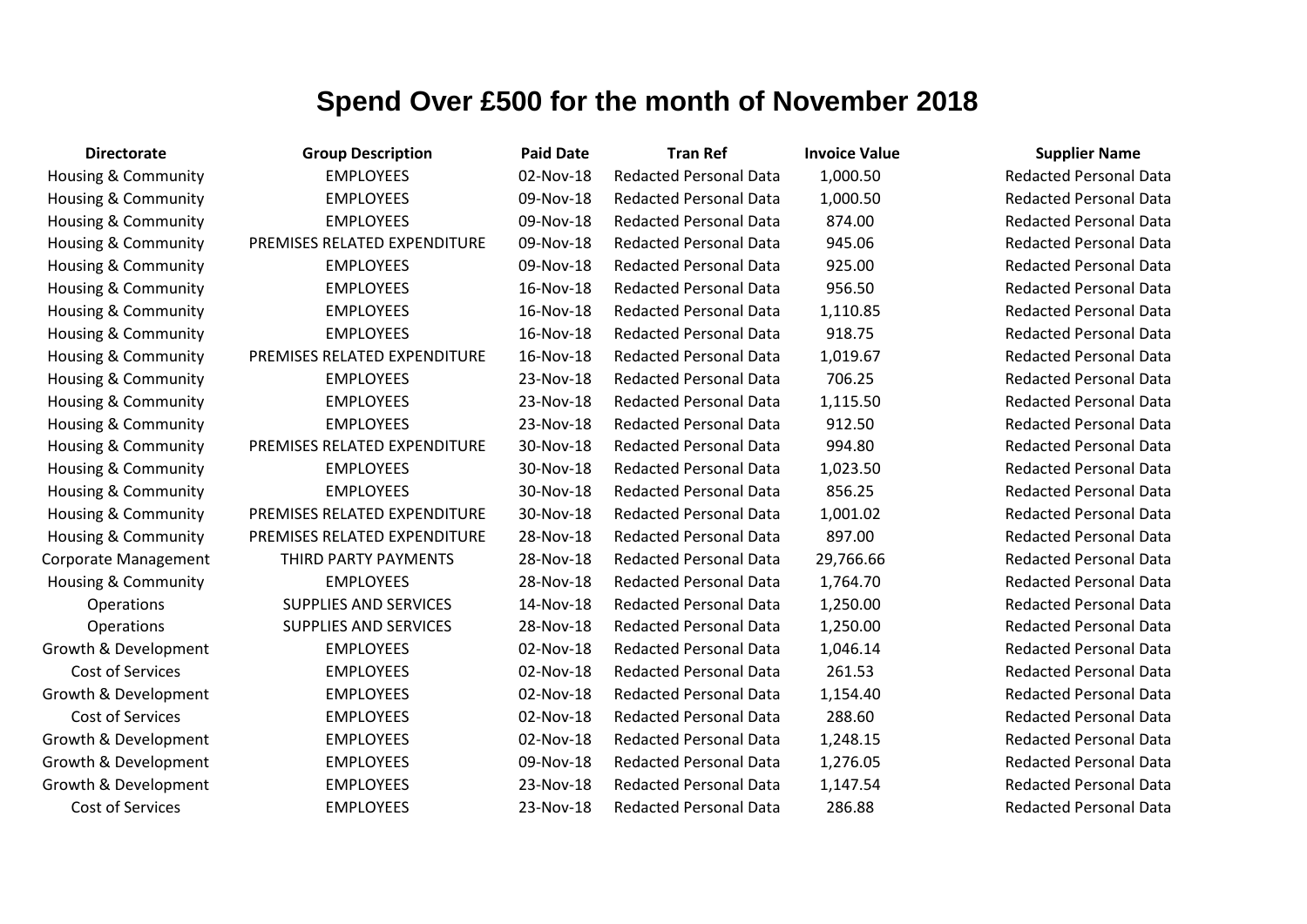| <b>Directorate</b>   | <b>Group Description</b> | <b>Paid Date</b> | <b>Tran Ref</b>               | <b>Invoice Value</b> | <b>Supplier Name</b>          |
|----------------------|--------------------------|------------------|-------------------------------|----------------------|-------------------------------|
| Growth & Development | <b>EMPLOYEES</b>         | 23-Nov-18        | <b>Redacted Personal Data</b> | 1,147.46             | <b>Redacted Personal Data</b> |
| Cost of Services     | <b>EMPLOYEES</b>         | 23-Nov-18        | <b>Redacted Personal Data</b> | 286.87               | <b>Redacted Personal Data</b> |
| Growth & Development | <b>EMPLOYEES</b>         | 16-Nov-18        | <b>Redacted Personal Data</b> | 1,163.75             | <b>Redacted Personal Data</b> |
| Growth & Development | <b>EMPLOYEES</b>         | 23-Nov-18        | <b>Redacted Personal Data</b> | 880.10               | <b>Redacted Personal Data</b> |
| Growth & Development | <b>EMPLOYEES</b>         | 30-Nov-18        | <b>Redacted Personal Data</b> | 842.05               | <b>Redacted Personal Data</b> |
| Growth & Development | <b>EMPLOYEES</b>         | 30-Nov-18        | <b>Redacted Personal Data</b> | 1,065.48             | <b>Redacted Personal Data</b> |
| Cost of Services     | <b>EMPLOYEES</b>         | 30-Nov-18        | <b>Redacted Personal Data</b> | 266.37               | <b>Redacted Personal Data</b> |
| Growth & Development | <b>EMPLOYEES</b>         | 23-Nov-18        | <b>Redacted Personal Data</b> | 3,981.71             | <b>Redacted Personal Data</b> |
| Cost of Services     | <b>EMPLOYEES</b>         | 23-Nov-18        | <b>Redacted Personal Data</b> | 995.43               | <b>Redacted Personal Data</b> |
| Growth & Development | <b>EMPLOYEES</b>         | 23-Nov-18        | <b>Redacted Personal Data</b> | 203.33               | <b>Redacted Personal Data</b> |
| Cost of Services     | <b>EMPLOYEES</b>         | 23-Nov-18        | <b>Redacted Personal Data</b> | 50.83                | <b>Redacted Personal Data</b> |
| Growth & Development | <b>EMPLOYEES</b>         | 23-Nov-18        | <b>Redacted Personal Data</b> | 1,409.56             | <b>Redacted Personal Data</b> |
| Cost of Services     | <b>EMPLOYEES</b>         | 23-Nov-18        | <b>Redacted Personal Data</b> | 352.39               | <b>Redacted Personal Data</b> |
| Growth & Development | <b>EMPLOYEES</b>         | 23-Nov-18        | <b>Redacted Personal Data</b> | 42.80                | <b>Redacted Personal Data</b> |
| Cost of Services     | <b>EMPLOYEES</b>         | 23-Nov-18        | <b>Redacted Personal Data</b> | 10.50                | <b>Redacted Personal Data</b> |
| Growth & Development | <b>EMPLOYEES</b>         | 07-Nov-18        | <b>Redacted Personal Data</b> | 1,560.00             | <b>Redacted Personal Data</b> |
| Cost of Services     | <b>EMPLOYEES</b>         | 07-Nov-18        | <b>Redacted Personal Data</b> | 390.00               | <b>Redacted Personal Data</b> |
| Growth & Development | <b>EMPLOYEES</b>         | 23-Nov-18        | <b>Redacted Personal Data</b> | 1,301.46             | <b>Redacted Personal Data</b> |
| Cost of Services     | <b>EMPLOYEES</b>         | 23-Nov-18        | <b>Redacted Personal Data</b> | 325.37               | <b>Redacted Personal Data</b> |
| Growth & Development | <b>EMPLOYEES</b>         | 02-Nov-18        | <b>Redacted Personal Data</b> | 1,296.66             | <b>Redacted Personal Data</b> |
| Cost of Services     | <b>EMPLOYEES</b>         | 02-Nov-18        | <b>Redacted Personal Data</b> | 324.17               | <b>Redacted Personal Data</b> |
| Growth & Development | <b>EMPLOYEES</b>         | 09-Nov-18        | <b>Redacted Personal Data</b> | 3,804.18             | <b>Redacted Personal Data</b> |
| Cost of Services     | <b>EMPLOYEES</b>         | 09-Nov-18        | <b>Redacted Personal Data</b> | 951.05               | <b>Redacted Personal Data</b> |
| Growth & Development | <b>EMPLOYEES</b>         | 09-Nov-18        | <b>Redacted Personal Data</b> | 1,546.67             | <b>Redacted Personal Data</b> |
| Cost of Services     | <b>EMPLOYEES</b>         | 09-Nov-18        | <b>Redacted Personal Data</b> | 386.66               | <b>Redacted Personal Data</b> |
| Growth & Development | <b>EMPLOYEES</b>         | 16-Nov-18        | <b>Redacted Personal Data</b> | 1,284.27             | <b>Redacted Personal Data</b> |
| Cost of Services     | <b>EMPLOYEES</b>         | 16-Nov-18        | <b>Redacted Personal Data</b> | 321.06               | <b>Redacted Personal Data</b> |
| Growth & Development | <b>EMPLOYEES</b>         | 23-Nov-18        | <b>Redacted Personal Data</b> | 1,307.20             | <b>Redacted Personal Data</b> |
| Cost of Services     | <b>EMPLOYEES</b>         | 23-Nov-18        | <b>Redacted Personal Data</b> | 326.80               | <b>Redacted Personal Data</b> |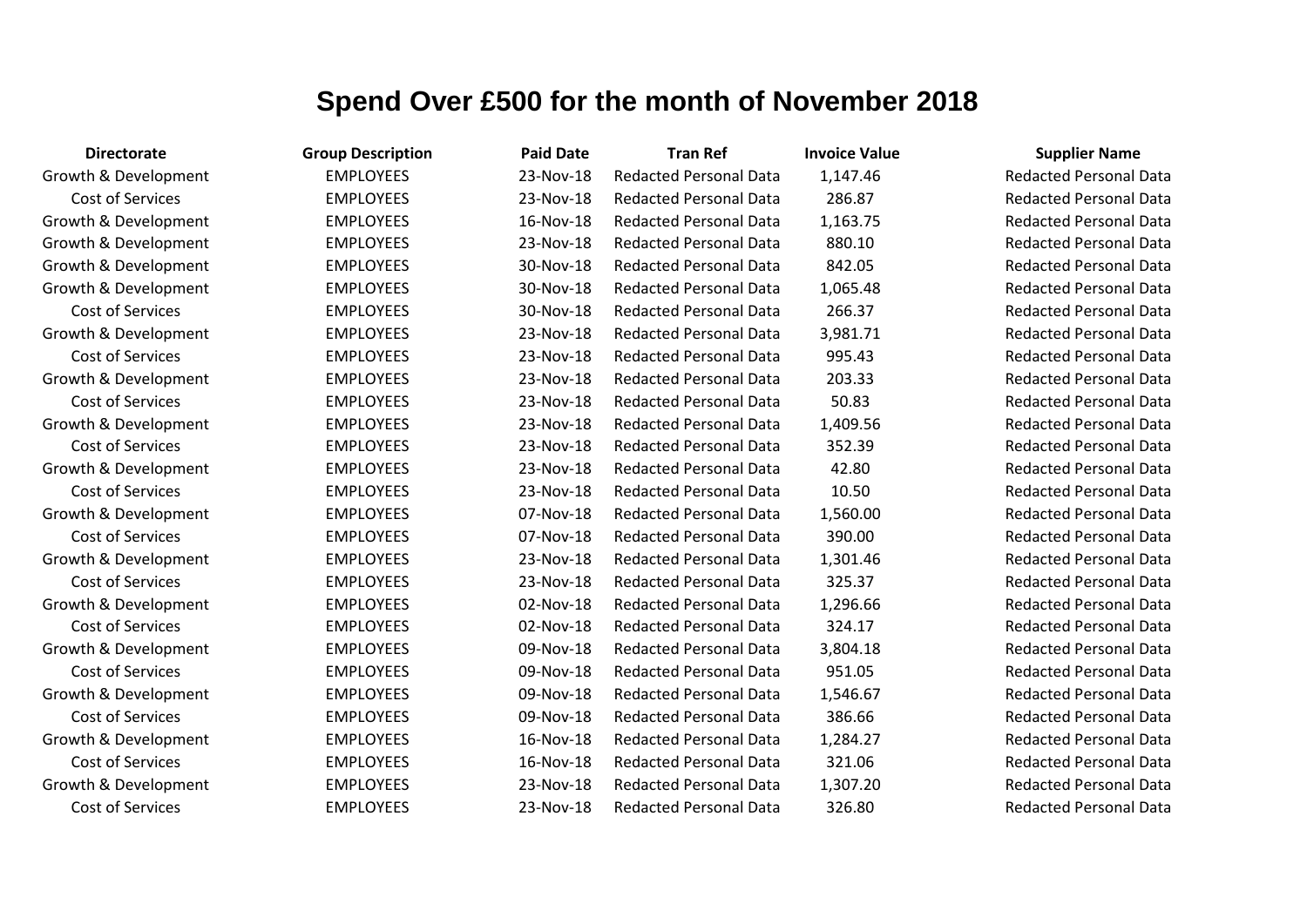| <b>Directorate</b>             | <b>Group Description</b>     | <b>Paid Date</b> | <b>Tran Ref</b>               | <b>Invoice Value</b> | <b>Supplier Name</b>          |
|--------------------------------|------------------------------|------------------|-------------------------------|----------------------|-------------------------------|
| Growth & Development           | <b>EMPLOYEES</b>             | 23-Nov-18        | <b>Redacted Personal Data</b> | 1,633.34             | <b>Redacted Personal Data</b> |
| Cost of Services               | <b>EMPLOYEES</b>             | 23-Nov-18        | <b>Redacted Personal Data</b> | 408.33               | <b>Redacted Personal Data</b> |
| Growth & Development           | <b>EMPLOYEES</b>             | 30-Nov-18        | <b>Redacted Personal Data</b> | 1,773.34             | <b>Redacted Personal Data</b> |
| Cost of Services               | <b>EMPLOYEES</b>             | 30-Nov-18        | <b>Redacted Personal Data</b> | 443.33               | <b>Redacted Personal Data</b> |
| Growth & Development           | <b>EMPLOYEES</b>             | 30-Nov-18        | <b>Redacted Personal Data</b> | 1,364.54             | <b>Redacted Personal Data</b> |
| Cost of Services               | <b>EMPLOYEES</b>             | 30-Nov-18        | <b>Redacted Personal Data</b> | 341.13               | <b>Redacted Personal Data</b> |
| Growth & Development           | <b>EMPLOYEES</b>             | 30-Nov-18        | <b>Redacted Personal Data</b> | 1,401.69             | <b>Redacted Personal Data</b> |
| <b>Cost of Services</b>        | <b>EMPLOYEES</b>             | 30-Nov-18        | <b>Redacted Personal Data</b> | 350.42               | <b>Redacted Personal Data</b> |
| Growth & Development           | <b>SUPPLIES AND SERVICES</b> | 14-Nov-18        | <b>Redacted Personal Data</b> | 950.00               | <b>Redacted Personal Data</b> |
| Growth & Development           | <b>EMPLOYEES</b>             | 30-Nov-18        | <b>Redacted Personal Data</b> | 2,220.00             | <b>Redacted Personal Data</b> |
| Operations                     | <b>SUPPLIES AND SERVICES</b> | 02-Nov-18        | <b>Redacted Personal Data</b> | 1,210.00             | <b>Redacted Personal Data</b> |
| <b>Housing &amp; Community</b> | <b>EMPLOYEES</b>             | 07-Nov-18        | <b>Redacted Personal Data</b> | 1,060.00             | <b>Redacted Personal Data</b> |
| <b>Housing &amp; Community</b> | <b>EMPLOYEES</b>             | 02-Nov-18        | <b>Redacted Personal Data</b> | 993.75               | <b>Redacted Personal Data</b> |
| Housing & Community            | <b>EMPLOYEES</b>             | 09-Nov-18        | <b>Redacted Personal Data</b> | 546.00               | <b>Redacted Personal Data</b> |
| Operations                     | <b>EMPLOYEES</b>             | 07-Nov-18        | <b>Redacted Personal Data</b> | 693.60               | <b>Redacted Personal Data</b> |
| Operations                     | <b>EMPLOYEES</b>             | 07-Nov-18        | <b>Redacted Personal Data</b> | 612.00               | <b>Redacted Personal Data</b> |
| Operations                     | <b>EMPLOYEES</b>             | 14-Nov-18        | <b>Redacted Personal Data</b> | 595.68               | <b>Redacted Personal Data</b> |
| Operations                     | <b>EMPLOYEES</b>             | 14-Nov-18        | <b>Redacted Personal Data</b> | 603.84               | <b>Redacted Personal Data</b> |
| <b>Housing &amp; Community</b> | <b>EMPLOYEES</b>             | 14-Nov-18        | <b>Redacted Personal Data</b> | 993.75               | <b>Redacted Personal Data</b> |
| <b>Housing &amp; Community</b> | <b>EMPLOYEES</b>             | 07-Nov-18        | <b>Redacted Personal Data</b> | 1,060.00             | <b>Redacted Personal Data</b> |
| <b>Housing &amp; Community</b> | <b>EMPLOYEES</b>             | 09-Nov-18        | <b>Redacted Personal Data</b> | 546.00               | <b>Redacted Personal Data</b> |
| <b>Housing &amp; Community</b> | <b>EMPLOYEES</b>             | 21-Nov-18        | <b>Redacted Personal Data</b> | 576.38               | <b>Redacted Personal Data</b> |
| <b>Housing &amp; Community</b> | <b>EMPLOYEES</b>             | 21-Nov-18        | <b>Redacted Personal Data</b> | 702.00               | <b>Redacted Personal Data</b> |
| Housing & Community            | <b>EMPLOYEES</b>             | 21-Nov-18        | <b>Redacted Personal Data</b> | 1,066.63             | <b>Redacted Personal Data</b> |
| Housing & Community            | <b>EMPLOYEES</b>             | 16-Nov-18        | <b>Redacted Personal Data</b> | 1,060.00             | <b>Redacted Personal Data</b> |
| Operations                     | <b>EMPLOYEES</b>             | 30-Nov-18        | <b>Redacted Personal Data</b> | 603.84               | <b>Redacted Personal Data</b> |
| Operations                     | <b>EMPLOYEES</b>             | 30-Nov-18        | <b>Redacted Personal Data</b> | 603.84               | <b>Redacted Personal Data</b> |
| <b>Housing &amp; Community</b> | <b>EMPLOYEES</b>             | 28-Nov-18        | <b>Redacted Personal Data</b> | 993.75               | <b>Redacted Personal Data</b> |
| Housing & Community            | <b>EMPLOYEES</b>             | 28-Nov-18        | <b>Redacted Personal Data</b> | 755.25               | <b>Redacted Personal Data</b> |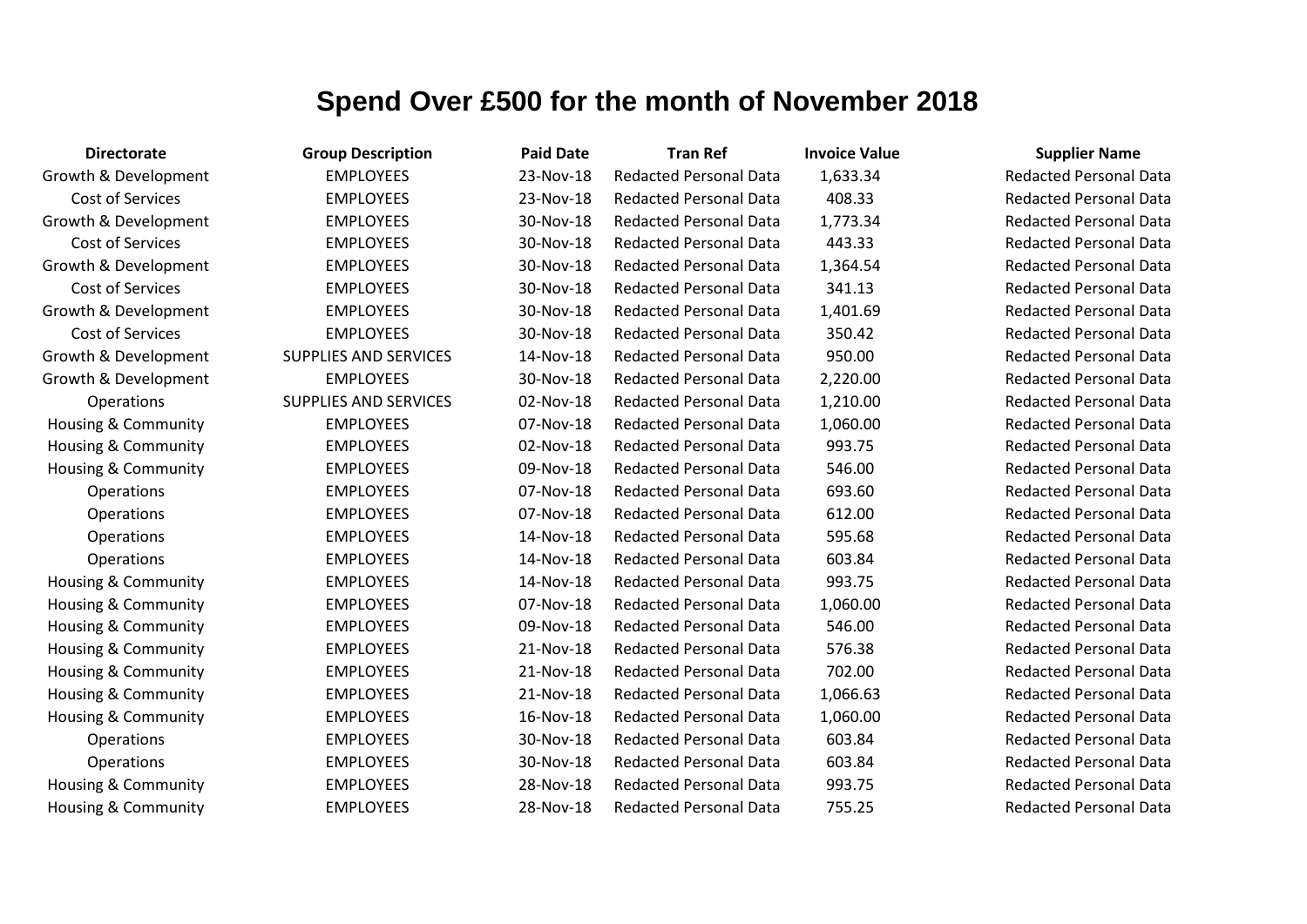| <b>Directorate</b>             | <b>Group Description</b>     | <b>Paid Date</b> | <b>Tran Ref</b>               | <b>Invoice Value</b> | <b>Supplier Name</b>            |
|--------------------------------|------------------------------|------------------|-------------------------------|----------------------|---------------------------------|
| Housing & Community            | <b>EMPLOYEES</b>             | 28-Nov-18        | <b>Redacted Personal Data</b> | 238.50               | <b>Redacted Personal Data</b>   |
| Housing & Community            | <b>EMPLOYEES</b>             | 23-Nov-18        | <b>Redacted Personal Data</b> | 682.50               | <b>Redacted Personal Data</b>   |
| Housing & Community            | <b>EMPLOYEES</b>             | 28-Nov-18        | <b>Redacted Personal Data</b> | 1,060.00             | <b>Redacted Personal Data</b>   |
| Housing & Community            | <b>EMPLOYEES</b>             | 28-Nov-18        | <b>Redacted Personal Data</b> | 1,060.00             | <b>Redacted Personal Data</b>   |
| Housing & Community            | PREMISES RELATED EXPENDITURE | 02-Nov-18        | <b>Redacted Personal Data</b> | 1,622.00             | <b>Redacted Personal Data</b>   |
| Growth & Development           | <b>SUPPLIES AND SERVICES</b> | 23-Nov-18        | <b>Redacted Personal Data</b> | 23,800.00            | <b>Redacted Personal Data</b>   |
| Growth & Development           | <b>SUPPLIES AND SERVICES</b> | 07-Nov-18        | <b>Redacted Personal Data</b> | 17,420.91            | <b>Redacted Personal Data</b>   |
| Cost of Services               | <b>SUPPLIES AND SERVICES</b> | 23-Nov-18        | <b>Redacted Personal Data</b> | 621.00               | <b>Redacted Personal Data</b>   |
| Operations                     | <b>EMPLOYEES</b>             | 07-Nov-18        | <b>Redacted Personal Data</b> | 663.50               | <b>Redacted Personal Data</b>   |
| Housing & Community            | <b>SUPPLIES AND SERVICES</b> | 28-Nov-18        | <b>Redacted Personal Data</b> | 750.00               | <b>Redacted Personal Data</b>   |
| <b>Housing &amp; Community</b> | <b>EMPLOYEES</b>             | 02-Nov-18        | <b>Redacted Personal Data</b> | 864.00               | <b>Redacted Personal Data</b>   |
| Housing & Community            | <b>EMPLOYEES</b>             | 16-Nov-18        | <b>Redacted Personal Data</b> | 870.00               | <b>Redacted Personal Data</b>   |
| <b>Housing &amp; Community</b> | <b>EMPLOYEES</b>             | 23-Nov-18        | <b>Redacted Personal Data</b> | 828.00               | <b>Redacted Personal Data</b>   |
| <b>Capital Payments</b>        | <b>CAPITAL</b>               | 14-Nov-18        | <b>Redacted Personal Data</b> | 30,445.00            | <b>Redacted Personal Data</b>   |
| <b>Capital Payments</b>        | <b>CAPITAL</b>               | 28-Nov-18        | <b>Redacted Personal Data</b> | 85,889.90            | <b>Redacted Personal Data</b>   |
| Operations                     | <b>SUPPLIES AND SERVICES</b> | 07-Nov-18        | 9057519673                    | 2,231.26             | ROYAL MAIL GROUP LTD            |
| Operations                     | <b>SUPPLIES AND SERVICES</b> | 23-Nov-18        | 9057607205                    | 2,333.32             | ROYAL MAIL GROUP LTD            |
| Operations                     | <b>SUPPLIES AND SERVICES</b> | 23-Nov-18        | 1109396051                    | 546.65               | ROYAL MAIL GROUP LTD            |
| Housing & Community            | <b>SUPPLIES AND SERVICES</b> | 21-Nov-18        | 16336                         | 2,100.00             | <b>RSL Bristol Ltd</b>          |
| Operations                     | <b>SUPPLIES AND SERVICES</b> | 07-Nov-18        | 120618                        | 1,447.60             | S. MORRIS LTD                   |
| Operations                     | <b>SUPPLIES AND SERVICES</b> | 14-Nov-18        | 103742995                     | 514.65               | Santander Corporate Bank        |
| <b>Capital Payments</b>        | <b>CAPITAL</b>               | 21-Nov-18        | HH034914                      | 178,908.72           | Sedgemoor District Council      |
| <b>Capital Payments</b>        | <b>CAPITAL</b>               | 21-Nov-18        | HH034914                      | 172,652.48           | Sedgemoor District Council      |
| <b>Capital Payments</b>        | <b>CAPITAL</b>               | 21-Nov-18        | HH034914                      | 15,916.84            | Sedgemoor District Council      |
| Housing & Community            | <b>SUPPLIES AND SERVICES</b> | 21-Nov-18        | HH034914                      | 5,000.00             | Sedgemoor District Council      |
| Operations                     | SUPPLIES AND SERVICES        | 23-Nov-18        | 96390                         | 5,754.00             | <b>SHARPE PRITCHARD</b>         |
| Operations                     | <b>SUPPLIES AND SERVICES</b> | 23-Nov-18        | UB00412526                    | 214.54               | SHI International Corp (SHI UK) |
| Operations                     | <b>SUPPLIES AND SERVICES</b> | 23-Nov-18        | UB00412526                    | 67.34                | SHI International Corp (SHI UK) |
| Operations                     | <b>SUPPLIES AND SERVICES</b> | 23-Nov-18        | UB00412526                    | 841.34               | SHI International Corp (SHI UK) |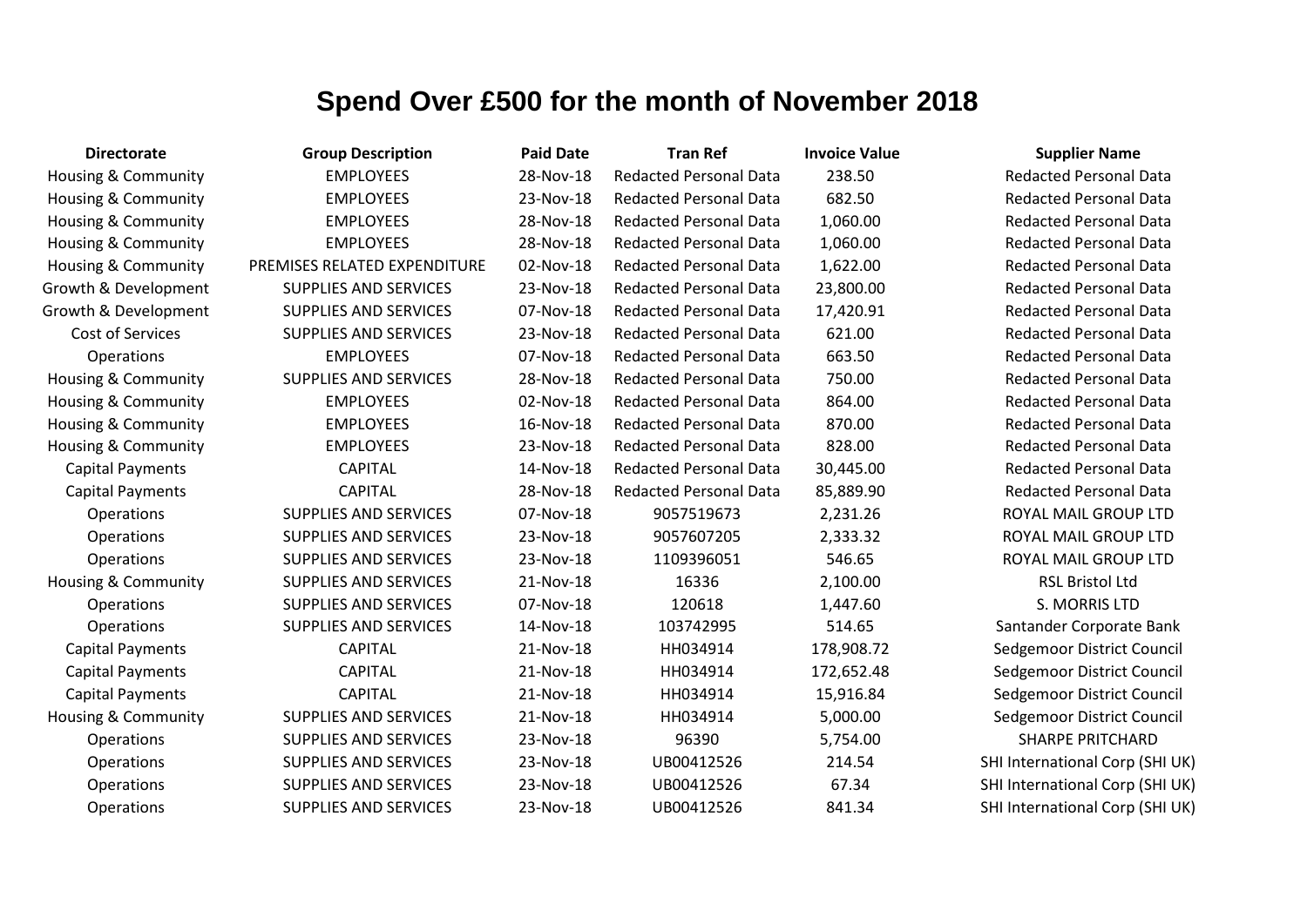| <b>Directorate</b>             | <b>Group Description</b>     | <b>Paid Date</b> | <b>Tran Ref</b> | <b>Invoice Value</b> | <b>Supplier Name</b>            |
|--------------------------------|------------------------------|------------------|-----------------|----------------------|---------------------------------|
| Operations                     | <b>SUPPLIES AND SERVICES</b> | 23-Nov-18        | UB00412526      | 902.10               | SHI International Corp (SHI UK) |
| <b>Balance Sheet</b>           | <b>CURRENT ASSETS</b>        | 07-Nov-18        | 3.1736E+11      | 541.15               | SIG Trading Ltd                 |
| <b>Balance Sheet</b>           | <b>CURRENT ASSETS</b>        | 14-Nov-18        | 3.1736E+11      | 782.16               | <b>SIG Trading Ltd</b>          |
| Housing & Community            | <b>SUPPLIES AND SERVICES</b> | 21-Nov-18        | TDBC-0151       | 770.00               | <b>Simon Rugg</b>               |
| Operations                     | PREMISES RELATED EXPENDITURE | 02-Nov-18        | 9900424686      | 769.76               | Sodexo Limited                  |
| <b>Housing &amp; Community</b> | PREMISES RELATED EXPENDITURE | 28-Nov-18        | 9900431404      | 83.20                | Sodexo Limited                  |
| Housing & Community            | PREMISES RELATED EXPENDITURE | 28-Nov-18        | 9900431404      | 61.23                | Sodexo Limited                  |
| Housing & Community            | PREMISES RELATED EXPENDITURE | 28-Nov-18        | 9900431404      | 13.45                | Sodexo Limited                  |
| Housing & Community            | PREMISES RELATED EXPENDITURE | 28-Nov-18        | 9900431404      | 77.53                | Sodexo Limited                  |
| Housing & Community            | PREMISES RELATED EXPENDITURE | 28-Nov-18        | 9900431404      | 56.00                | Sodexo Limited                  |
| Housing & Community            | PREMISES RELATED EXPENDITURE | 28-Nov-18        | 9900431404      | 74.26                | Sodexo Limited                  |
| Housing & Community            | PREMISES RELATED EXPENDITURE | 28-Nov-18        | 9900431404      | 114.61               | Sodexo Limited                  |
| Housing & Community            | PREMISES RELATED EXPENDITURE | 28-Nov-18        | 9900431404      | 277.38               | Sodexo Limited                  |
| Housing & Community            | PREMISES RELATED EXPENDITURE | 28-Nov-18        | 9900431404      | 302.54               | Sodexo Limited                  |
| Operations                     | PREMISES RELATED EXPENDITURE | 28-Nov-18        | 9900431406      | 769.76               | Sodexo Limited                  |
| Operations                     | <b>SUPPLIES AND SERVICES</b> | 16-Nov-18        | INV02048489     | 900.00               | Softcat Plc                     |
| Growth & Development           | <b>SUPPLIES AND SERVICES</b> | 28-Nov-18        | 60701020        | 23,800.00            | SOMERSET COUNTY COUNCIL         |
| <b>Housing &amp; Community</b> | THIRD PARTY PAYMENTS         | 14-Nov-18        | 60721158        | 4,555.00             | SOMERSET COUNTY COUNCIL         |
| Growth & Development           | <b>INCOME</b>                | 07-Nov-18        | 60725028        | 1,571.59             | SOMERSET COUNTY COUNCIL         |
| Operations                     | <b>SUPPLIES AND SERVICES</b> | 09-Nov-18        | 60745128        | 484.00               | SOMERSET COUNTY COUNCIL         |
| Operations                     | <b>SUPPLIES AND SERVICES</b> | 09-Nov-18        | 60745128        | 132.00               | SOMERSET COUNTY COUNCIL         |
| Housing & Community            | <b>SUPPLIES AND SERVICES</b> | 16-Nov-18        | 60745900        | 2,950.00             | SOMERSET COUNTY COUNCIL         |
| Housing & Community            | <b>SUPPLIES AND SERVICES</b> | 16-Nov-18        | 60745900        | 2,000.00             | SOMERSET COUNTY COUNCIL         |
| Operations                     | <b>SUPPLIES AND SERVICES</b> | 09-Nov-18        | 60746923        | 445.00               | SOMERSET COUNTY COUNCIL         |
| Operations                     | SUPPLIES AND SERVICES        | 09-Nov-18        | 60746923        | 132.00               | SOMERSET COUNTY COUNCIL         |
| Operations                     | THIRD PARTY PAYMENTS         | 14-Nov-18        | 60746659        | 64,384.73            | SOMERSET COUNTY COUNCIL         |
| <b>Housing &amp; Community</b> | <b>SUPPLIES AND SERVICES</b> | 30-Nov-18        | 60749326        | 1,600.00             | SOMERSET COUNTY COUNCIL         |
| Growth & Development           | <b>SUPPLIES AND SERVICES</b> | 30-Nov-18        | 60749676        | 5,000.00             | SOMERSET COUNTY COUNCIL         |
| Operations                     | <b>SUPPLIES AND SERVICES</b> | 28-Nov-18        | 60744830        | 1,295.05             | SOMERSET COUNTY COUNCIL         |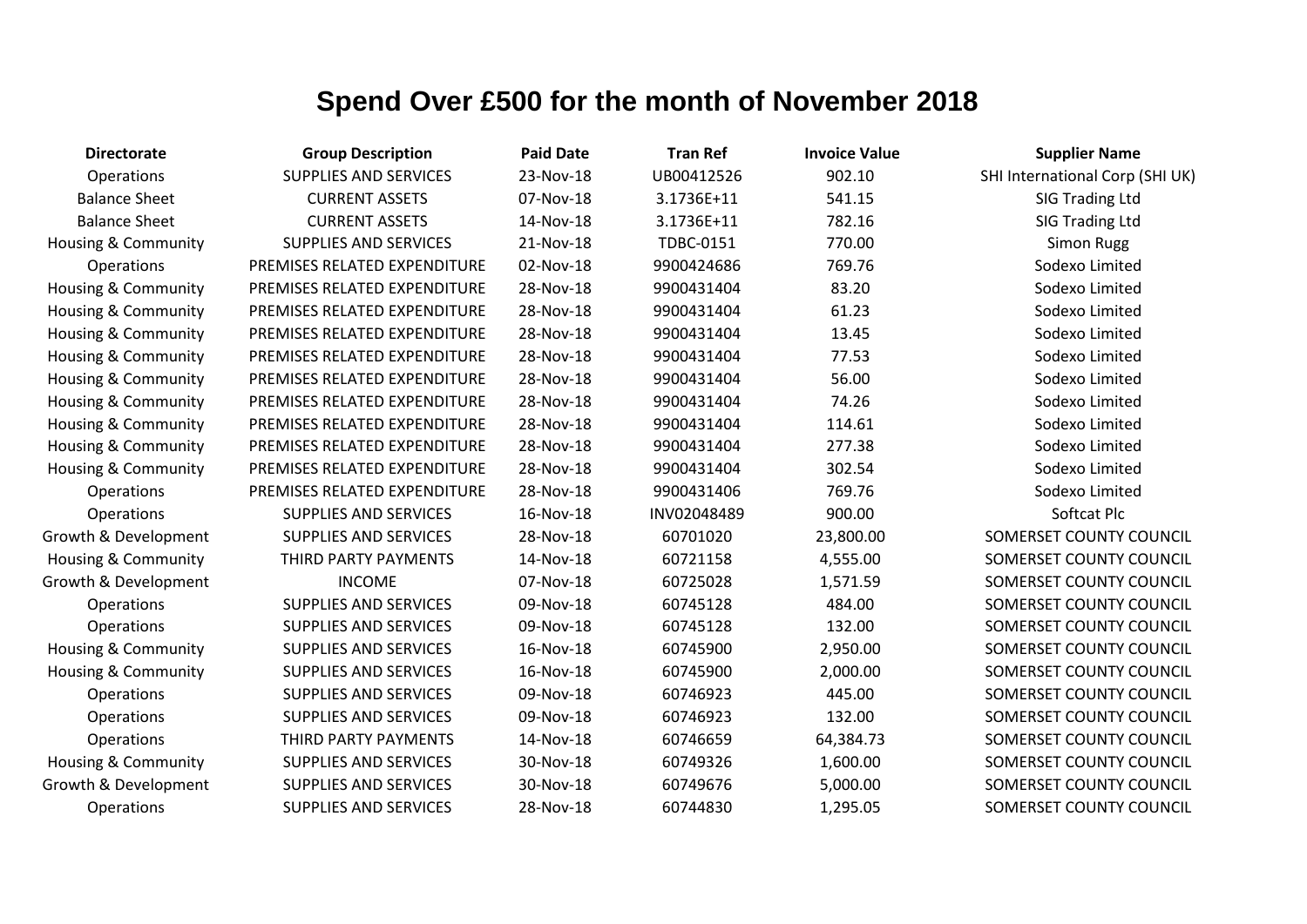| <b>Directorate</b>             | <b>Group Description</b>     | <b>Paid Date</b> | <b>Tran Ref</b> | <b>Invoice Value</b> | <b>Supplier Name</b>                 |
|--------------------------------|------------------------------|------------------|-----------------|----------------------|--------------------------------------|
| <b>Corporate Management</b>    | <b>EMPLOYEES</b>             | 07-Nov-18        | 60744017        | 11,826.64            | Somerset County Council Pension Fund |
| Corporate Management           | <b>EMPLOYEES</b>             | 07-Nov-18        | 60744019        | 45,616.44            | Somerset County Council Pension Fund |
| <b>Corporate Management</b>    | <b>EMPLOYEES</b>             | 16-Nov-18        | 60746670        | 37,088.70            | Somerset County Council Pension Fund |
| Corporate Management           | <b>EMPLOYEES</b>             | 16-Nov-18        | 60746666        | 73,656.96            | Somerset County Council Pension Fund |
| <b>Corporate Management</b>    | <b>EMPLOYEES</b>             | 16-Nov-18        | 60746665        | 29,709.66            | Somerset County Council Pension Fund |
| <b>Corporate Management</b>    | <b>EMPLOYEES</b>             | 21-Nov-18        | 60746922        | 71,492.55            | Somerset County Council Pension Fund |
| Corporate Management           | <b>EMPLOYEES</b>             | 21-Nov-18        | 60747660        | 38,159.74            | Somerset County Council Pension Fund |
| Corporate Management           | <b>EMPLOYEES</b>             | 21-Nov-18        | 60748373        | 6,294.12             | Somerset County Council Pension Fund |
| <b>Balance Sheet</b>           | <b>HOLDING ACCOUNTS</b>      | 23-Nov-18        | 60748421        | 194,395.00           | Somerset County Council Pension Fund |
| Corporate Management           | <b>EMPLOYEES</b>             | 30-Nov-18        | 60748897        | 3,863.76             | Somerset County Council Pension Fund |
| Corporate Management           | <b>EMPLOYEES</b>             | 23-Nov-18        | 60748420        | 13,500.00            | Somerset County Council Pension Fund |
| Housing & Community            | <b>EMPLOYEES</b>             | 16-Nov-18        | <b>INV38982</b> | 976.50               | Somerset County Cricket Club Ltd     |
| Operations                     | <b>SUPPLIES AND SERVICES</b> | 14-Nov-18        | 1076            | 1,718.75             | Somerset Dog Warden Service          |
| Housing & Community            | SUPPLIES AND SERVICES        | 07-Nov-18        | 1809            | 550.00               | South West Mediators Ltd             |
| Growth & Development           | SUPPLIES AND SERVICES        | 28-Nov-18        | 443604          | 937.99               | STAGECOACH SERVICES LTD              |
| Housing & Community            | PREMISES RELATED EXPENDITURE | 02-Nov-18        | 198             | 850.00               | <b>Steve Wilkins</b>                 |
| <b>Housing &amp; Community</b> | PREMISES RELATED EXPENDITURE | 14-Nov-18        | 201             | 667.00               | <b>Steve Wilkins</b>                 |
| Housing & Community            | PREMISES RELATED EXPENDITURE | 14-Nov-18        | 201             | $-495.00$            | <b>Steve Wilkins</b>                 |
| Housing & Community            | PREMISES RELATED EXPENDITURE | 14-Nov-18        | 201             | 495.00               | <b>Steve Wilkins</b>                 |
| Housing & Community            | PREMISES RELATED EXPENDITURE | 21-Nov-18        | 202             | 706.00               | <b>Steve Wilkins</b>                 |
| Housing & Community            | PREMISES RELATED EXPENDITURE | 21-Nov-18        | 202             | $-600.00$            | <b>Steve Wilkins</b>                 |
| Housing & Community            | PREMISES RELATED EXPENDITURE | 21-Nov-18        | 202             | 600.00               | <b>Steve Wilkins</b>                 |
| Housing & Community            | PREMISES RELATED EXPENDITURE | 30-Nov-18        | 203             | 690.00               | <b>Steve Wilkins</b>                 |
| Housing & Community            | PREMISES RELATED EXPENDITURE | 30-Nov-18        | 203             | $-600.00$            | <b>Steve Wilkins</b>                 |
| <b>Housing &amp; Community</b> | PREMISES RELATED EXPENDITURE | 30-Nov-18        | 203             | 600.00               | <b>Steve Wilkins</b>                 |
| <b>Balance Sheet</b>           | <b>CURRENT ASSETS</b>        | 07-Nov-18        | IN030559        | 633.56               | Strukta (Taunton) Ltd T/A Advance    |
| Housing & Community            | PREMISES RELATED EXPENDITURE | 07-Nov-18        | SI-7403         | 800.00               | <b>SUN SCAFFOLDING LTD</b>           |
| Housing & Community            | PREMISES RELATED EXPENDITURE | 07-Nov-18        | SI-7402         | 850.00               | <b>SUN SCAFFOLDING LTD</b>           |
| Housing & Community            | PREMISES RELATED EXPENDITURE | 07-Nov-18        | SI-7406         | 700.00               | <b>SUN SCAFFOLDING LTD</b>           |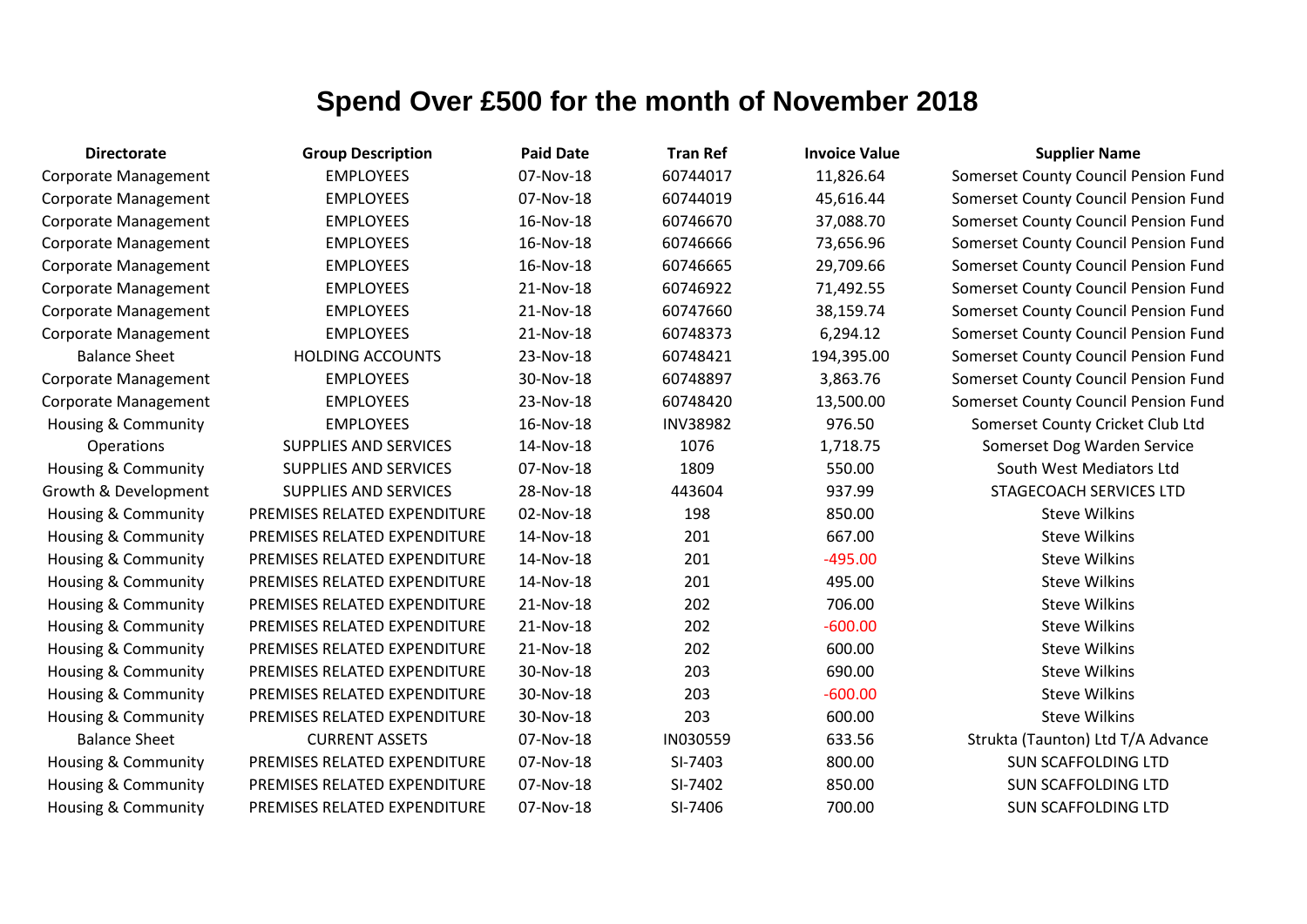| <b>Directorate</b>             | <b>Group Description</b>     | <b>Paid Date</b> | <b>Tran Ref</b>  | <b>Invoice Value</b> | <b>Supplier Name</b>                  |
|--------------------------------|------------------------------|------------------|------------------|----------------------|---------------------------------------|
| <b>Housing &amp; Community</b> | PREMISES RELATED EXPENDITURE | 09-Nov-18        | SI-7414          | 600.00               | <b>SUN SCAFFOLDING LTD</b>            |
| Housing & Community            | PREMISES RELATED EXPENDITURE | 23-Nov-18        | SI-7425          | 1,600.00             | <b>SUN SCAFFOLDING LTD</b>            |
| Housing & Community            | PREMISES RELATED EXPENDITURE | 30-Nov-18        | SI-7432          | 650.00               | <b>SUN SCAFFOLDING LTD</b>            |
| <b>Housing &amp; Community</b> | PREMISES RELATED EXPENDITURE | 30-Nov-18        | SI-7434          | 750.00               | <b>SUN SCAFFOLDING LTD</b>            |
| <b>Capital Payments</b>        | <b>CAPITAL</b>               | 01-Nov-18        | 1676/6084.46     | 1,030.00             | <b>Sundry BACS</b>                    |
| <b>Housing &amp; Community</b> | BELOW NET COST OF SERVICES   | 07-Nov-18        | <b>EPRF 2031</b> | 598.13               | <b>Sundry BACS</b>                    |
| Housing & Community            | THIRD PARTY PAYMENTS         | 14-Nov-18        | <b>EPRF 2043</b> | 975.00               | <b>Sundry BACS</b>                    |
| <b>Housing &amp; Community</b> | THIRD PARTY PAYMENTS         | 14-Nov-18        | <b>EPRF 2044</b> | 625.00               | <b>Sundry BACS</b>                    |
| <b>Housing &amp; Community</b> | THIRD PARTY PAYMENTS         | 21-Nov-18        | <b>EPRF 2077</b> | 2,960.81             | <b>Sundry BACS</b>                    |
| <b>Housing &amp; Community</b> | THIRD PARTY PAYMENTS         | 21-Nov-18        | <b>EPRF 2078</b> | 575.00               | <b>Sundry BACS</b>                    |
| <b>Housing &amp; Community</b> | THIRD PARTY PAYMENTS         | 28-Nov-18        | <b>EPRF 2094</b> | 1,500.00             | <b>Sundry BACS</b>                    |
| <b>Housing &amp; Community</b> | BELOW NET COST OF SERVICES   | 28-Nov-18        | <b>EPRF 2108</b> | 571.82               | <b>Sundry BACS</b>                    |
| Housing & Community            | THIRD PARTY PAYMENTS         | 28-Nov-18        | <b>EPRF 2110</b> | 650.00               | <b>Sundry BACS</b>                    |
| <b>Housing &amp; Community</b> | <b>SUPPLIES AND SERVICES</b> | 28-Nov-18        | <b>EPRF 2117</b> | 1,511.06             | <b>Sundry BACS</b>                    |
| Housing & Community            | <b>SUPPLIES AND SERVICES</b> | 28-Nov-18        | <b>EPRF 2118</b> | 1,500.00             | <b>Sundry BACS</b>                    |
| <b>Housing &amp; Community</b> | SUPPLIES AND SERVICES        | 30-Nov-18        | <b>EPRF 2120</b> | 750.00               | <b>Sundry BACS</b>                    |
| <b>Housing &amp; Community</b> | <b>SUPPLIES AND SERVICES</b> | 30-Nov-18        | <b>EPRF 2122</b> | 750.00               | <b>Sundry BACS</b>                    |
| Corporate Management           | <b>TRANSFER PAYMENTS</b>     | 16-Nov-18        | <b>EPRF 2009</b> | 2,047.28             | <b>Sundry Cheque</b>                  |
| <b>Housing &amp; Community</b> | BELOW NET COST OF SERVICES   | 14-Nov-18        | <b>EPRF 2059</b> | 8,774.03             | <b>Sundry Cheque</b>                  |
| <b>Housing &amp; Community</b> | BELOW NET COST OF SERVICES   | 16-Nov-18        | <b>EPRF 2066</b> | 623.14               | <b>Sundry Cheque</b>                  |
| Growth & Development           | <b>SUPPLIES AND SERVICES</b> | 21-Nov-18        | <b>EPRF 2087</b> | 10,000.00            | <b>Sundry Cheque</b>                  |
| <b>Capital Payments</b>        | <b>CAPITAL</b>               | 23-Nov-18        | <b>EPRF 2093</b> | 564.64               | <b>Sundry Cheque</b>                  |
| <b>Capital Payments</b>        | <b>CAPITAL</b>               | 28-Nov-18        | 90012037         | 45,340.70            | <b>Swarco Traffic Ltd</b>             |
| <b>Housing &amp; Community</b> | PREMISES RELATED EXPENDITURE | 30-Nov-18        | 24211            | 2,999.80             | T & C ELECTRICAL CONTRACTORS LTD      |
| <b>Housing &amp; Community</b> | PREMISES RELATED EXPENDITURE | 14-Nov-18        | 24217            | 577.87               | T & C ELECTRICAL CONTRACTORS LTD      |
| <b>Housing &amp; Community</b> | PREMISES RELATED EXPENDITURE | 14-Nov-18        | 24214            | 600.00               | T & C ELECTRICAL CONTRACTORS LTD      |
| Growth & Development           | <b>SUPPLIES AND SERVICES</b> | 21-Nov-18        | 18/S0042         | 2,540.78             | <b>TACCHI-MORRIS ARTS CENTRE</b>      |
| <b>Capital Payments</b>        | <b>CAPITAL</b>               | 14-Nov-18        | 8858TS           | 58,493.00            | <b>TAUNTON DAF</b>                    |
| Growth & Development           | <b>SUPPLIES AND SERVICES</b> | 16-Nov-18        | 41118            | 1,924.70             | <b>Taunton Deane Male Voice Choir</b> |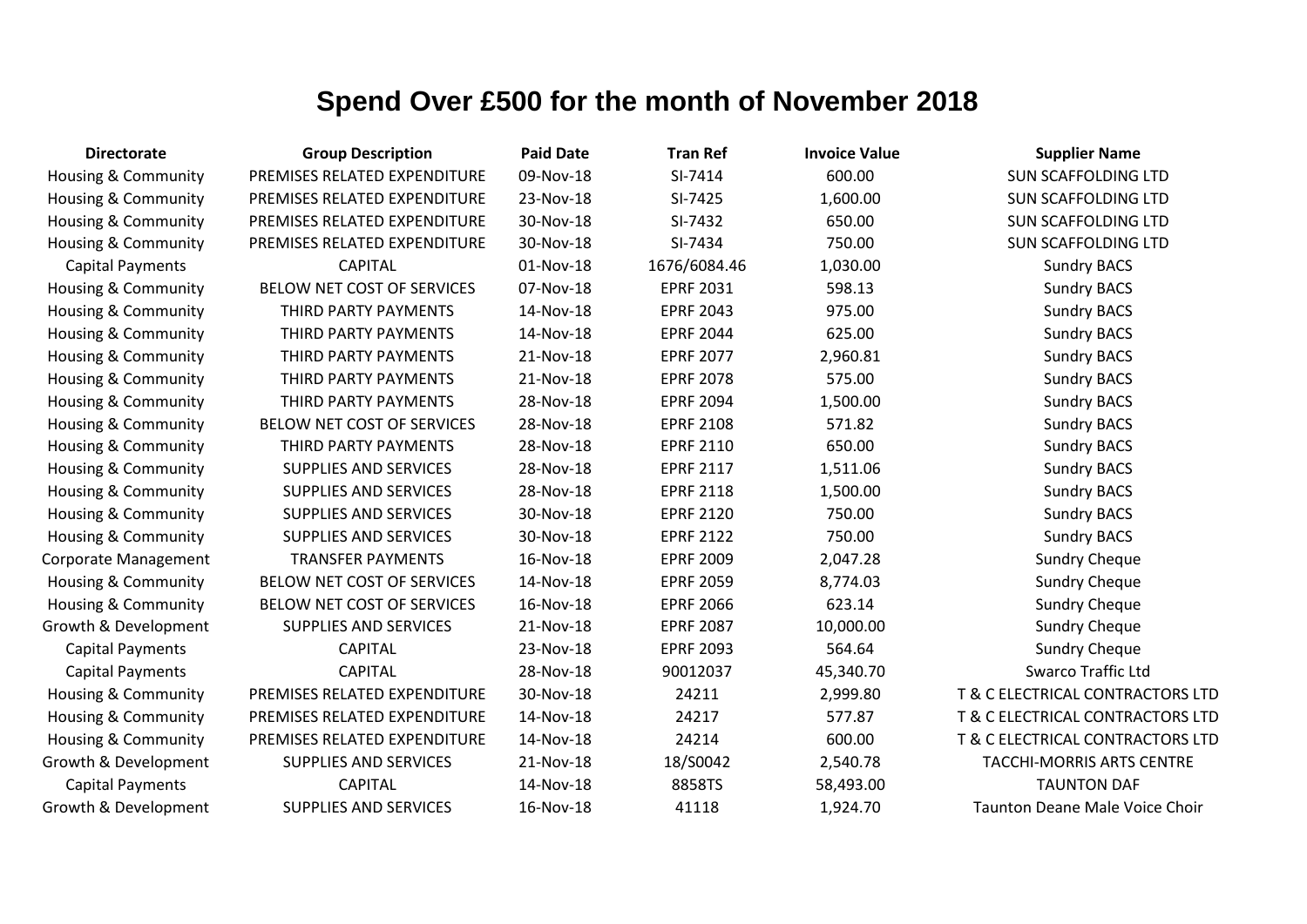| <b>Directorate</b>             | <b>Group Description</b>      | <b>Paid Date</b> | <b>Tran Ref</b>  | <b>Invoice Value</b> | <b>Supplier Name</b>                   |
|--------------------------------|-------------------------------|------------------|------------------|----------------------|----------------------------------------|
| <b>Housing &amp; Community</b> | <b>TRANSFER PAYMENTS</b>      | 28-Nov-18        | <b>EPRF 2112</b> | 2,000.00             | Taunton East Development Trust Ltd     |
| Housing & Community            | <b>TRANSFER PAYMENTS</b>      | 28-Nov-18        | <b>EPRF 2113</b> | 5,250.00             | Taunton East Development Trust Ltd     |
| Growth & Development           | <b>SUPPLIES AND SERVICES</b>  | 16-Nov-18        | TT1376           | 1,313.37             | <b>Taunton Theatre Association Ltd</b> |
| Housing & Community            | <b>EMPLOYEES</b>              | 21-Nov-18        | 4894             | 983.34               | <b>Taunton Training Limited</b>        |
| <b>Housing &amp; Community</b> | <b>EMPLOYEES</b>              | 21-Nov-18        | 4894             | 115.00               | <b>Taunton Training Limited</b>        |
| Housing & Community            | <b>SUPPLIES AND SERVICES</b>  | 14-Nov-18        | 184841           | 2,000.00             | <b>Taylor Lewis Limited</b>            |
| <b>Housing &amp; Community</b> | <b>SUPPLIES AND SERVICES</b>  | 02-Nov-18        | 900025395        | 28.00                | TeleAlarm Europe GmbH                  |
| Housing & Community            | <b>SUPPLIES AND SERVICES</b>  | 02-Nov-18        | 900025395        | 385.00               | TeleAlarm Europe GmbH                  |
| <b>Capital Payments</b>        | <b>CAPITAL</b>                | 02-Nov-18        | 900025395        | 453.00               | TeleAlarm Europe GmbH                  |
| Housing & Community            | <b>SUPPLIES AND SERVICES</b>  | 07-Nov-18        | 900025425        | 4,875.00             | TeleAlarm Europe GmbH                  |
| <b>Capital Payments</b>        | <b>CAPITAL</b>                | 07-Nov-18        | 900025425        | 770.00               | TeleAlarm Europe GmbH                  |
| <b>Operations</b>              | <b>SUPPLIES AND SERVICES</b>  | 30-Nov-18        | 12297700         | 769.97               | TELEFONICA O2 (UK) LTD                 |
| Housing & Community            | PREMISES RELATED EXPENDITURE  | 21-Nov-18        | TG2054           | 548.00               | <b>TG Roofing Ltd</b>                  |
| Housing & Community            | PREMISES RELATED EXPENDITURE  | 07-Nov-18        | 3783             | 547.08               | The Carpet Warehouse                   |
| Housing & Community            | PREMISES RELATED EXPENDITURE  | 07-Nov-18        | 3782             | 647.07               | The Carpet Warehouse                   |
| Housing & Community            | PREMISES RELATED EXPENDITURE  | 07-Nov-18        | 3779             | 2,033.60             | The Carpet Warehouse                   |
| <b>Housing &amp; Community</b> | PREMISES RELATED EXPENDITURE  | 02-Nov-18        | 3777             | 534.18               | The Carpet Warehouse                   |
| Housing & Community            | PREMISES RELATED EXPENDITURE  | 02-Nov-18        | 3776             | 714.58               | The Carpet Warehouse                   |
| Housing & Community            | PREMISES RELATED EXPENDITURE  | 14-Nov-18        | 3799             | 1,568.84             | The Carpet Warehouse                   |
| Housing & Community            | PREMISES RELATED EXPENDITURE  | 09-Nov-18        | 3796             | 566.61               | The Carpet Warehouse                   |
| <b>Housing &amp; Community</b> | PREMISES RELATED EXPENDITURE  | 14-Nov-18        | 3798             | 947.17               | The Carpet Warehouse                   |
| Housing & Community            | PREMISES RELATED EXPENDITURE  | 16-Nov-18        | 3803             | 615.41               | The Carpet Warehouse                   |
| Operations                     | PREMISES RELATED EXPENDITURE  | 21-Nov-18        | 3819             | 513.28               | The Carpet Warehouse                   |
| Housing & Community            | PREMISES RELATED EXPENDITURE  | 23-Nov-18        | 3828             | 1,002.66             | The Carpet Warehouse                   |
| Housing & Community            | PREMISES RELATED EXPENDITURE  | 28-Nov-18        | 3834             | 843.21               | The Carpet Warehouse                   |
| Housing & Community            | PREMISES RELATED EXPENDITURE  | 28-Nov-18        | 3833             | 613.27               | The Carpet Warehouse                   |
| Housing & Community            | PREMISES RELATED EXPENDITURE  | 28-Nov-18        | 3832             | 656.60               | The Carpet Warehouse                   |
| Housing & Community            | PREMISES RELATED EXPENDITURE  | 30-Nov-18        | D0013727         | 519.94               | The Carpet Warehouse                   |
| <b>Operations</b>              | TRANSPORT RELATED EXPENDITURE | 07-Nov-18        | 1448641          | 1,247.54             | The Fuelcard People                    |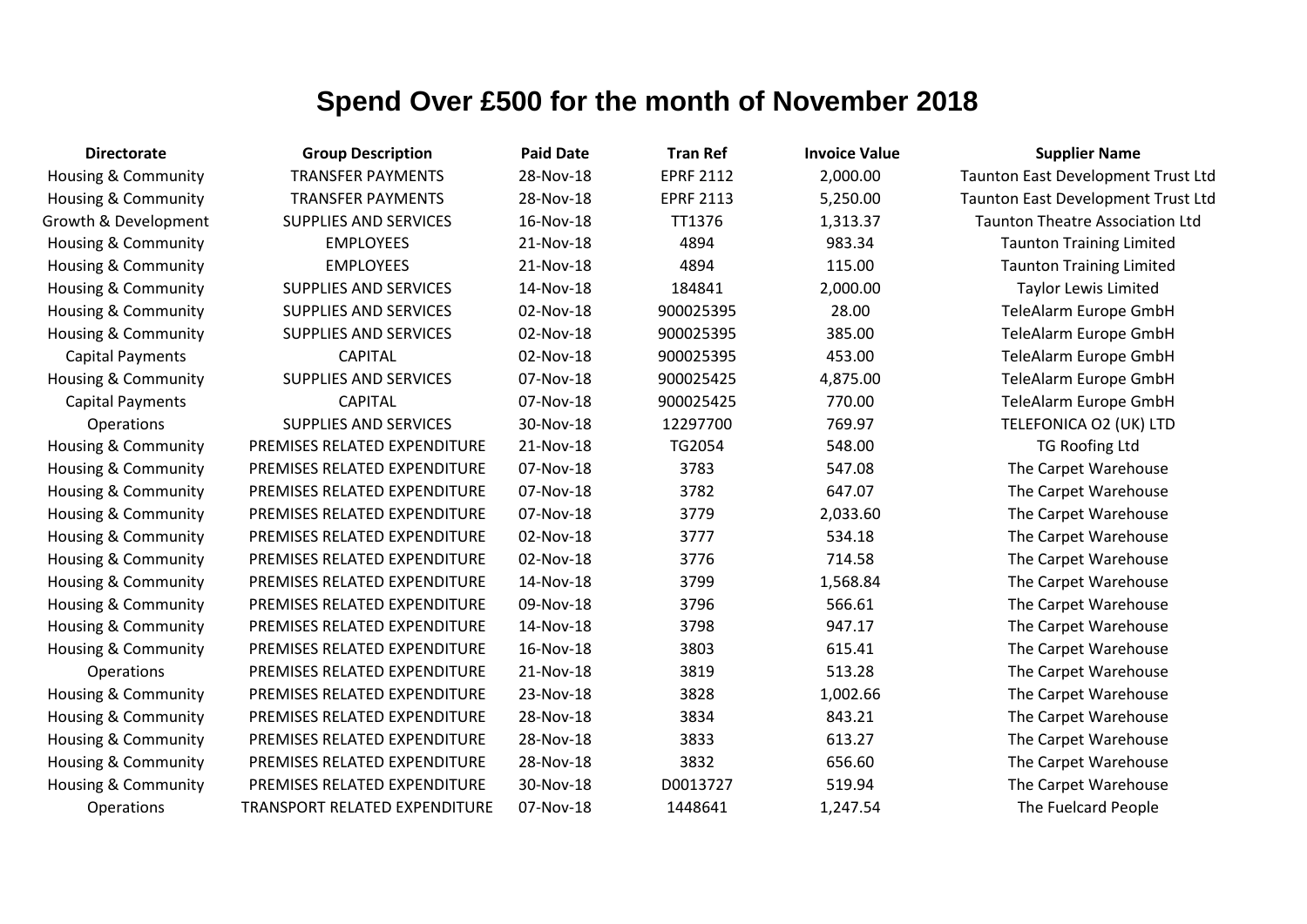| <b>Directorate</b>             | <b>Group Description</b>             | <b>Paid Date</b> | <b>Tran Ref</b> | <b>Invoice Value</b> | <b>Supplier Name</b>            |
|--------------------------------|--------------------------------------|------------------|-----------------|----------------------|---------------------------------|
| Operations                     | TRANSPORT RELATED EXPENDITURE        | 07-Nov-18        | 949987          | 623.38               | The Fuelcard People             |
| Operations                     | TRANSPORT RELATED EXPENDITURE        | 07-Nov-18        | 2667087         | 10,426.87            | The Fuelcard People             |
| Operations                     | TRANSPORT RELATED EXPENDITURE        | 23-Nov-18        | 1461814         | 1,043.95             | The Fuelcard People             |
| Operations                     | <b>TRANSPORT RELATED EXPENDITURE</b> | 23-Nov-18        | 2693692         | 11,606.82            | The Fuelcard People             |
| Operations                     | PREMISES RELATED EXPENDITURE         | 14-Nov-18        | 89424           | 800.00               | The KeySafe Company             |
| Operations                     | <b>SUPPLIES AND SERVICES</b>         | 16-Nov-18        | $SI-18$         | 2,055.00             | The Lighting People             |
| Growth & Development           | <b>SUPPLIES AND SERVICES</b>         | 28-Nov-18        | TG-4057-OCT2018 | 4,120.00             | <b>Tom Gillham Limited</b>      |
| Growth & Development           | <b>SUPPLIES AND SERVICES</b>         | 28-Nov-18        | TG-4057-OCT2018 | 8.34                 | <b>Tom Gillham Limited</b>      |
| Operations                     | <b>SUPPLIES AND SERVICES</b>         | 14-Nov-18        | 30037226        | 9,338.31             | Tunstall Healthcare (uk) Ltd    |
| Housing & Community            | <b>SUPPLIES AND SERVICES</b>         | 21-Nov-18        | 30033092        | 1,875.00             | University College of Estate    |
| Operations                     | <b>SUPPLIES AND SERVICES</b>         | 07-Nov-18        | INV002218       | 1,000.00             | V4 Services Ltd                 |
| Operations                     | <b>SUPPLIES AND SERVICES</b>         | 30-Nov-18        | INV002238       | 2,375.00             | V4 Services Ltd                 |
| <b>Housing &amp; Community</b> | <b>SUPPLIES AND SERVICES</b>         | 14-Nov-18        | $2.5E+13$       | 750.00               | <b>Valuation Office Agency</b>  |
| Housing & Community            | <b>SUPPLIES AND SERVICES</b>         | 28-Nov-18        | 2.50001E+13     | 2,519.00             | <b>Valuation Office Agency</b>  |
| Housing & Community            | <b>EMPLOYEES</b>                     | 16-Nov-18        | 10399           | 590.00               | Vanguard Consulting Ltd         |
| <b>Capital Payments</b>        | <b>CAPITAL</b>                       | 09-Nov-18        | 21621           | 3,486.00             | Ventro Ltd                      |
| <b>Capital Payments</b>        | <b>CAPITAL</b>                       | 30-Nov-18        | 21754           | 1,992.00             | Ventro Ltd                      |
| Operations                     | <b>SUPPLIES AND SERVICES</b>         | 23-Nov-18        | 00000020617UA   | 22,175.82            | Viridor Waste (Somerset) Ltd    |
| Operations                     | <b>SUPPLIES AND SERVICES</b>         | 23-Nov-18        | 18-10-TAUNTON   | 1,355.00             | Vivedia Ltd                     |
| Operations                     | <b>SUPPLIES AND SERVICES</b>         | 28-Nov-18        | 2268807         | 7,974.65             | Voicenet Solutions Ltd T/A 8x8  |
| Cost of Services               | <b>SUPPLIES AND SERVICES</b>         | 07-Nov-18        | 17012           | 2,000.00             | <b>WA Consultants</b>           |
| Cost of Services               | <b>SUPPLIES AND SERVICES</b>         | 14-Nov-18        | 17099           | 2,000.00             | <b>WA Consultants</b>           |
| Cost of Services               | <b>SUPPLIES AND SERVICES</b>         | 21-Nov-18        | 17155           | 2,000.00             | <b>WA Consultants</b>           |
| Operations                     | <b>SUPPLIES AND SERVICES</b>         | 23-Nov-18        | 22370           | 551.50               | <b>WALFORD SECURITY LIMITED</b> |
| Operations                     | PREMISES RELATED EXPENDITURE         | 07-Nov-18        | 905841968       | 2,081.71             | Water2business                  |
| <b>Housing &amp; Community</b> | PREMISES RELATED EXPENDITURE         | 07-Nov-18        | 9051841959      | 958.19               | Water2business                  |
| Operations                     | PREMISES RELATED EXPENDITURE         | 09-Nov-18        | 9051861621      | 2,676.78             | Water2business                  |
| Operations                     | PREMISES RELATED EXPENDITURE         | 28-Nov-18        | 9051936499      | 4,239.55             | Water2business                  |
| Housing & Community            | PREMISES RELATED EXPENDITURE         | 28-Nov-18        | 9051949198      | 1,828.27             | Water2business                  |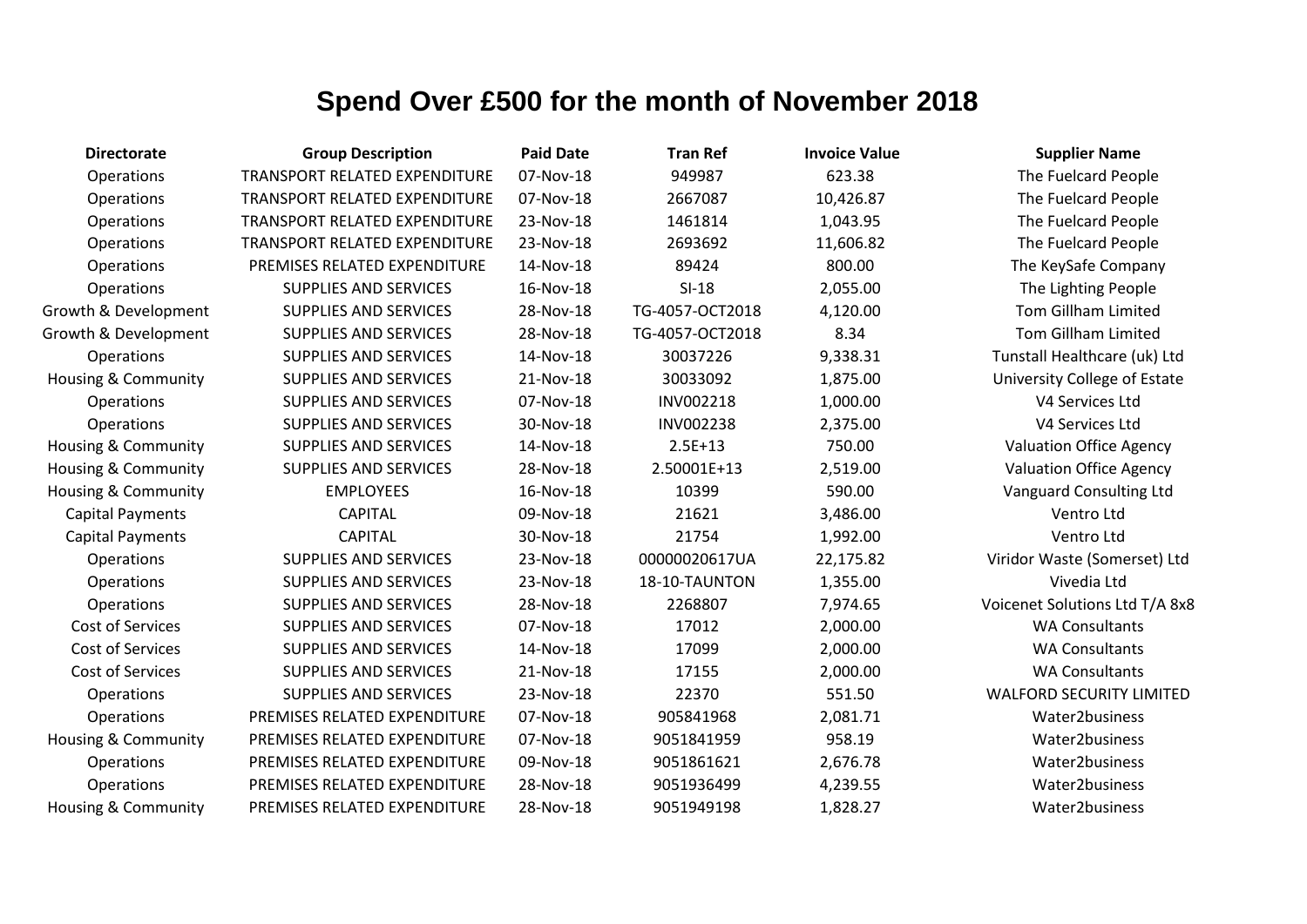| <b>Directorate</b>      | <b>Group Description</b>      | <b>Paid Date</b> | <b>Tran Ref</b>  | <b>Invoice Value</b> | <b>Supplier Name</b>             |
|-------------------------|-------------------------------|------------------|------------------|----------------------|----------------------------------|
| Operations              | PREMISES RELATED EXPENDITURE  | 30-Nov-18        | 9051952562       | 700.11               | Water2business                   |
| Operations              | PREMISES RELATED EXPENDITURE  | 28-Nov-18        | 9051958897       | 804.28               | Water2business                   |
| Operations              | TRANSPORT RELATED EXPENDITURE | 09-Nov-18        | TAU2273114       | 30.40                | Wessex Eagle Ltd T/A Eagle Plant |
| Operations              | <b>SUPPLIES AND SERVICES</b>  | 09-Nov-18        | TAU2273114       | 555.00               | Wessex Eagle Ltd T/A Eagle Plant |
| Operations              | SUPPLIES AND SERVICES         | 23-Nov-18        | TAU2235663       | 638.00               | Wessex Eagle Ltd T/A Eagle Plant |
| Operations              | TRANSPORT RELATED EXPENDITURE | 23-Nov-18        | TAU2235663       | 24.70                | Wessex Eagle Ltd T/A Eagle Plant |
| <b>Capital Payments</b> | <b>CAPITAL</b>                | 09-Nov-18        | <b>EPRF 2039</b> | 1,499.50             | West Monkton Parish Council      |
| Housing & Community     | PREMISES RELATED EXPENDITURE  | 02-Nov-18        | 7121             | 597.58               | <b>Western Fabrications Ltd</b>  |
| Housing & Community     | PREMISES RELATED EXPENDITURE  | 02-Nov-18        | 7118             | 1,644.82             | <b>Western Fabrications Ltd</b>  |
| Housing & Community     | PREMISES RELATED EXPENDITURE  | 02-Nov-18        | 7119             | 932.08               | <b>Western Fabrications Ltd</b>  |
| Housing & Community     | PREMISES RELATED EXPENDITURE  | 14-Nov-18        | 7120             | 793.82               | <b>Western Fabrications Ltd</b>  |
| Housing & Community     | PREMISES RELATED EXPENDITURE  | 23-Nov-18        | 7132             | 1,254.53             | <b>Western Fabrications Ltd</b>  |
| Housing & Community     | PREMISES RELATED EXPENDITURE  | 23-Nov-18        | 7133             | 1,073.28             | <b>Western Fabrications Ltd</b>  |
| Housing & Community     | PREMISES RELATED EXPENDITURE  | 23-Nov-18        | 7134             | 800.17               | <b>Western Fabrications Ltd</b>  |
| Housing & Community     | PREMISES RELATED EXPENDITURE  | 23-Nov-18        | 7134             | 162.75               | <b>Western Fabrications Ltd</b>  |
| Housing & Community     | PREMISES RELATED EXPENDITURE  | 09-Nov-18        | 7122             | 1,991.59             | <b>Western Fabrications Ltd</b>  |
| Housing & Community     | PREMISES RELATED EXPENDITURE  | 09-Nov-18        | 7123             | 738.08               | <b>Western Fabrications Ltd</b>  |
| Housing & Community     | PREMISES RELATED EXPENDITURE  | 09-Nov-18        | 7124             | 1,838.40             | <b>Western Fabrications Ltd</b>  |
| Housing & Community     | PREMISES RELATED EXPENDITURE  | 16-Nov-18        | 7127             | 1,812.53             | <b>Western Fabrications Ltd</b>  |
| Housing & Community     | PREMISES RELATED EXPENDITURE  | 16-Nov-18        | 7127             | 194.06               | <b>Western Fabrications Ltd</b>  |
| Housing & Community     | PREMISES RELATED EXPENDITURE  | 16-Nov-18        | 7126             | 683.93               | <b>Western Fabrications Ltd</b>  |
| Housing & Community     | PREMISES RELATED EXPENDITURE  | 16-Nov-18        | 7125             | 1,638.65             | <b>Western Fabrications Ltd</b>  |
| Housing & Community     | PREMISES RELATED EXPENDITURE  | 14-Nov-18        | 7130             | 3,155.30             | <b>Western Fabrications Ltd</b>  |
| Housing & Community     | PREMISES RELATED EXPENDITURE  | 30-Nov-18        | 7135             | 2,608.74             | <b>Western Fabrications Ltd</b>  |
| Housing & Community     | PREMISES RELATED EXPENDITURE  | 23-Nov-18        | 7131             | 1,756.82             | <b>Western Fabrications Ltd</b>  |
| Housing & Community     | PREMISES RELATED EXPENDITURE  | 30-Nov-18        | 7136             | 1,117.93             | <b>Western Fabrications Ltd</b>  |
| Housing & Community     | PREMISES RELATED EXPENDITURE  | 14-Nov-18        | 7128             | 1,155.47             | <b>Western Fabrications Ltd</b>  |
| Housing & Community     | PREMISES RELATED EXPENDITURE  | 30-Nov-18        | 7137             | 1,718.44             | <b>Western Fabrications Ltd</b>  |
| Housing & Community     | PREMISES RELATED EXPENDITURE  | 30-Nov-18        | 7138             | 675.15               | <b>Western Fabrications Ltd</b>  |